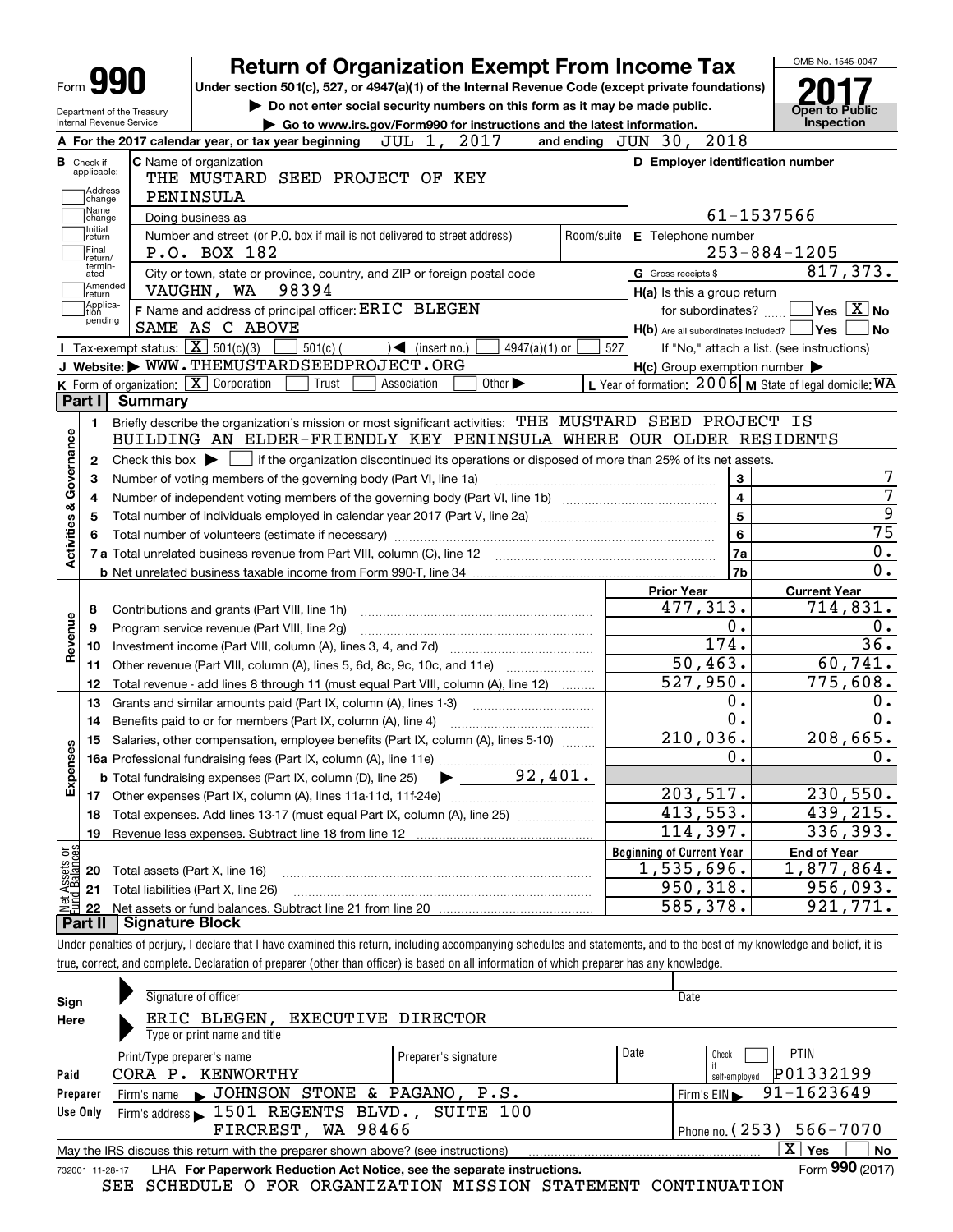|              | THE MUSTARD SEED PROJECT OF KEY                                                                                                                                                         |
|--------------|-----------------------------------------------------------------------------------------------------------------------------------------------------------------------------------------|
|              | 61-1537566<br>PENINSULA<br>Page 2<br>Form 990 (2017)<br><b>Statement of Program Service Accomplishments</b><br>Part III                                                                 |
|              |                                                                                                                                                                                         |
| 1            | Briefly describe the organization's mission:                                                                                                                                            |
|              | THE MISSION OF THE MUSTARD SEED PROJECT IS TO ENSURE CHOICES FOR                                                                                                                        |
|              | HEALTHY AGING ON THE KEY PENINSULA BY CONNECTING ELDERS WITH                                                                                                                            |
|              | INNOVATIVE PROGRAMS AND RESOURCES.                                                                                                                                                      |
|              |                                                                                                                                                                                         |
| $\mathbf{2}$ | Did the organization undertake any significant program services during the year which were not listed on the                                                                            |
|              | $\sqrt{}$ Yes $\sqrt{X}$ No<br>prior Form 990 or 990-EZ?                                                                                                                                |
|              | If "Yes," describe these new services on Schedule O.                                                                                                                                    |
| 3            | $\sqrt{}$ Yes $\sqrt{}$ X $\sqrt{}$ No<br>Did the organization cease conducting, or make significant changes in how it conducts, any program services?                                  |
|              | If "Yes," describe these changes on Schedule O.<br>Describe the organization's program service accomplishments for each of its three largest program services, as measured by expenses. |
| 4            | Section 501(c)(3) and 501(c)(4) organizations are required to report the amount of grants and allocations to others, the total expenses, and                                            |
|              | revenue, if any, for each program service reported.                                                                                                                                     |
| 4a           | $\overline{27}$ , 478.<br>$221,553$ $\cdot$ including grants of \$<br>) (Revenue \$<br>(Expenses \$<br>(Code:                                                                           |
|              | THE MUSTARD SEED PROJECT FOCUSES ON FOUR PRIORITY NEED AREAS:<br>$1)$ LOCAL,                                                                                                            |
|              | CENTRALIZED SENIOR INFORMATION AND REFERRAL, 2) TRANSPORTATION AND                                                                                                                      |
|              | MOBILITY OPTIONS FOR ELDERS, 3) ELDER HEALTH AND WELLNESS SERVICES, AND                                                                                                                 |
|              | INNOVATIVE HOUSING OPTIONS FOR AGING IN PLACE. WE WORK IN CREATIVE<br>4)                                                                                                                |
|              | COLLABORATION WITH MANY OTHER ORGANIZATIONS, BOTH WITHIN THE KEY                                                                                                                        |
|              | PENINSULA COMMUNITY AND BEYOND, TO EXTEND THEIR SERVICES TO OUR REMOTE                                                                                                                  |
|              | COMMUNITY, SHARE RESOURCES, AND ENSURE NON-DUPLICATION.                                                                                                                                 |
|              |                                                                                                                                                                                         |
|              |                                                                                                                                                                                         |
|              |                                                                                                                                                                                         |
|              |                                                                                                                                                                                         |
| 4b           |                                                                                                                                                                                         |
|              |                                                                                                                                                                                         |
|              |                                                                                                                                                                                         |
|              |                                                                                                                                                                                         |
|              |                                                                                                                                                                                         |
|              |                                                                                                                                                                                         |
|              |                                                                                                                                                                                         |
|              |                                                                                                                                                                                         |
|              |                                                                                                                                                                                         |
|              |                                                                                                                                                                                         |
|              |                                                                                                                                                                                         |
|              |                                                                                                                                                                                         |
|              |                                                                                                                                                                                         |
| 4c           | (Code: ) (Expenses \$<br>including grants of \$<br>) (Revenue \$                                                                                                                        |
|              |                                                                                                                                                                                         |
|              |                                                                                                                                                                                         |
|              |                                                                                                                                                                                         |
|              |                                                                                                                                                                                         |
|              |                                                                                                                                                                                         |
|              |                                                                                                                                                                                         |
|              |                                                                                                                                                                                         |
|              |                                                                                                                                                                                         |
|              |                                                                                                                                                                                         |
|              |                                                                                                                                                                                         |
|              |                                                                                                                                                                                         |
| 4d           | Other program services (Describe in Schedule O.)                                                                                                                                        |
|              | (Expenses \$<br>Revenue \$<br>including grants of \$                                                                                                                                    |
|              | 221,553.<br><b>4e</b> Total program service expenses $\blacktriangleright$                                                                                                              |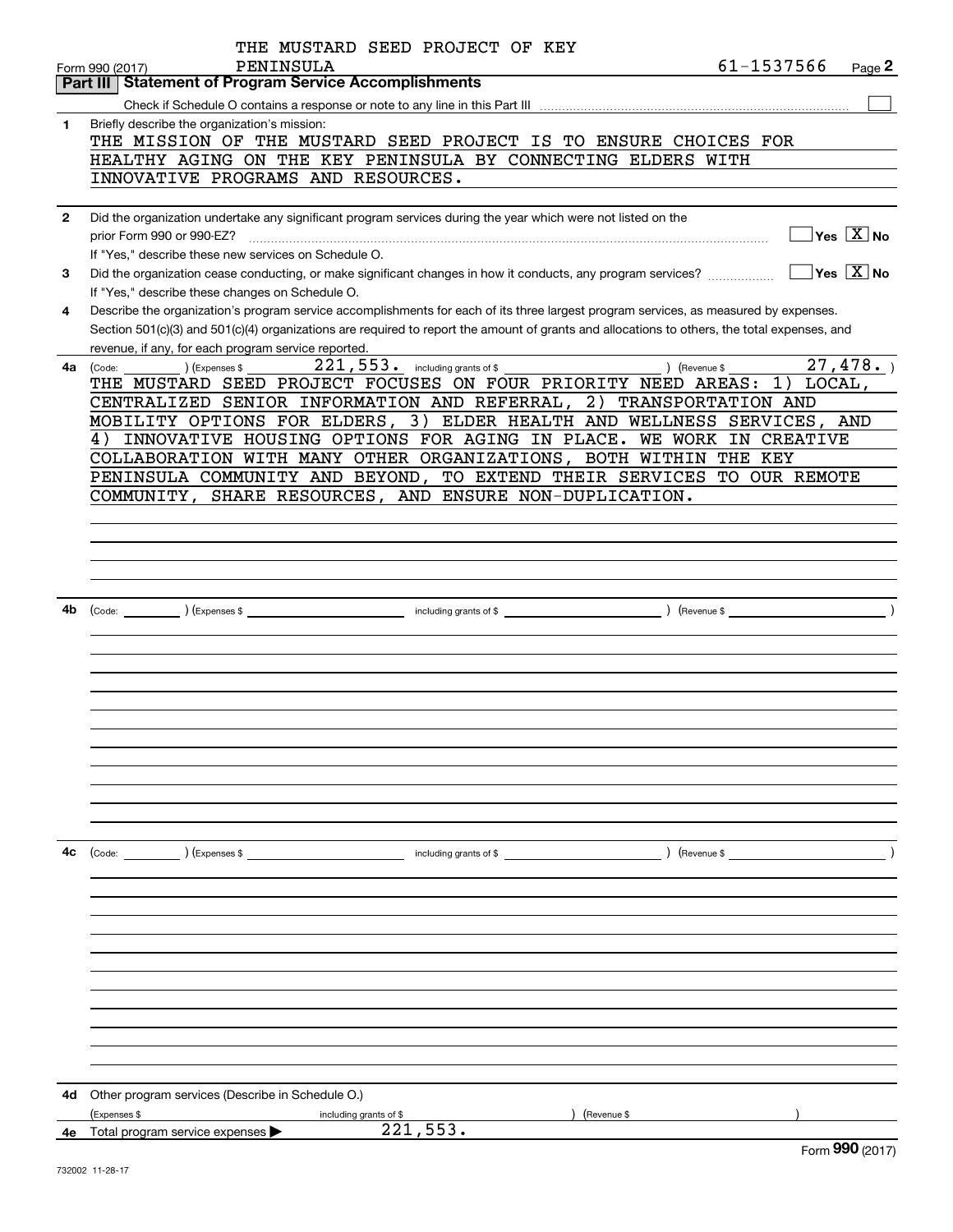|     |                                                                                                                                                                                                                                                     |                | <b>Yes</b>  | No          |
|-----|-----------------------------------------------------------------------------------------------------------------------------------------------------------------------------------------------------------------------------------------------------|----------------|-------------|-------------|
| 1   | Is the organization described in section $501(c)(3)$ or $4947(a)(1)$ (other than a private foundation)?                                                                                                                                             |                |             |             |
|     |                                                                                                                                                                                                                                                     | 1              | X           |             |
| 2   |                                                                                                                                                                                                                                                     | $\mathbf{2}$   | $\mathbf X$ |             |
| 3   | Did the organization engage in direct or indirect political campaign activities on behalf of or in opposition to candidates for                                                                                                                     |                |             |             |
|     |                                                                                                                                                                                                                                                     | 3              |             | x           |
| 4   | Section 501(c)(3) organizations. Did the organization engage in lobbying activities, or have a section 501(h) election in effect                                                                                                                    |                |             |             |
|     |                                                                                                                                                                                                                                                     | 4              |             | x           |
| 5   | Is the organization a section 501(c)(4), 501(c)(5), or 501(c)(6) organization that receives membership dues, assessments, or                                                                                                                        |                |             |             |
|     |                                                                                                                                                                                                                                                     | 5              |             | x           |
| 6   | Did the organization maintain any donor advised funds or any similar funds or accounts for which donors have the right to                                                                                                                           |                |             |             |
|     | provide advice on the distribution or investment of amounts in such funds or accounts? If "Yes," complete Schedule D, Part I                                                                                                                        | 6              |             | x           |
| 7   | Did the organization receive or hold a conservation easement, including easements to preserve open space,                                                                                                                                           |                |             |             |
|     |                                                                                                                                                                                                                                                     | $\overline{7}$ |             | x           |
| 8   | Did the organization maintain collections of works of art, historical treasures, or other similar assets? If "Yes," complete                                                                                                                        |                |             |             |
|     |                                                                                                                                                                                                                                                     | 8              |             | x           |
| 9   | Did the organization report an amount in Part X, line 21, for escrow or custodial account liability, serve as a custodian for                                                                                                                       |                |             |             |
|     | amounts not listed in Part X; or provide credit counseling, debt management, credit repair, or debt negotiation services?                                                                                                                           |                |             |             |
|     | If "Yes," complete Schedule D, Part IV                                                                                                                                                                                                              | 9              |             | x           |
| 10  | Did the organization, directly or through a related organization, hold assets in temporarily restricted endowments, permanent                                                                                                                       |                |             |             |
|     |                                                                                                                                                                                                                                                     | 10             |             | x           |
| 11  | If the organization's answer to any of the following questions is "Yes," then complete Schedule D, Parts VI, VII, VIII, IX, or X                                                                                                                    |                |             |             |
|     | as applicable.                                                                                                                                                                                                                                      |                |             |             |
|     | a Did the organization report an amount for land, buildings, and equipment in Part X, line 10? If "Yes," complete Schedule D,                                                                                                                       |                |             |             |
|     |                                                                                                                                                                                                                                                     | 11a            | X           |             |
|     | <b>b</b> Did the organization report an amount for investments - other securities in Part X, line 12 that is 5% or more of its total                                                                                                                |                |             |             |
|     |                                                                                                                                                                                                                                                     | 11b            |             | X.          |
|     | c Did the organization report an amount for investments - program related in Part X, line 13 that is 5% or more of its total                                                                                                                        |                |             | x           |
|     |                                                                                                                                                                                                                                                     | 11c            |             |             |
|     | d Did the organization report an amount for other assets in Part X, line 15 that is 5% or more of its total assets reported in                                                                                                                      |                |             | x           |
|     |                                                                                                                                                                                                                                                     | 11d<br>11e     | X           |             |
|     | e Did the organization report an amount for other liabilities in Part X, line 25? If "Yes," complete Schedule D, Part X                                                                                                                             |                |             |             |
|     | f Did the organization's separate or consolidated financial statements for the tax year include a footnote that addresses<br>the organization's liability for uncertain tax positions under FIN 48 (ASC 740)? If "Yes," complete Schedule D, Part X | 11f            |             | x           |
|     | 12a Did the organization obtain separate, independent audited financial statements for the tax year? If "Yes," complete                                                                                                                             |                |             |             |
|     |                                                                                                                                                                                                                                                     | 12a            |             | x           |
|     | Schedule D, Parts XI and XII<br><b>b</b> Was the organization included in consolidated, independent audited financial statements for the tax year?                                                                                                  |                |             |             |
|     | If "Yes," and if the organization answered "No" to line 12a, then completing Schedule D, Parts XI and XII is optional                                                                                                                               | 12b            |             | X           |
| 13  |                                                                                                                                                                                                                                                     | 13             |             | $\mathbf X$ |
| 14a | Did the organization maintain an office, employees, or agents outside of the United States?                                                                                                                                                         | 14a            |             | X           |
| b   | Did the organization have aggregate revenues or expenses of more than \$10,000 from grantmaking, fundraising, business,                                                                                                                             |                |             |             |
|     | investment, and program service activities outside the United States, or aggregate foreign investments valued at \$100,000                                                                                                                          |                |             |             |
|     |                                                                                                                                                                                                                                                     | 14b            |             | x           |
| 15  | Did the organization report on Part IX, column (A), line 3, more than \$5,000 of grants or other assistance to or for any                                                                                                                           |                |             |             |
|     |                                                                                                                                                                                                                                                     | 15             |             | x           |
| 16  | Did the organization report on Part IX, column (A), line 3, more than \$5,000 of aggregate grants or other assistance to                                                                                                                            |                |             |             |
|     |                                                                                                                                                                                                                                                     | 16             |             | x           |
| 17  | Did the organization report a total of more than \$15,000 of expenses for professional fundraising services on Part IX,                                                                                                                             |                |             |             |
|     |                                                                                                                                                                                                                                                     | 17             |             | x           |
| 18  | Did the organization report more than \$15,000 total of fundraising event gross income and contributions on Part VIII, lines                                                                                                                        |                |             |             |
|     |                                                                                                                                                                                                                                                     | 18             | X           |             |
| 19  | Did the organization report more than \$15,000 of gross income from gaming activities on Part VIII, line 9a? If "Yes."                                                                                                                              |                |             |             |
|     |                                                                                                                                                                                                                                                     | 19             |             | X           |

Form (2017) **990**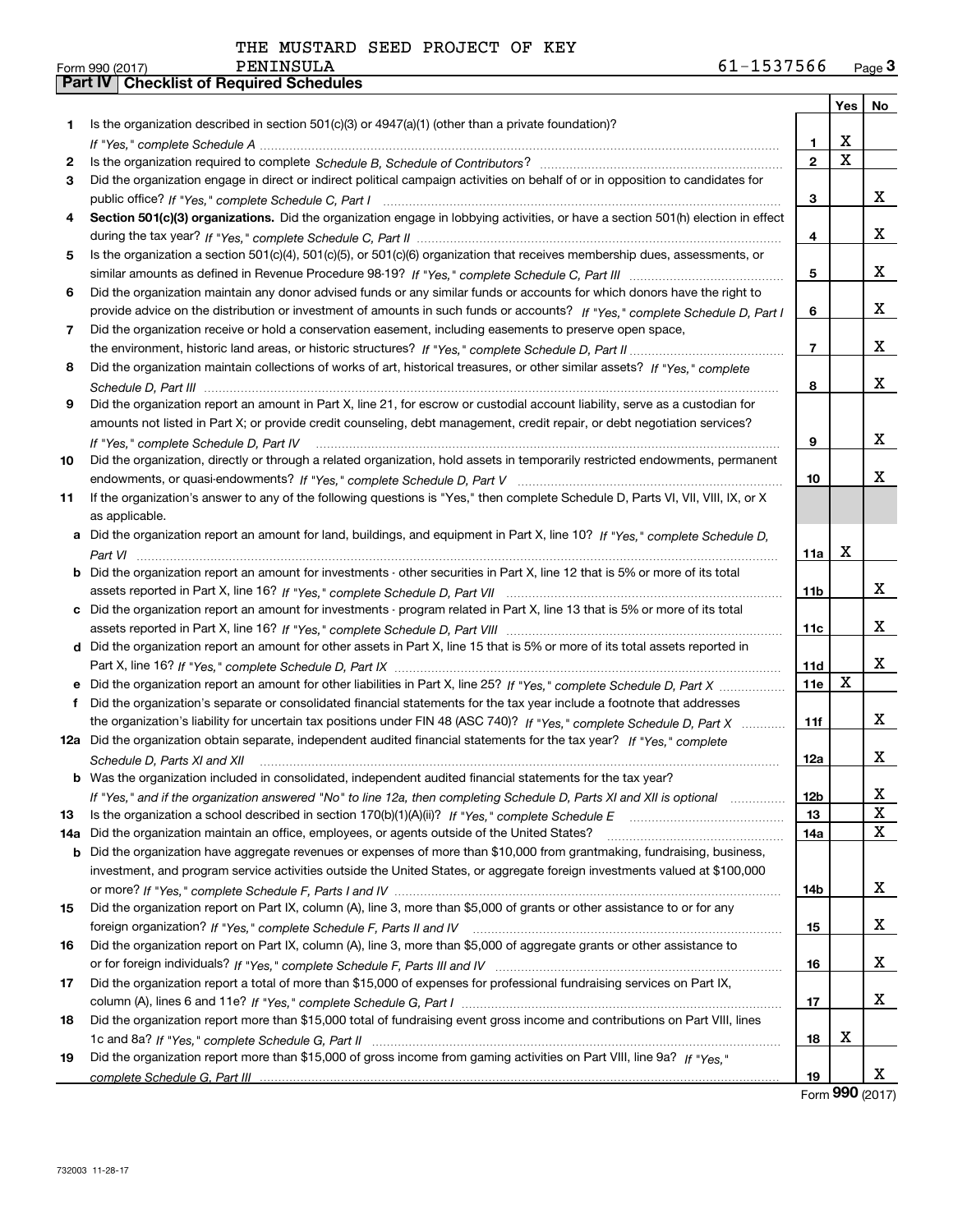|  |  |  | THE MUSTARD SEED PROJECT OF KEY |  |  |
|--|--|--|---------------------------------|--|--|
|--|--|--|---------------------------------|--|--|

|    | Pall IV  <br>Criecklist of Required Scriedules (continued)                                                                        |           |     |             |
|----|-----------------------------------------------------------------------------------------------------------------------------------|-----------|-----|-------------|
|    |                                                                                                                                   |           | Yes | No          |
|    | 20a Did the organization operate one or more hospital facilities? If "Yes," complete Schedule H                                   | 20a       |     | х           |
|    | <b>b</b> If "Yes" to line 20a, did the organization attach a copy of its audited financial statements to this return?             | 20b       |     |             |
| 21 | Did the organization report more than \$5,000 of grants or other assistance to any domestic organization or                       |           |     |             |
|    |                                                                                                                                   | 21        |     | х           |
| 22 | Did the organization report more than \$5,000 of grants or other assistance to or for domestic individuals on                     |           |     |             |
|    |                                                                                                                                   | 22        |     | х           |
| 23 | Did the organization answer "Yes" to Part VII, Section A, line 3, 4, or 5 about compensation of the organization's current        |           |     |             |
|    | and former officers, directors, trustees, key employees, and highest compensated employees? If "Yes," complete                    |           |     |             |
|    |                                                                                                                                   | 23        | х   |             |
|    | 24a Did the organization have a tax-exempt bond issue with an outstanding principal amount of more than \$100,000 as of the       |           |     |             |
|    | last day of the year, that was issued after December 31, 2002? If "Yes," answer lines 24b through 24d and complete                |           |     |             |
|    | Schedule K. If "No", go to line 25a                                                                                               | 24a       |     | х           |
|    | <b>b</b> Did the organization invest any proceeds of tax-exempt bonds beyond a temporary period exception?                        | 24b       |     |             |
|    | c Did the organization maintain an escrow account other than a refunding escrow at any time during the year to defease            |           |     |             |
|    |                                                                                                                                   | 24с       |     |             |
|    |                                                                                                                                   | 24d       |     |             |
|    | 25a Section 501(c)(3), 501(c)(4), and 501(c)(29) organizations. Did the organization engage in an excess benefit                  |           |     |             |
|    |                                                                                                                                   | 25a       |     | x           |
|    | b Is the organization aware that it engaged in an excess benefit transaction with a disqualified person in a prior year, and      |           |     |             |
|    | that the transaction has not been reported on any of the organization's prior Forms 990 or 990-EZ? If "Yes," complete             |           |     |             |
|    | Schedule L. Part I                                                                                                                | 25b       |     | x           |
| 26 | Did the organization report any amount on Part X, line 5, 6, or 22 for receivables from or payables to any current or             |           |     |             |
|    | former officers, directors, trustees, key employees, highest compensated employees, or disqualified persons? If "Yes."            |           |     |             |
|    |                                                                                                                                   | 26        |     | х           |
| 27 | Did the organization provide a grant or other assistance to an officer, director, trustee, key employee, substantial              |           |     |             |
|    | contributor or employee thereof, a grant selection committee member, or to a 35% controlled entity or family member               |           |     |             |
|    |                                                                                                                                   | 27        |     | х           |
| 28 | Was the organization a party to a business transaction with one of the following parties (see Schedule L, Part IV                 |           |     |             |
|    | instructions for applicable filing thresholds, conditions, and exceptions):                                                       |           |     |             |
|    | a A current or former officer, director, trustee, or key employee? If "Yes," complete Schedule L, Part IV                         | 28a       |     | X           |
|    |                                                                                                                                   | 28b       |     | $\mathbf X$ |
|    | b A family member of a current or former officer, director, trustee, or key employee? If "Yes," complete Schedule L, Part IV      |           |     |             |
|    | c An entity of which a current or former officer, director, trustee, or key employee (or a family member thereof) was an officer, |           |     | х           |
|    |                                                                                                                                   | 28c<br>29 | x   |             |
| 29 |                                                                                                                                   |           |     |             |
| 30 | Did the organization receive contributions of art, historical treasures, or other similar assets, or qualified conservation       |           |     | х           |
|    |                                                                                                                                   | 30        |     |             |
| 31 | Did the organization liquidate, terminate, or dissolve and cease operations?                                                      |           |     |             |
|    |                                                                                                                                   | 31        |     | x           |
| 32 | Did the organization sell, exchange, dispose of, or transfer more than 25% of its net assets? If "Yes," complete                  |           |     |             |
|    |                                                                                                                                   | 32        |     | x           |
| 33 | Did the organization own 100% of an entity disregarded as separate from the organization under Regulations                        |           |     |             |
|    |                                                                                                                                   | 33        |     | х           |
| 34 | Was the organization related to any tax-exempt or taxable entity? If "Yes," complete Schedule R, Part II, III, or IV, and         |           |     |             |
|    |                                                                                                                                   | 34        |     | x           |
|    | 35a Did the organization have a controlled entity within the meaning of section 512(b)(13)?                                       | 35a       |     | х           |
|    | b If "Yes" to line 35a, did the organization receive any payment from or engage in any transaction with a controlled entity       |           |     |             |
|    |                                                                                                                                   | 35b       |     |             |
| 36 | Section 501(c)(3) organizations. Did the organization make any transfers to an exempt non-charitable related organization?        |           |     |             |
|    |                                                                                                                                   | 36        |     | x           |
| 37 | Did the organization conduct more than 5% of its activities through an entity that is not a related organization                  |           |     |             |
|    |                                                                                                                                   | 37        |     | х           |
| 38 | Did the organization complete Schedule O and provide explanations in Schedule O for Part VI, lines 11b and 19?                    |           |     |             |
|    |                                                                                                                                   | 38        | х   |             |

Form (2017) **990**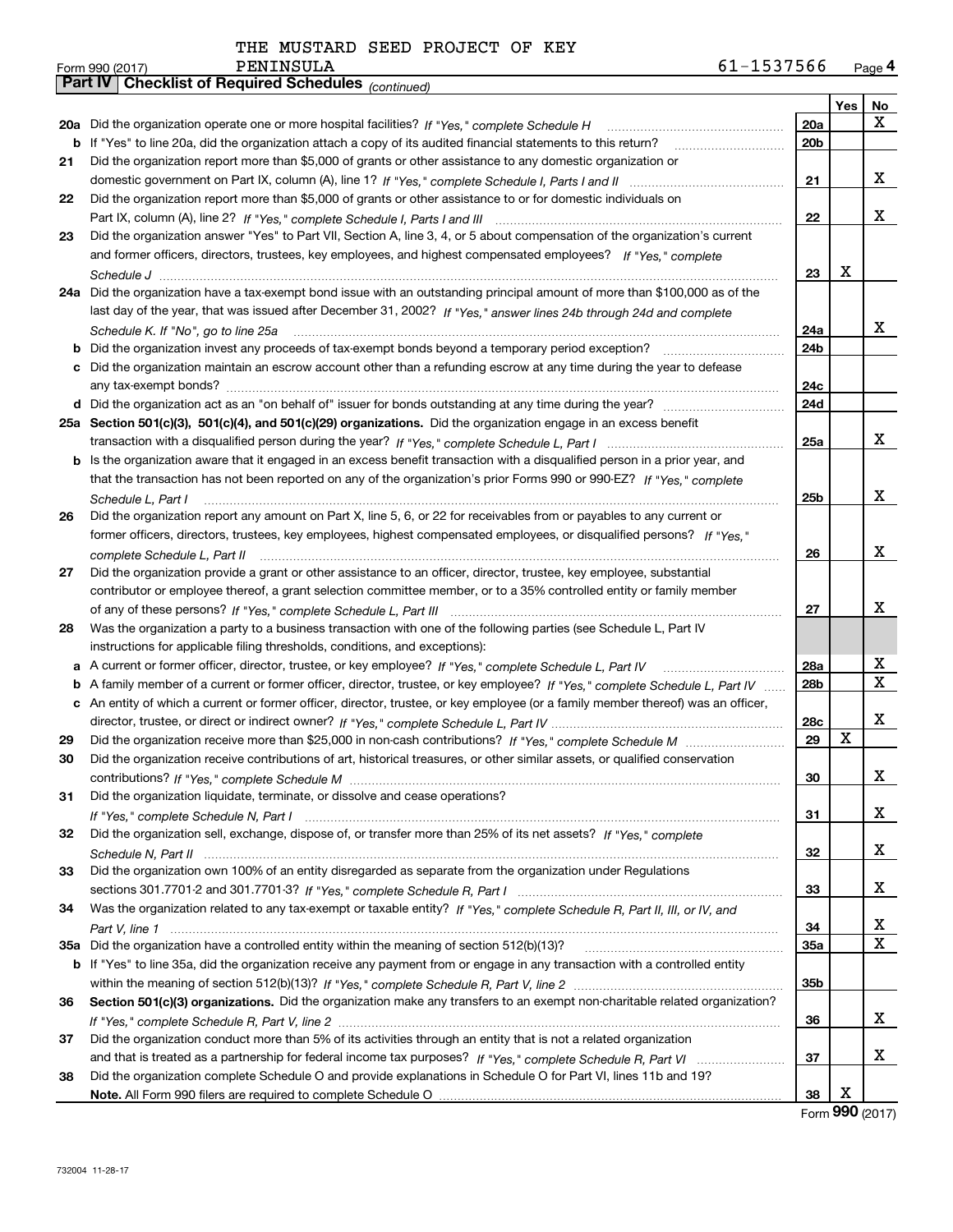|  |  |  |  | THE MUSTARD SEED PROJECT OF KEY |  |  |
|--|--|--|--|---------------------------------|--|--|
|--|--|--|--|---------------------------------|--|--|

|               | PENINSULA<br>Form 990 (2017)                                                                                                                      | 61-1537566     |     | Page $5$ |
|---------------|---------------------------------------------------------------------------------------------------------------------------------------------------|----------------|-----|----------|
| <b>Part V</b> | <b>Statements Regarding Other IRS Filings and Tax Compliance</b>                                                                                  |                |     |          |
|               | Check if Schedule O contains a response or note to any line in this Part V                                                                        |                |     |          |
|               |                                                                                                                                                   |                | Yes | No       |
|               | <b>1a</b> Enter the number reported in Box 3 of Form 1096. Enter -0- if not applicable<br>1a                                                      | 8              |     |          |
| b             | 1 <sub>b</sub><br>Enter the number of Forms W-2G included in line 1a. Enter -0- if not applicable                                                 | 0              |     |          |
|               | Did the organization comply with backup withholding rules for reportable payments to vendors and reportable gaming                                |                |     |          |
|               |                                                                                                                                                   | 1c             | х   |          |
|               | 2a Enter the number of employees reported on Form W-3, Transmittal of Wage and Tax Statements,                                                    |                |     |          |
|               | filed for the calendar year ending with or within the year covered by this return<br>2a                                                           | 9              |     |          |
|               |                                                                                                                                                   | 2 <sub>b</sub> | X   |          |
|               |                                                                                                                                                   |                |     |          |
|               | 3a Did the organization have unrelated business gross income of \$1,000 or more during the year?                                                  | 3a             |     | x        |
|               |                                                                                                                                                   | 3b             |     |          |
|               | 4a At any time during the calendar year, did the organization have an interest in, or a signature or other authority over, a                      |                |     |          |
|               |                                                                                                                                                   | 4a             |     | x        |
|               | <b>b</b> If "Yes," enter the name of the foreign country: $\blacktriangleright$                                                                   |                |     |          |
|               | See instructions for filing requirements for FinCEN Form 114, Report of Foreign Bank and Financial Accounts (FBAR).                               |                |     |          |
| 5a            | Was the organization a party to a prohibited tax shelter transaction at any time during the tax year?                                             | 5a             |     | х        |
| b             |                                                                                                                                                   | 5 <sub>b</sub> |     | х        |
| c             | If "Yes," to line 5a or 5b, did the organization file Form 8886-T?                                                                                | 5c             |     |          |
| 6а            | Does the organization have annual gross receipts that are normally greater than \$100,000, and did the organization solicit                       |                |     |          |
|               | any contributions that were not tax deductible as charitable contributions?                                                                       | 6a             |     | x        |
|               | <b>b</b> If "Yes," did the organization include with every solicitation an express statement that such contributions or gifts                     |                |     |          |
|               | were not tax deductible?                                                                                                                          | 6b             |     |          |
| 7             | Organizations that may receive deductible contributions under section 170(c).                                                                     |                |     |          |
| a             | Did the organization receive a payment in excess of \$75 made partly as a contribution and partly for goods and services provided to the payor?   | 7a             |     | x        |
| b             | If "Yes," did the organization notify the donor of the value of the goods or services provided?                                                   | 7b             |     |          |
|               | Did the organization sell, exchange, or otherwise dispose of tangible personal property for which it was required                                 |                |     |          |
|               |                                                                                                                                                   | 7c             |     | x        |
| d             | 7d  <br>If "Yes," indicate the number of Forms 8282 filed during the year [11] [11] Wes," indicate the number of Forms 8282 filed during the year |                |     |          |
| е             | Did the organization receive any funds, directly or indirectly, to pay premiums on a personal benefit contract?                                   | 7e             |     | х        |
| f             | Did the organization, during the year, pay premiums, directly or indirectly, on a personal benefit contract?                                      | 7f             |     | х        |
| g             | If the organization received a contribution of qualified intellectual property, did the organization file Form 8899 as required?                  | 7g             |     |          |
| h.            | If the organization received a contribution of cars, boats, airplanes, or other vehicles, did the organization file a Form 1098-C?                | 7h             |     |          |
| 8             | Sponsoring organizations maintaining donor advised funds. Did a donor advised fund maintained by the                                              |                |     |          |
|               | sponsoring organization have excess business holdings at any time during the year?                                                                | 8              |     |          |
|               | Sponsoring organizations maintaining donor advised funds.                                                                                         |                |     |          |
| a             | Did the sponsoring organization make any taxable distributions under section 4966?                                                                | 9а             |     |          |
| b             | Did the sponsoring organization make a distribution to a donor, donor advisor, or related person?                                                 | 9b             |     |          |
| 10            | Section 501(c)(7) organizations. Enter:                                                                                                           |                |     |          |
| a             | 10a<br>Initiation fees and capital contributions included on Part VIII, line 12 <i>manuarrouus</i> manuations of the lates                        |                |     |          |
| b             | 10 <sub>b</sub><br>Gross receipts, included on Form 990, Part VIII, line 12, for public use of club facilities                                    |                |     |          |
| 11            | Section 501(c)(12) organizations. Enter:                                                                                                          |                |     |          |
| a             | 11a<br>Gross income from members or shareholders                                                                                                  |                |     |          |
| b             | Gross income from other sources (Do not net amounts due or paid to other sources against                                                          |                |     |          |
|               | amounts due or received from them.)<br>11b                                                                                                        |                |     |          |
|               | 12a Section 4947(a)(1) non-exempt charitable trusts. Is the organization filing Form 990 in lieu of Form 1041?                                    | 12a            |     |          |
|               | 12b<br><b>b</b> If "Yes," enter the amount of tax-exempt interest received or accrued during the year                                             |                |     |          |
| 13            | Section 501(c)(29) qualified nonprofit health insurance issuers.                                                                                  |                |     |          |
| a             | Is the organization licensed to issue qualified health plans in more than one state?                                                              | 13а            |     |          |
|               | Note. See the instructions for additional information the organization must report on Schedule O.                                                 |                |     |          |
|               | <b>b</b> Enter the amount of reserves the organization is required to maintain by the states in which the                                         |                |     |          |
|               | 13b                                                                                                                                               |                |     |          |
|               | 13с                                                                                                                                               |                |     |          |
|               | 14a Did the organization receive any payments for indoor tanning services during the tax year?                                                    | 14a            |     | x        |
|               |                                                                                                                                                   | 14b            |     |          |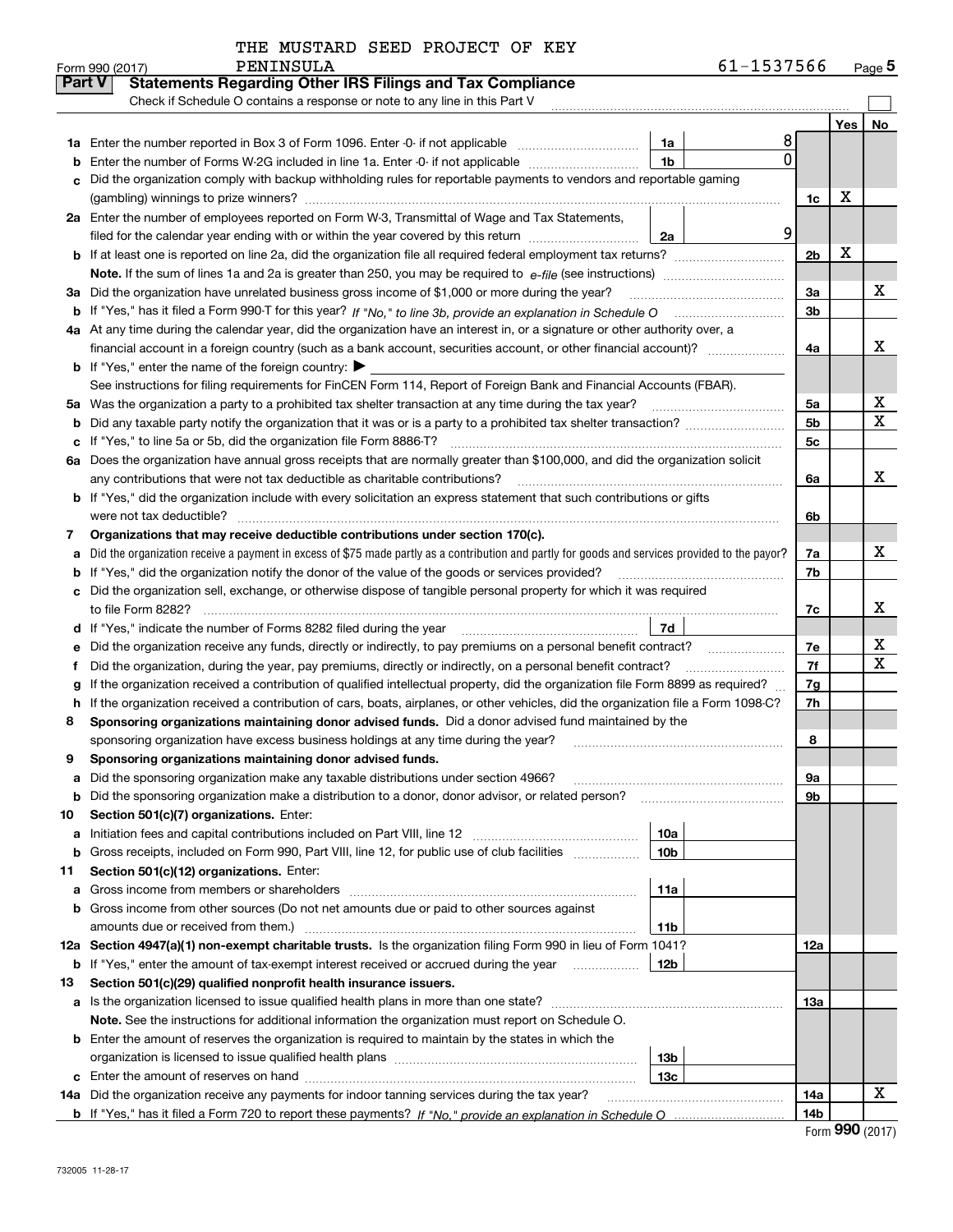*For each "Yes" response to lines 2 through 7b below, and for a "No" response to line 8a, 8b, or 10b below, describe the circumstances, processes, or changes in Schedule O. See instructions.* Form 990 (2017) PENINSULA<br>**Part VI** | Governance, Management, and Disclosure *For each* "Yes" response to lines 2 through 7b below, and for a "No" response

|     | Check if Schedule O contains a response or note to any line in this Part VI                                                                                                                                                    |                               |  |                 |     | x           |  |  |  |  |  |
|-----|--------------------------------------------------------------------------------------------------------------------------------------------------------------------------------------------------------------------------------|-------------------------------|--|-----------------|-----|-------------|--|--|--|--|--|
|     | <b>Section A. Governing Body and Management</b>                                                                                                                                                                                |                               |  |                 |     |             |  |  |  |  |  |
|     |                                                                                                                                                                                                                                |                               |  |                 | Yes | No          |  |  |  |  |  |
|     | 1a Enter the number of voting members of the governing body at the end of the tax year                                                                                                                                         | 1a                            |  |                 |     |             |  |  |  |  |  |
|     | If there are material differences in voting rights among members of the governing body, or if the governing                                                                                                                    |                               |  |                 |     |             |  |  |  |  |  |
|     | body delegated broad authority to an executive committee or similar committee, explain in Schedule O.                                                                                                                          |                               |  |                 |     |             |  |  |  |  |  |
| b   | 7<br>Enter the number of voting members included in line 1a, above, who are independent<br>1b                                                                                                                                  |                               |  |                 |     |             |  |  |  |  |  |
| 2   | Did any officer, director, trustee, or key employee have a family relationship or a business relationship with any other                                                                                                       |                               |  |                 |     |             |  |  |  |  |  |
|     | officer, director, trustee, or key employee?                                                                                                                                                                                   |                               |  | $\mathbf{2}$    |     | х           |  |  |  |  |  |
| 3   | Did the organization delegate control over management duties customarily performed by or under the direct supervision                                                                                                          |                               |  |                 |     |             |  |  |  |  |  |
|     |                                                                                                                                                                                                                                |                               |  | 3               |     | x           |  |  |  |  |  |
| 4   | Did the organization make any significant changes to its governing documents since the prior Form 990 was filed?                                                                                                               |                               |  | $\overline{4}$  |     | $\mathbf X$ |  |  |  |  |  |
| 5   |                                                                                                                                                                                                                                |                               |  | 5               |     | $\mathbf X$ |  |  |  |  |  |
| 6   | Did the organization have members or stockholders?                                                                                                                                                                             |                               |  | 6               |     | X           |  |  |  |  |  |
| 7a  | Did the organization have members, stockholders, or other persons who had the power to elect or appoint one or                                                                                                                 |                               |  |                 |     |             |  |  |  |  |  |
|     | more members of the governing body?                                                                                                                                                                                            |                               |  | 7a              |     | х           |  |  |  |  |  |
|     | <b>b</b> Are any governance decisions of the organization reserved to (or subject to approval by) members, stockholders, or                                                                                                    |                               |  |                 |     |             |  |  |  |  |  |
|     | persons other than the governing body?                                                                                                                                                                                         |                               |  | 7b              |     | x           |  |  |  |  |  |
| 8   | Did the organization contemporaneously document the meetings held or written actions undertaken during the year by the following:                                                                                              |                               |  |                 |     |             |  |  |  |  |  |
| a   | The governing body?                                                                                                                                                                                                            |                               |  | 8a              | х   |             |  |  |  |  |  |
| b   |                                                                                                                                                                                                                                |                               |  | 8b              | X   |             |  |  |  |  |  |
| 9   | Is there any officer, director, trustee, or key employee listed in Part VII, Section A, who cannot be reached at the                                                                                                           |                               |  |                 |     |             |  |  |  |  |  |
|     |                                                                                                                                                                                                                                |                               |  | 9               |     | x           |  |  |  |  |  |
|     | <b>Section B. Policies</b> (This Section B requests information about policies not required by the Internal Revenue Code.)                                                                                                     |                               |  |                 |     |             |  |  |  |  |  |
|     |                                                                                                                                                                                                                                |                               |  |                 | Yes | No          |  |  |  |  |  |
|     |                                                                                                                                                                                                                                |                               |  | 10a             |     | х           |  |  |  |  |  |
|     | <b>b</b> If "Yes," did the organization have written policies and procedures governing the activities of such chapters, affiliates,                                                                                            |                               |  |                 |     |             |  |  |  |  |  |
|     | and branches to ensure their operations are consistent with the organization's exempt purposes?                                                                                                                                |                               |  |                 |     |             |  |  |  |  |  |
|     | 11a Has the organization provided a complete copy of this Form 990 to all members of its governing body before filing the form?                                                                                                |                               |  |                 |     |             |  |  |  |  |  |
| b   | Describe in Schedule O the process, if any, used by the organization to review this Form 990.                                                                                                                                  |                               |  |                 |     |             |  |  |  |  |  |
| 12a | Did the organization have a written conflict of interest policy? If "No," go to line 13                                                                                                                                        |                               |  | 12a             | X   |             |  |  |  |  |  |
| b   |                                                                                                                                                                                                                                |                               |  | 12 <sub>b</sub> | X   |             |  |  |  |  |  |
| с   | Did the organization regularly and consistently monitor and enforce compliance with the policy? If "Yes." describe                                                                                                             |                               |  |                 |     |             |  |  |  |  |  |
|     | in Schedule O how this was done measured and the control of the control of the state of the control of the control of the control of the control of the control of the control of the control of the control of the control of |                               |  | 12c             | х   |             |  |  |  |  |  |
| 13  | Did the organization have a written whistleblower policy?                                                                                                                                                                      |                               |  | 13              | X   |             |  |  |  |  |  |
| 14  | Did the organization have a written document retention and destruction policy?                                                                                                                                                 |                               |  | 14              | X   |             |  |  |  |  |  |
| 15  | Did the process for determining compensation of the following persons include a review and approval by independent                                                                                                             |                               |  |                 |     |             |  |  |  |  |  |
|     | persons, comparability data, and contemporaneous substantiation of the deliberation and decision?                                                                                                                              |                               |  |                 |     |             |  |  |  |  |  |
| a   | The organization's CEO, Executive Director, or top management official manufactured content of the organization's CEO, Executive Director, or top management official                                                          |                               |  | 15a             | X   |             |  |  |  |  |  |
|     | <b>b</b> Other officers or key employees of the organization                                                                                                                                                                   |                               |  | 15b             |     | х           |  |  |  |  |  |
|     | If "Yes" to line 15a or 15b, describe the process in Schedule O (see instructions).                                                                                                                                            |                               |  |                 |     |             |  |  |  |  |  |
|     | 16a Did the organization invest in, contribute assets to, or participate in a joint venture or similar arrangement with a                                                                                                      |                               |  |                 |     |             |  |  |  |  |  |
|     | taxable entity during the year?                                                                                                                                                                                                |                               |  | 16a             |     | х           |  |  |  |  |  |
|     | b If "Yes," did the organization follow a written policy or procedure requiring the organization to evaluate its participation                                                                                                 |                               |  |                 |     |             |  |  |  |  |  |
|     | in joint venture arrangements under applicable federal tax law, and take steps to safeguard the organization's                                                                                                                 |                               |  |                 |     |             |  |  |  |  |  |
|     | exempt status with respect to such arrangements?                                                                                                                                                                               |                               |  | 16b             |     |             |  |  |  |  |  |
|     | <b>Section C. Disclosure</b>                                                                                                                                                                                                   |                               |  |                 |     |             |  |  |  |  |  |
| 17  | List the states with which a copy of this Form 990 is required to be filed $\blacktriangleright$ WA                                                                                                                            |                               |  |                 |     |             |  |  |  |  |  |
| 18  | Section 6104 requires an organization to make its Forms 1023 (or 1024 if applicable), 990, and 990-T (Section 501(c)(3)s only) available                                                                                       |                               |  |                 |     |             |  |  |  |  |  |
|     | for public inspection. Indicate how you made these available. Check all that apply.                                                                                                                                            |                               |  |                 |     |             |  |  |  |  |  |
|     | $X$ Another's website<br>$\lfloor X \rfloor$ Upon request<br>Own website                                                                                                                                                       | Other (explain in Schedule O) |  |                 |     |             |  |  |  |  |  |
| 19  | Describe in Schedule O whether (and if so, how) the organization made its governing documents, conflict of interest policy, and financial                                                                                      |                               |  |                 |     |             |  |  |  |  |  |
|     | statements available to the public during the tax year.                                                                                                                                                                        |                               |  |                 |     |             |  |  |  |  |  |
| 20  | State the name, address, and telephone number of the person who possesses the organization's books and records:                                                                                                                |                               |  |                 |     |             |  |  |  |  |  |
|     | THE MUSTARD SEED PROJECT OF KEY PENINSULA - 253-884-1205                                                                                                                                                                       |                               |  |                 |     |             |  |  |  |  |  |
|     | P.O. BOX 182, VAUGHN, WA 98394                                                                                                                                                                                                 |                               |  |                 |     |             |  |  |  |  |  |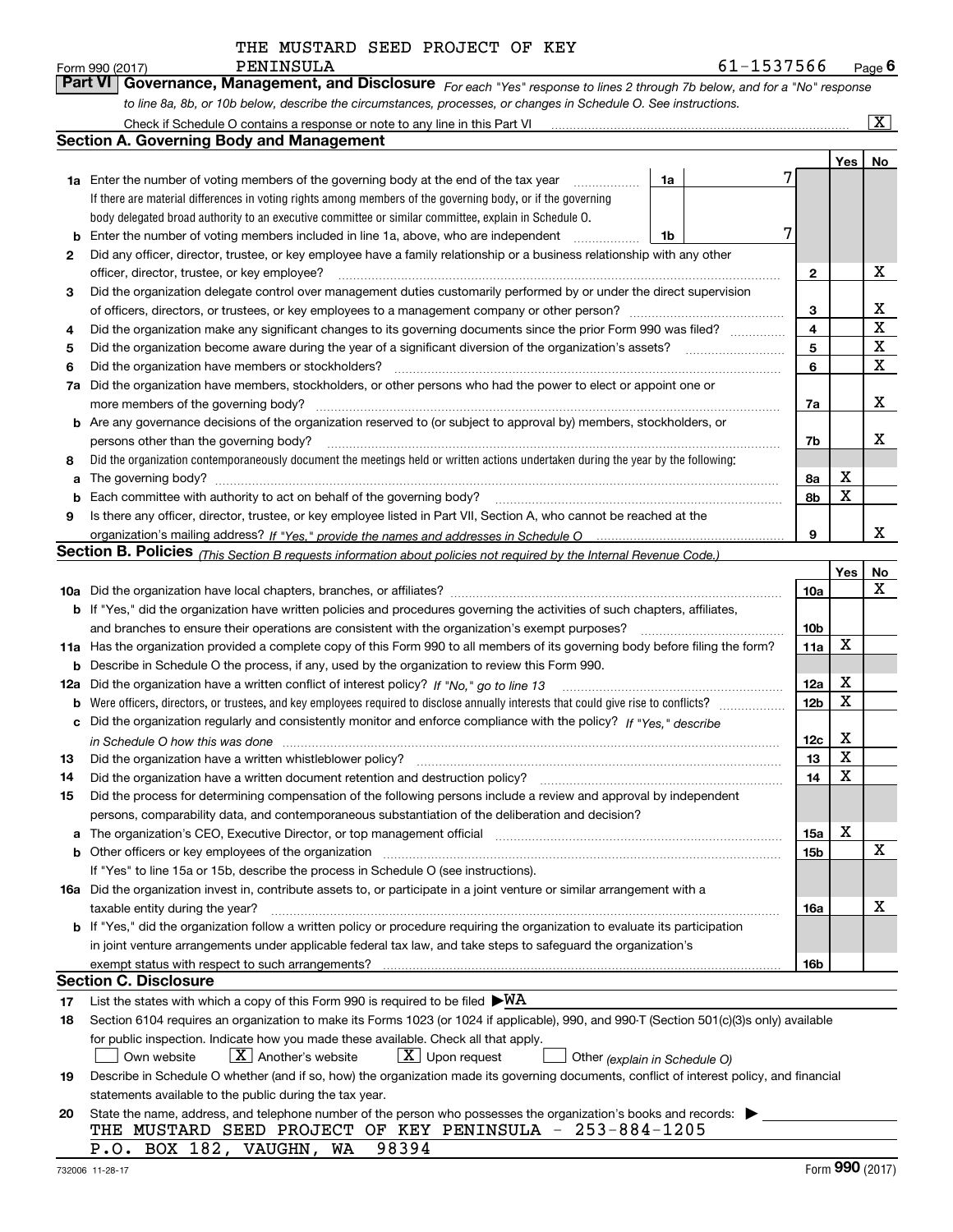$\mathcal{L}^{\text{max}}$ 

| orm 990 (2017) | PENINSULA                                                                                  | 61-1537566 | Page <i>I</i> |
|----------------|--------------------------------------------------------------------------------------------|------------|---------------|
|                | Part VII Compensation of Officers, Directors, Trustees, Key Employees, Highest Compensated |            |               |
|                | <b>Employees, and Independent Contractors</b>                                              |            |               |

### Check if Schedule O contains a response or note to any line in this Part VII

**Section A. Officers, Directors, Trustees, Key Employees, and Highest Compensated Employees**

**1a**  Complete this table for all persons required to be listed. Report compensation for the calendar year ending with or within the organization's tax year.

**•** List all of the organization's current officers, directors, trustees (whether individuals or organizations), regardless of amount of compensation.

● List all of the organization's **current** key employees, if any. See instructions for definition of "key employee." Enter -0- in columns  $(D)$ ,  $(E)$ , and  $(F)$  if no compensation was paid.

**•** List the organization's five current highest compensated employees (other than an officer, director, trustee, or key employee) who received report-

 $\bullet$  List all of the organization's **former** officers, key employees, and highest compensated employees who received more than \$100,000 of able compensation (Box 5 of Form W-2 and/or Box 7 of Form 1099-MISC) of more than \$100,000 from the organization and any related organizations.

reportable compensation from the organization and any related organizations.

**•** List all of the organization's former directors or trustees that received, in the capacity as a former director or trustee of the organization, more than \$10,000 of reportable compensation from the organization and any related organizations.

List persons in the following order: individual trustees or directors; institutional trustees; officers; key employees; highest compensated employees; and former such persons.

 $\boxed{\textbf{X}}$  Check this box if neither the organization nor any related organization compensated any current officer, director, or trustee.

| (A)                        | (B)                                                                  | (C)                            |                       |             |              |                                                                                                 |                         | (D)                                    | (E)                                        | (F)                                                                      |
|----------------------------|----------------------------------------------------------------------|--------------------------------|-----------------------|-------------|--------------|-------------------------------------------------------------------------------------------------|-------------------------|----------------------------------------|--------------------------------------------|--------------------------------------------------------------------------|
| Name and Title             | Average<br>hours per<br>week                                         |                                |                       | Position    |              | (do not check more than one<br>box, unless person is both an<br>officer and a director/trustee) |                         | Reportable<br>compensation<br>from     | Reportable<br>compensation<br>from related | Estimated<br>amount of<br>other                                          |
|                            | (list any<br>hours for<br>related<br>organizations<br>below<br>line) | Individual trustee or director | Institutional trustee | Officer     | Key employee | Highest compensated<br>  employee                                                               | Former                  | the<br>organization<br>(W-2/1099-MISC) | organizations<br>(W-2/1099-MISC)           | compensation<br>from the<br>organization<br>and related<br>organizations |
| (1) SARA THOMPSON          | 15.00                                                                |                                |                       |             |              |                                                                                                 |                         |                                        |                                            |                                                                          |
| PRESIDENT                  |                                                                      | $\mathbf x$                    |                       | $\mathbf X$ |              |                                                                                                 |                         | $\mathbf 0$ .                          | 0.                                         | 0.                                                                       |
| (2) ROBERT<br>MCCROSSIN    | 3.00                                                                 |                                |                       |             |              |                                                                                                 |                         |                                        |                                            |                                                                          |
| VICE-PRESIDENT             |                                                                      | $\mathbf X$                    |                       | $\mathbf X$ |              |                                                                                                 |                         | 0.                                     | 0.                                         | 0.                                                                       |
| (3) DAVID BROWER           | 5.00                                                                 |                                |                       |             |              |                                                                                                 |                         |                                        |                                            |                                                                          |
| <b>TREASURER</b>           |                                                                      | $\mathbf X$                    |                       | $\mathbf X$ |              |                                                                                                 |                         | $\mathbf 0$ .                          | 0.                                         | $\mathbf 0$ .                                                            |
| (4) SUSAN QUIGLEY          | 3.00                                                                 |                                |                       |             |              |                                                                                                 |                         |                                        |                                            |                                                                          |
| <b>SECRETARY</b>           |                                                                      | $\mathbf X$                    |                       | $\mathbf X$ |              |                                                                                                 |                         | $\mathbf 0$ .                          | 0.                                         | $\mathbf 0$ .                                                            |
| (5) NORMAN MCLOUGHLIN      | 5.00                                                                 |                                |                       |             |              |                                                                                                 |                         |                                        |                                            |                                                                          |
| <b>MEMBER</b>              |                                                                      | $\mathbf x$                    |                       |             |              |                                                                                                 |                         | $\mathbf 0$ .                          | 0.                                         | $\mathbf 0$ .                                                            |
| (6) DEE VAN VLECK          | $\overline{5.00}$                                                    |                                |                       |             |              |                                                                                                 |                         |                                        |                                            |                                                                          |
| <b>MEMBER</b>              |                                                                      | $\mathbf X$                    |                       |             |              |                                                                                                 |                         | 0.                                     | 0.                                         | $\pmb{0}$ .                                                              |
| (7) LISA DUNHAM            | 3.00                                                                 |                                |                       |             |              |                                                                                                 |                         |                                        |                                            |                                                                          |
| <b>MEMBER</b>              |                                                                      | $\mathbf X$                    |                       |             |              |                                                                                                 |                         | $\mathbf 0$ .                          | 0.                                         | $0$ .                                                                    |
| (8) LINDA HANSON           | 40.00                                                                |                                |                       |             |              |                                                                                                 |                         |                                        |                                            |                                                                          |
| INTERIM EXECUTIVE DIRECTOR |                                                                      |                                |                       | $\mathbf X$ |              |                                                                                                 |                         | $\mathbf 0$ .                          | 0.                                         | 0.                                                                       |
| (9) EDIE MORGAN            | 40.00                                                                |                                |                       |             |              |                                                                                                 |                         |                                        |                                            |                                                                          |
| FORMER EXECUTIVE DIRECTOR  |                                                                      |                                |                       |             |              |                                                                                                 | $\overline{\mathbf{X}}$ | 55,575.                                | 0.                                         | 0.                                                                       |
|                            |                                                                      |                                |                       |             |              |                                                                                                 |                         |                                        |                                            |                                                                          |
|                            |                                                                      |                                |                       |             |              |                                                                                                 |                         |                                        |                                            |                                                                          |
|                            |                                                                      |                                |                       |             |              |                                                                                                 |                         |                                        |                                            |                                                                          |
|                            |                                                                      |                                |                       |             |              |                                                                                                 |                         |                                        |                                            |                                                                          |
|                            |                                                                      |                                |                       |             |              |                                                                                                 |                         |                                        |                                            |                                                                          |
|                            |                                                                      |                                |                       |             |              |                                                                                                 |                         |                                        |                                            |                                                                          |
|                            |                                                                      |                                |                       |             |              |                                                                                                 |                         |                                        |                                            |                                                                          |
|                            |                                                                      |                                |                       |             |              |                                                                                                 |                         |                                        |                                            |                                                                          |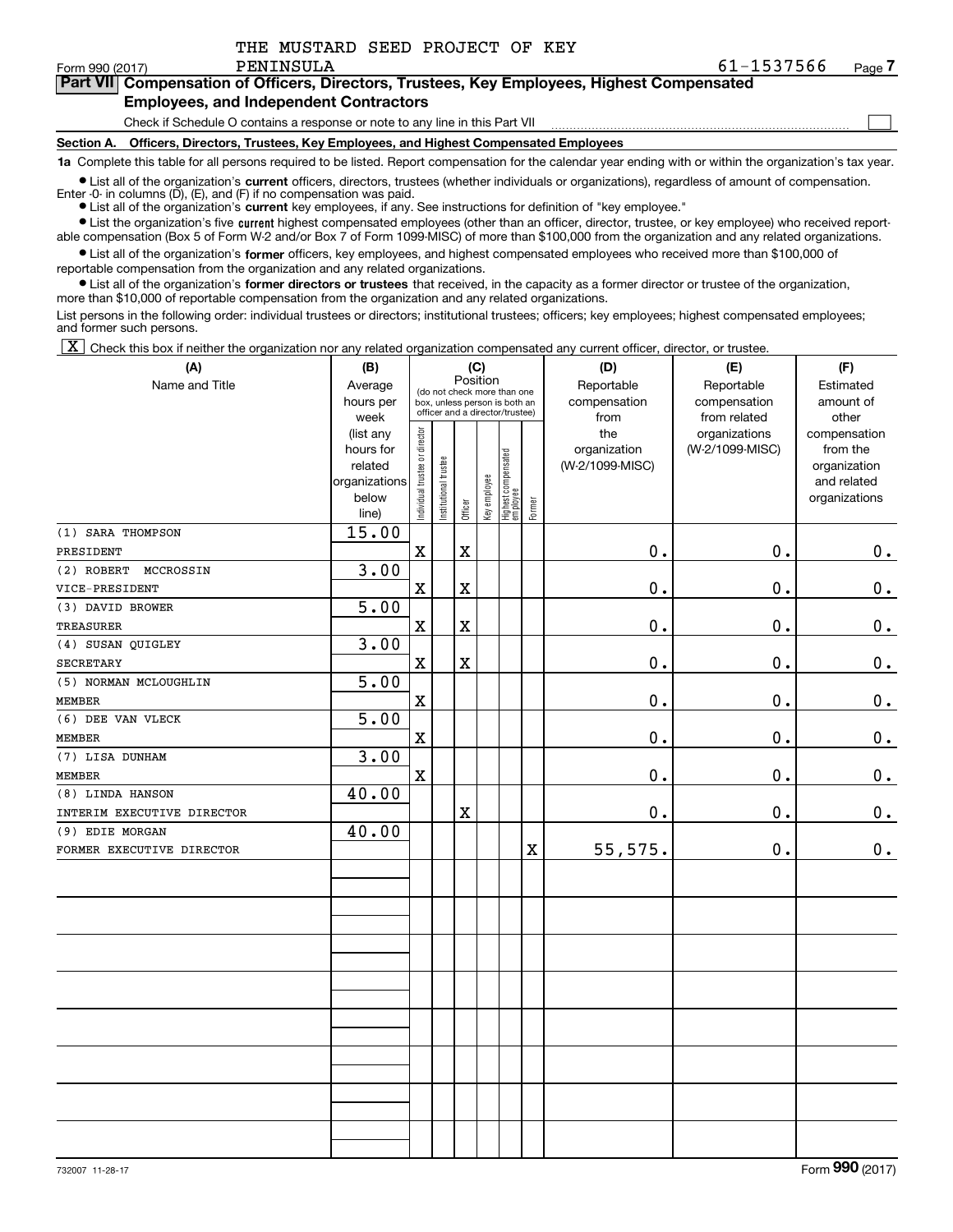| THE MUSTARD SEED PROJECT OF KEY<br>PENINSULA                                                                                                                                                                                                                             |                                                                      |                                |                       |                                                                                                             |              |                                 |        |                                           | 61-1537566                                        |                  |              |                                                                          |                           |
|--------------------------------------------------------------------------------------------------------------------------------------------------------------------------------------------------------------------------------------------------------------------------|----------------------------------------------------------------------|--------------------------------|-----------------------|-------------------------------------------------------------------------------------------------------------|--------------|---------------------------------|--------|-------------------------------------------|---------------------------------------------------|------------------|--------------|--------------------------------------------------------------------------|---------------------------|
| Form 990 (2017)<br><b>Part VII</b><br>Section A. Officers, Directors, Trustees, Key Employees, and Highest Compensated Employees (continued)                                                                                                                             |                                                                      |                                |                       |                                                                                                             |              |                                 |        |                                           |                                                   |                  |              |                                                                          | Page 8                    |
| (A)<br>Name and title                                                                                                                                                                                                                                                    | (B)<br>Average<br>hours per<br>week                                  |                                |                       | Position<br>(do not check more than one<br>box, unless person is both an<br>officer and a director/trustee) | (C)          |                                 |        | (D)<br>Reportable<br>compensation<br>from | (E)<br>Reportable<br>compensation<br>from related |                  |              | (F)<br>Estimated<br>amount of<br>other                                   |                           |
|                                                                                                                                                                                                                                                                          | (list any<br>hours for<br>related<br>organizations<br>below<br>line) | Individual trustee or director | Institutional trustee | Officer                                                                                                     | Key employee | Highest compensated<br>employee | Former | the<br>organization<br>(W-2/1099-MISC)    | organizations<br>(W-2/1099-MISC)                  |                  |              | compensation<br>from the<br>organization<br>and related<br>organizations |                           |
|                                                                                                                                                                                                                                                                          |                                                                      |                                |                       |                                                                                                             |              |                                 |        |                                           |                                                   |                  |              |                                                                          |                           |
|                                                                                                                                                                                                                                                                          |                                                                      |                                |                       |                                                                                                             |              |                                 |        |                                           |                                                   |                  |              |                                                                          |                           |
|                                                                                                                                                                                                                                                                          |                                                                      |                                |                       |                                                                                                             |              |                                 |        |                                           |                                                   |                  |              |                                                                          |                           |
|                                                                                                                                                                                                                                                                          |                                                                      |                                |                       |                                                                                                             |              |                                 |        |                                           |                                                   |                  |              |                                                                          |                           |
|                                                                                                                                                                                                                                                                          |                                                                      |                                |                       |                                                                                                             |              |                                 |        |                                           |                                                   |                  |              |                                                                          |                           |
|                                                                                                                                                                                                                                                                          |                                                                      |                                |                       |                                                                                                             |              |                                 |        |                                           |                                                   |                  |              |                                                                          |                           |
|                                                                                                                                                                                                                                                                          |                                                                      |                                |                       |                                                                                                             |              |                                 |        |                                           |                                                   |                  |              |                                                                          |                           |
|                                                                                                                                                                                                                                                                          |                                                                      |                                |                       |                                                                                                             |              |                                 |        |                                           |                                                   |                  |              |                                                                          |                           |
|                                                                                                                                                                                                                                                                          |                                                                      |                                |                       |                                                                                                             |              |                                 |        |                                           |                                                   |                  |              |                                                                          |                           |
|                                                                                                                                                                                                                                                                          |                                                                      |                                |                       |                                                                                                             |              |                                 |        |                                           |                                                   |                  |              |                                                                          |                           |
|                                                                                                                                                                                                                                                                          |                                                                      |                                |                       |                                                                                                             |              |                                 |        |                                           |                                                   |                  |              |                                                                          |                           |
|                                                                                                                                                                                                                                                                          |                                                                      |                                |                       |                                                                                                             |              |                                 |        |                                           |                                                   |                  |              |                                                                          |                           |
| 1b Sub-total                                                                                                                                                                                                                                                             |                                                                      |                                |                       |                                                                                                             |              |                                 |        | 55, 575.                                  |                                                   | 0.               |              |                                                                          | 0.                        |
|                                                                                                                                                                                                                                                                          |                                                                      |                                |                       |                                                                                                             |              |                                 |        | 0.                                        |                                                   | $\overline{0}$ . |              |                                                                          | $\overline{0}$ .          |
| d Total (add lines 1b and 1c)                                                                                                                                                                                                                                            |                                                                      |                                |                       |                                                                                                             |              |                                 |        | 55, 575.                                  |                                                   | $\overline{0}$ . |              |                                                                          | $\overline{\mathbf{0}}$ . |
| Total number of individuals (including but not limited to those listed above) who received more than \$100,000 of reportable<br>2<br>compensation from the organization $\blacktriangleright$                                                                            |                                                                      |                                |                       |                                                                                                             |              |                                 |        |                                           |                                                   |                  |              |                                                                          | 0                         |
|                                                                                                                                                                                                                                                                          |                                                                      |                                |                       |                                                                                                             |              |                                 |        |                                           |                                                   |                  |              | Yes                                                                      | No                        |
| Did the organization list any former officer, director, or trustee, key employee, or highest compensated employee on<br>з                                                                                                                                                |                                                                      |                                |                       |                                                                                                             |              |                                 |        |                                           |                                                   |                  | з            | X                                                                        |                           |
| line 1a? If "Yes," complete Schedule J for such individual manufactured contained and the Ves," complete Schedule J for such individual<br>For any individual listed on line 1a, is the sum of reportable compensation and other compensation from the organization<br>4 |                                                                      |                                |                       |                                                                                                             |              |                                 |        |                                           |                                                   |                  |              |                                                                          |                           |
|                                                                                                                                                                                                                                                                          |                                                                      |                                |                       |                                                                                                             |              |                                 |        |                                           |                                                   |                  | 4            |                                                                          | x.                        |
| Did any person listed on line 1a receive or accrue compensation from any unrelated organization or individual for services<br>5                                                                                                                                          |                                                                      |                                |                       |                                                                                                             |              |                                 |        |                                           |                                                   |                  | 5            |                                                                          | x                         |
| <b>Section B. Independent Contractors</b>                                                                                                                                                                                                                                |                                                                      |                                |                       |                                                                                                             |              |                                 |        |                                           |                                                   |                  |              |                                                                          |                           |
| Complete this table for your five highest compensated independent contractors that received more than \$100,000 of compensation from<br>1<br>the organization. Report compensation for the calendar year ending with or within the organization's tax year.              |                                                                      |                                |                       |                                                                                                             |              |                                 |        |                                           |                                                   |                  |              |                                                                          |                           |
| (A)                                                                                                                                                                                                                                                                      |                                                                      |                                |                       |                                                                                                             |              |                                 |        | (B)                                       |                                                   |                  | (C)          |                                                                          |                           |
| Name and business address                                                                                                                                                                                                                                                |                                                                      |                                | <b>NONE</b>           |                                                                                                             |              |                                 |        | Description of services                   |                                                   |                  | Compensation |                                                                          |                           |
|                                                                                                                                                                                                                                                                          |                                                                      |                                |                       |                                                                                                             |              |                                 |        |                                           |                                                   |                  |              |                                                                          |                           |
|                                                                                                                                                                                                                                                                          |                                                                      |                                |                       |                                                                                                             |              |                                 |        |                                           |                                                   |                  |              |                                                                          |                           |
|                                                                                                                                                                                                                                                                          |                                                                      |                                |                       |                                                                                                             |              |                                 |        |                                           |                                                   |                  |              |                                                                          |                           |
|                                                                                                                                                                                                                                                                          |                                                                      |                                |                       |                                                                                                             |              |                                 |        |                                           |                                                   |                  |              |                                                                          |                           |
|                                                                                                                                                                                                                                                                          |                                                                      |                                |                       |                                                                                                             |              |                                 |        |                                           |                                                   |                  |              |                                                                          |                           |
|                                                                                                                                                                                                                                                                          |                                                                      |                                |                       |                                                                                                             |              |                                 |        |                                           |                                                   |                  |              |                                                                          |                           |
| 2<br>Total number of independent contractors (including but not limited to those listed above) who received more than                                                                                                                                                    |                                                                      |                                |                       |                                                                                                             |              |                                 |        |                                           |                                                   |                  |              |                                                                          |                           |
| \$100,000 of compensation from the organization $\blacktriangleright$                                                                                                                                                                                                    |                                                                      |                                |                       |                                                                                                             | 0            |                                 |        |                                           |                                                   |                  |              |                                                                          |                           |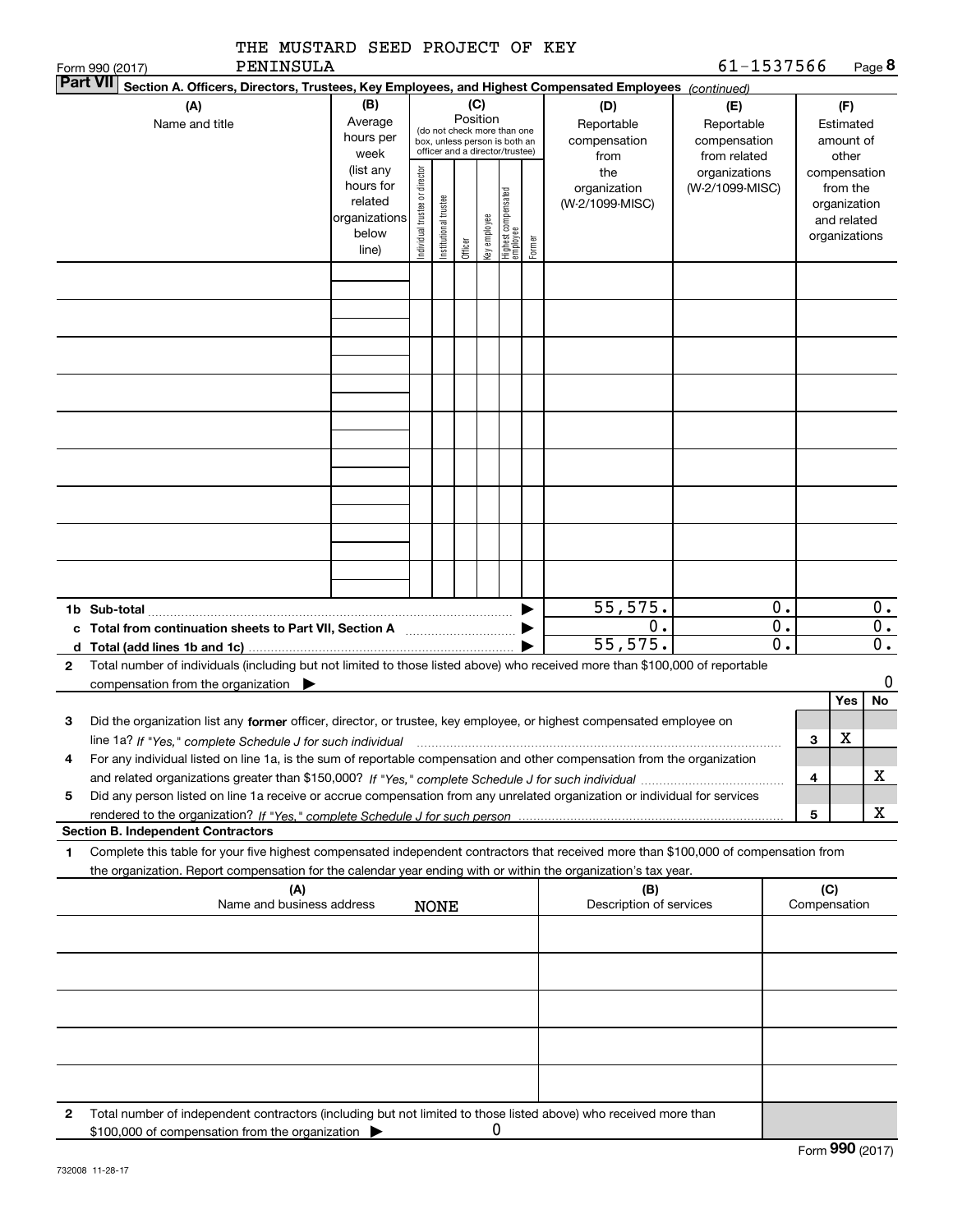|  | THE MUSTARD SEED PROJECT OF KEY |  |  |
|--|---------------------------------|--|--|
|  |                                 |  |  |

|                                                                                         | <b>Part VIII</b> | <b>Statement of Revenue</b>                                                                                                                                                                                                                                                                                                                                                                                                                                                                                                                                                                                                                    |                                                                      |                                                                                 |                      |                                                 |                                         |                                                                    |
|-----------------------------------------------------------------------------------------|------------------|------------------------------------------------------------------------------------------------------------------------------------------------------------------------------------------------------------------------------------------------------------------------------------------------------------------------------------------------------------------------------------------------------------------------------------------------------------------------------------------------------------------------------------------------------------------------------------------------------------------------------------------------|----------------------------------------------------------------------|---------------------------------------------------------------------------------|----------------------|-------------------------------------------------|-----------------------------------------|--------------------------------------------------------------------|
|                                                                                         |                  | Check if Schedule O contains a response or note to any line in this Part VIII                                                                                                                                                                                                                                                                                                                                                                                                                                                                                                                                                                  |                                                                      |                                                                                 |                      |                                                 |                                         |                                                                    |
|                                                                                         |                  |                                                                                                                                                                                                                                                                                                                                                                                                                                                                                                                                                                                                                                                |                                                                      |                                                                                 | (A)<br>Total revenue | (B)<br>Related or<br>exempt function<br>revenue | (C)<br>Unrelated<br>business<br>revenue | (D)<br>Revenuè excluded<br>from tax under<br>sections<br>512 - 514 |
| Contributions, Gifts, Grants<br>and Other Similar Amounts<br>Program Service<br>Revenue | 2a<br>b<br>с     | 1 a Federated campaigns<br><b>b</b> Membership dues<br>c Fundraising events<br>d Related organizations<br>$\overline{\phantom{a}}$<br>e Government grants (contributions)<br>f All other contributions, gifts, grants, and<br>similar amounts not included above<br>Noncash contributions included in lines 1a-1f: \$<br><u> 1989 - Johann Barn, mars eta bainar eta bainar eta baina eta baina eta baina eta baina eta baina eta baina e</u><br><u> 1989 - Johann Barn, mars ann an t-Amhain ann an t-Amhain an t-Amhain an t-Amhain an t-Amhain an t-Amhain an t-</u><br><u> 1989 - Johann Stein, mars an deus Amerikaansk kommunister (</u> | 1a<br>1 <sub>b</sub><br>1 <sub>c</sub><br>1 <sub>d</sub><br>1e<br>1f | $\overline{57,896}$ .<br>35,496.<br>621,439.<br>35,496.<br><b>Business Code</b> | 714,831.             |                                                 |                                         |                                                                    |
|                                                                                         | d                | the control of the control of the control of the control of the control of                                                                                                                                                                                                                                                                                                                                                                                                                                                                                                                                                                     |                                                                      |                                                                                 |                      |                                                 |                                         |                                                                    |
|                                                                                         |                  |                                                                                                                                                                                                                                                                                                                                                                                                                                                                                                                                                                                                                                                |                                                                      |                                                                                 |                      |                                                 |                                         |                                                                    |
|                                                                                         |                  | f All other program service revenue                                                                                                                                                                                                                                                                                                                                                                                                                                                                                                                                                                                                            |                                                                      |                                                                                 |                      |                                                 |                                         |                                                                    |
|                                                                                         | 3<br>4<br>5      | Investment income (including dividends, interest, and<br>Income from investment of tax-exempt bond proceeds                                                                                                                                                                                                                                                                                                                                                                                                                                                                                                                                    |                                                                      | ▶                                                                               | 36.                  |                                                 |                                         | 36.                                                                |
|                                                                                         | 6а<br>b          | Gross rents<br>Less: rental expenses<br>Rental income or (loss)                                                                                                                                                                                                                                                                                                                                                                                                                                                                                                                                                                                | (i) Real<br>10, 130.<br>$\overline{0}$ .<br>10, 130.                 | (ii) Personal                                                                   |                      |                                                 |                                         |                                                                    |
|                                                                                         |                  | <b>d</b> Net rental income or (loss)                                                                                                                                                                                                                                                                                                                                                                                                                                                                                                                                                                                                           |                                                                      | ▶                                                                               | 10, 130.             | 10, 130.                                        |                                         |                                                                    |
| <b>Other Revenue</b>                                                                    |                  | 7 a Gross amount from sales of<br>assets other than inventory<br><b>b</b> Less: cost or other basis<br>and sales expenses                                                                                                                                                                                                                                                                                                                                                                                                                                                                                                                      | (i) Securities                                                       | (ii) Other<br>▶                                                                 |                      |                                                 |                                         |                                                                    |
|                                                                                         |                  | 8 a Gross income from fundraising events (not<br>$57,896.$ of<br>including $$$<br>contributions reported on line 1c). See<br><b>b</b> Less: direct expenses                                                                                                                                                                                                                                                                                                                                                                                                                                                                                    | $\mathbf{b}$                                                         | $a$ 75,028.<br>41,765.                                                          |                      |                                                 |                                         |                                                                    |
|                                                                                         |                  | c Net income or (loss) from fundraising events                                                                                                                                                                                                                                                                                                                                                                                                                                                                                                                                                                                                 |                                                                      | ▶<br>.                                                                          | 33, 263.             |                                                 |                                         | 33, 263.                                                           |
|                                                                                         |                  | 9 a Gross income from gaming activities. See<br>c Net income or (loss) from gaming activities                                                                                                                                                                                                                                                                                                                                                                                                                                                                                                                                                  | $\mathbf b$                                                          | .                                                                               |                      |                                                 |                                         |                                                                    |
|                                                                                         |                  | 10 a Gross sales of inventory, less returns<br>c Net income or (loss) from sales of inventory                                                                                                                                                                                                                                                                                                                                                                                                                                                                                                                                                  | $\mathbf b$                                                          |                                                                                 |                      |                                                 |                                         |                                                                    |
|                                                                                         |                  | Miscellaneous Revenue                                                                                                                                                                                                                                                                                                                                                                                                                                                                                                                                                                                                                          |                                                                      | <b>Business Code</b>                                                            |                      |                                                 |                                         |                                                                    |
|                                                                                         | b                | 11 a CONTRACT SERVICES<br><u> 1989 - Johann Barbara, martxa alemaniar arg</u>                                                                                                                                                                                                                                                                                                                                                                                                                                                                                                                                                                  |                                                                      | 480000                                                                          | 17,348.              | 17,348.                                         |                                         |                                                                    |
|                                                                                         | с                | the contract of the contract of the contract of the contract of the                                                                                                                                                                                                                                                                                                                                                                                                                                                                                                                                                                            |                                                                      |                                                                                 |                      |                                                 |                                         |                                                                    |
|                                                                                         |                  |                                                                                                                                                                                                                                                                                                                                                                                                                                                                                                                                                                                                                                                |                                                                      | $\blacktriangleright$                                                           | 17,348.              |                                                 |                                         |                                                                    |
|                                                                                         | 12               |                                                                                                                                                                                                                                                                                                                                                                                                                                                                                                                                                                                                                                                |                                                                      |                                                                                 | 775,608.             | 27,478.                                         | 0.                                      | 33,299.                                                            |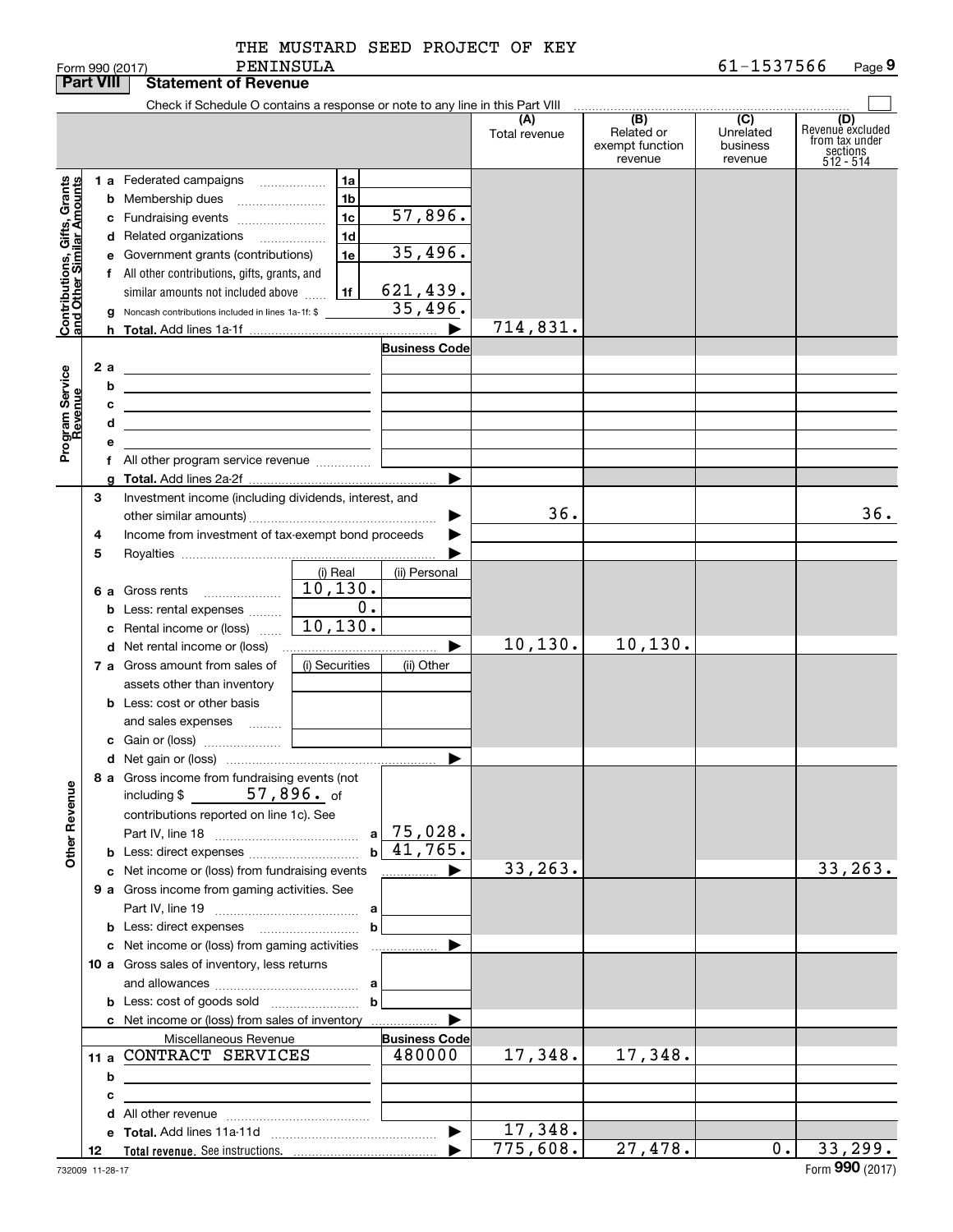|  | THE MUSTARD SEED PROJECT OF KEY |  |
|--|---------------------------------|--|
|  |                                 |  |

|              | Part IX   Statement of Functional Expenses                                                                                                                                                                  |                        |                                    |                                           |                                |
|--------------|-------------------------------------------------------------------------------------------------------------------------------------------------------------------------------------------------------------|------------------------|------------------------------------|-------------------------------------------|--------------------------------|
|              | Section 501(c)(3) and 501(c)(4) organizations must complete all columns. All other organizations must complete column (A).                                                                                  |                        |                                    |                                           |                                |
|              |                                                                                                                                                                                                             |                        |                                    |                                           | $\overline{\mathbf{X}}$        |
|              | Do not include amounts reported on lines 6b,<br>7b, 8b, 9b, and 10b of Part VIII.                                                                                                                           | (A)<br>Total expenses  | (B)<br>Program service<br>expenses | (C)<br>Management and<br>general expenses | (D)<br>Fundraising<br>expenses |
| 1            | Grants and other assistance to domestic organizations                                                                                                                                                       |                        |                                    |                                           |                                |
|              | and domestic governments. See Part IV, line 21                                                                                                                                                              |                        |                                    |                                           |                                |
| $\mathbf{2}$ | Grants and other assistance to domestic                                                                                                                                                                     |                        |                                    |                                           |                                |
|              | individuals. See Part IV, line 22                                                                                                                                                                           |                        |                                    |                                           |                                |
| 3            | Grants and other assistance to foreign                                                                                                                                                                      |                        |                                    |                                           |                                |
|              | organizations, foreign governments, and foreign                                                                                                                                                             |                        |                                    |                                           |                                |
|              | individuals. See Part IV, lines 15 and 16                                                                                                                                                                   |                        |                                    |                                           |                                |
| 4            | Benefits paid to or for members                                                                                                                                                                             |                        |                                    |                                           |                                |
| 5            | Compensation of current officers, directors,                                                                                                                                                                | 63,632.                | 37,543.                            | 13,999.                                   | 12,090.                        |
|              | trustees, and key employees                                                                                                                                                                                 |                        |                                    |                                           |                                |
| 6            | Compensation not included above, to disqualified<br>persons (as defined under section 4958(f)(1)) and                                                                                                       |                        |                                    |                                           |                                |
|              | persons described in section 4958(c)(3)(B)                                                                                                                                                                  |                        |                                    |                                           |                                |
| 7            |                                                                                                                                                                                                             | 135,970.               | 80, 222.                           | 29,914.                                   | 25,834.                        |
| 8            | Pension plan accruals and contributions (include                                                                                                                                                            |                        |                                    |                                           |                                |
|              | section 401(k) and 403(b) employer contributions)                                                                                                                                                           |                        |                                    |                                           |                                |
| 9            |                                                                                                                                                                                                             |                        |                                    |                                           |                                |
| 10           |                                                                                                                                                                                                             | 9,063.                 | 5,347.                             | 1,994.                                    | 1,722.                         |
| 11           | Fees for services (non-employees):                                                                                                                                                                          |                        |                                    |                                           |                                |
| a            |                                                                                                                                                                                                             |                        |                                    |                                           |                                |
| b            |                                                                                                                                                                                                             |                        |                                    |                                           |                                |
| c            |                                                                                                                                                                                                             |                        |                                    |                                           |                                |
| d            |                                                                                                                                                                                                             |                        |                                    |                                           |                                |
| е            | Professional fundraising services. See Part IV, line 17                                                                                                                                                     |                        |                                    |                                           |                                |
| f            | Investment management fees                                                                                                                                                                                  |                        |                                    |                                           |                                |
| g            | Other. (If line 11g amount exceeds 10% of line 25,                                                                                                                                                          |                        |                                    |                                           |                                |
|              | column (A) amount, list line 11g expenses on Sch 0.)                                                                                                                                                        | $\frac{47,867}{2,023}$ | 38,294.                            | 2,393.                                    | 7,180.                         |
| 12           |                                                                                                                                                                                                             |                        | $\overline{2,023}$ .               |                                           |                                |
| 13           |                                                                                                                                                                                                             | 15, 137.<br>1,015.     | 7,518.<br>$\overline{811}$ .       | 2,955.<br>$\overline{102}$ .              | 4,664.<br>$\overline{102.}$    |
| 14           |                                                                                                                                                                                                             |                        |                                    |                                           |                                |
| 15<br>16     |                                                                                                                                                                                                             | 25,407.                | 17,084.                            | 5,607.                                    | 2,716.                         |
|              | Travel                                                                                                                                                                                                      | $\overline{57}$ .      | 46.                                |                                           | 11.                            |
| 17<br>18     | Payments of travel or entertainment expenses                                                                                                                                                                |                        |                                    |                                           |                                |
|              | for any federal, state, or local public officials                                                                                                                                                           |                        |                                    |                                           |                                |
| 19           | Conferences, conventions, and meetings                                                                                                                                                                      |                        |                                    |                                           |                                |
| 20           | Interest                                                                                                                                                                                                    | $\overline{56, 165}$ . |                                    | 56, 165.                                  |                                |
| 21           |                                                                                                                                                                                                             |                        |                                    |                                           |                                |
| 22           | Depreciation, depletion, and amortization                                                                                                                                                                   | 7,639.                 | 6,881.                             | 379.                                      | 379.                           |
| 23           | Insurance                                                                                                                                                                                                   | 6,010.                 | 4,808.                             | 1,202.                                    |                                |
| 24           | Other expenses. Itemize expenses not covered<br>above. (List miscellaneous expenses in line 24e. If line<br>24e amount exceeds 10% of line 25, column (A)<br>amount, list line 24e expenses on Schedule O.) |                        |                                    |                                           |                                |
| a            | CAPITAL CAMPAIGN                                                                                                                                                                                            | 34,394.                |                                    |                                           | 34,394.                        |
| b            | REPAIR AND MAINTENANCE                                                                                                                                                                                      | 13,990.                | 11,864.                            | 1,063.                                    | 1,063.                         |
| C            | MISCELLANEOUS EXPENSE                                                                                                                                                                                       | 8, 755.                | 6,564.                             | $\overline{295}$ .                        | 1,896.                         |
| d            | UNCOLLECTIBLE ACCOUNTS                                                                                                                                                                                      | 8,674.                 |                                    | 8,674.                                    |                                |
|              | e All other expenses                                                                                                                                                                                        | 3,417.                 | 2,548.                             | $\overline{519}$ .                        | $\overline{350}$ .             |
| 25           | Total functional expenses. Add lines 1 through 24e                                                                                                                                                          | 439, 215.              | 221,553.                           | 125, 261.                                 | 92,401.                        |
| 26           | Joint costs. Complete this line only if the organization                                                                                                                                                    |                        |                                    |                                           |                                |
|              | reported in column (B) joint costs from a combined                                                                                                                                                          |                        |                                    |                                           |                                |
|              | educational campaign and fundraising solicitation.<br>Check here $\blacktriangleright$<br>if following SOP 98-2 (ASC 958-720)                                                                               |                        |                                    |                                           |                                |
|              |                                                                                                                                                                                                             |                        |                                    |                                           |                                |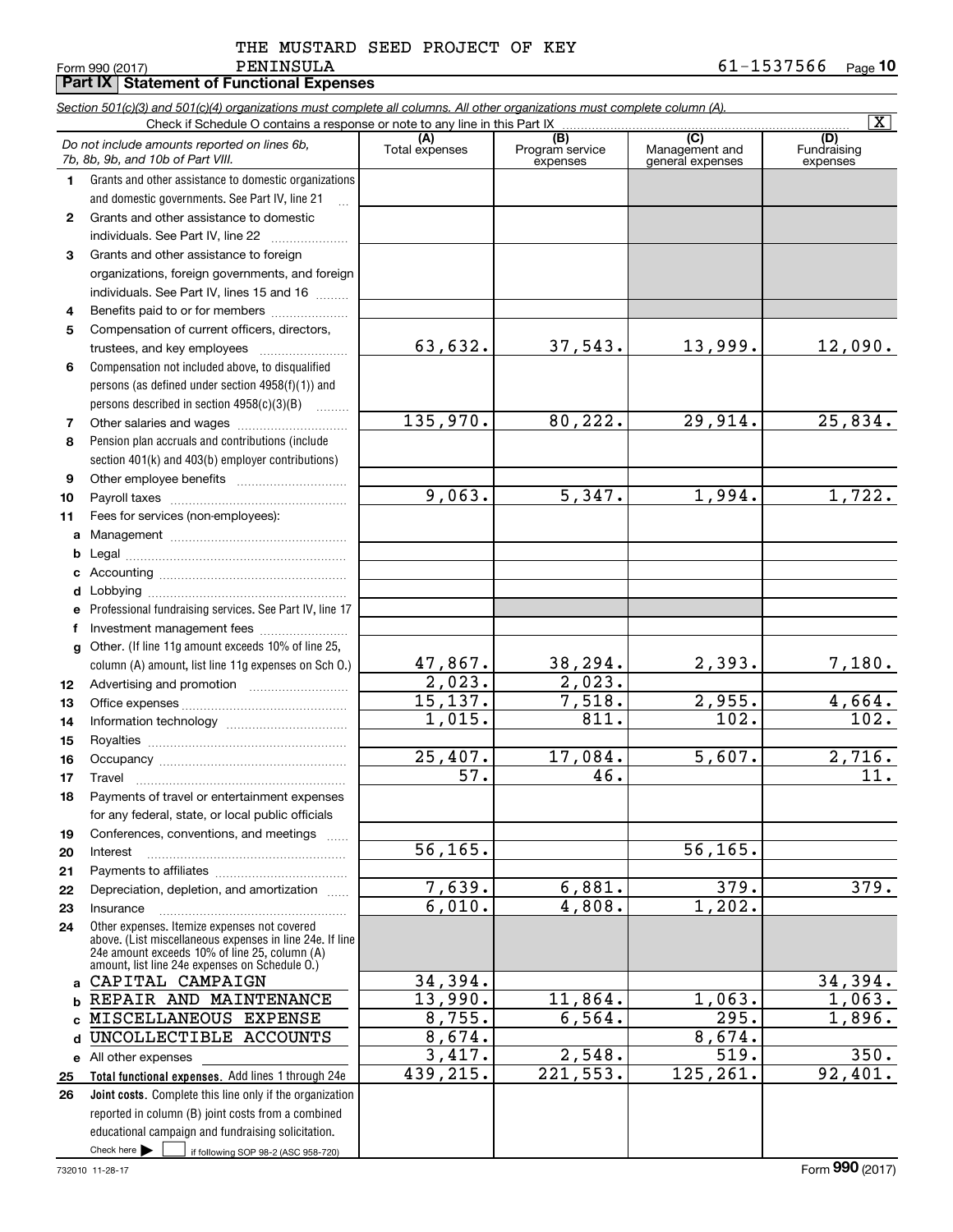|  | THE MUSTARD SEED PROJECT OF KEY |  |  |
|--|---------------------------------|--|--|
|  |                                 |  |  |

Form 990 (2017) Page **11** PENINSULA 61-1537566

| <b>UIII</b> JJJ<br>Part X   |    | <b>Balance Sheet</b>                                                                                                                                                                                                          |                       |                     |                            |                          |                           |  |  |
|-----------------------------|----|-------------------------------------------------------------------------------------------------------------------------------------------------------------------------------------------------------------------------------|-----------------------|---------------------|----------------------------|--------------------------|---------------------------|--|--|
|                             |    |                                                                                                                                                                                                                               |                       |                     |                            |                          |                           |  |  |
|                             |    |                                                                                                                                                                                                                               |                       |                     | (A)<br>Beginning of year   |                          | (B)<br>End of year        |  |  |
|                             | 1. |                                                                                                                                                                                                                               | $\overline{20,312}$ . | $\mathbf{1}$        | 70,859.                    |                          |                           |  |  |
|                             | 2  |                                                                                                                                                                                                                               |                       |                     | 169,922.                   | $\mathbf{2}$             | 182, 121.                 |  |  |
|                             | з  |                                                                                                                                                                                                                               |                       |                     | 3                          | 83,059.                  |                           |  |  |
|                             | 4  |                                                                                                                                                                                                                               |                       |                     | 81,278.                    | 4                        |                           |  |  |
|                             | 5  | Loans and other receivables from current and former officers, directors,                                                                                                                                                      |                       |                     |                            |                          |                           |  |  |
|                             |    | trustees, key employees, and highest compensated employees. Complete                                                                                                                                                          |                       |                     |                            |                          |                           |  |  |
|                             |    | Part II of Schedule L                                                                                                                                                                                                         |                       |                     |                            | 5                        |                           |  |  |
|                             | 6  | Loans and other receivables from other disqualified persons (as defined under                                                                                                                                                 |                       |                     |                            |                          |                           |  |  |
|                             |    | section 4958(f)(1)), persons described in section 4958(c)(3)(B), and contributing                                                                                                                                             |                       |                     |                            |                          |                           |  |  |
|                             |    | employers and sponsoring organizations of section 501(c)(9) voluntary                                                                                                                                                         |                       |                     |                            |                          |                           |  |  |
|                             |    | employees' beneficiary organizations (see instr). Complete Part II of Sch L                                                                                                                                                   |                       |                     |                            | 6                        |                           |  |  |
| Assets                      | 7  |                                                                                                                                                                                                                               |                       |                     |                            | $\overline{7}$           |                           |  |  |
|                             | 8  |                                                                                                                                                                                                                               |                       |                     |                            | 8                        |                           |  |  |
|                             | 9  | Prepaid expenses and deferred charges                                                                                                                                                                                         |                       |                     |                            | 9                        | 1,249.                    |  |  |
|                             |    | 10a Land, buildings, and equipment: cost or other                                                                                                                                                                             |                       |                     |                            |                          |                           |  |  |
|                             |    |                                                                                                                                                                                                                               |                       |                     |                            |                          |                           |  |  |
|                             |    | $\boxed{10b}$<br><b>b</b> Less: accumulated depreciation                                                                                                                                                                      |                       |                     | 1,264,184.                 | 10 <sub>c</sub>          | 1,540,576.                |  |  |
|                             | 11 |                                                                                                                                                                                                                               |                       |                     |                            | 11                       |                           |  |  |
|                             | 12 |                                                                                                                                                                                                                               |                       |                     |                            | 12                       |                           |  |  |
|                             | 13 | Investments - program-related. See Part IV, line 11                                                                                                                                                                           |                       |                     |                            | 13                       |                           |  |  |
|                             | 14 |                                                                                                                                                                                                                               |                       | 14                  |                            |                          |                           |  |  |
|                             | 15 |                                                                                                                                                                                                                               |                       | 15                  |                            |                          |                           |  |  |
|                             | 16 |                                                                                                                                                                                                                               |                       | 1,535,696.          | 16                         | $\overline{1,877,864}$ . |                           |  |  |
|                             | 17 |                                                                                                                                                                                                                               |                       | 74,836.             | 17                         | 235,734.                 |                           |  |  |
|                             | 18 |                                                                                                                                                                                                                               |                       |                     | 18                         |                          |                           |  |  |
|                             | 19 | Deferred revenue manual contracts and contracts are all the manual contracts and contracts are all the contracts of the contracts of the contracts of the contracts of the contracts of the contracts of the contracts of the |                       |                     | 19                         |                          |                           |  |  |
|                             | 20 |                                                                                                                                                                                                                               |                       |                     |                            | 20                       |                           |  |  |
|                             | 21 | Escrow or custodial account liability. Complete Part IV of Schedule D                                                                                                                                                         |                       | .                   |                            | 21                       |                           |  |  |
|                             | 22 | Loans and other payables to current and former officers, directors, trustees,                                                                                                                                                 |                       |                     |                            |                          |                           |  |  |
|                             |    | key employees, highest compensated employees, and disqualified persons.                                                                                                                                                       |                       |                     |                            |                          |                           |  |  |
| Liabilities                 |    | Complete Part II of Schedule L                                                                                                                                                                                                |                       |                     |                            | 22                       |                           |  |  |
|                             | 23 | Secured mortgages and notes payable to unrelated third parties                                                                                                                                                                |                       | .                   | $\overline{872, 453}$ .    | 23                       | 718,503.                  |  |  |
|                             | 24 |                                                                                                                                                                                                                               |                       |                     |                            | 24                       |                           |  |  |
|                             | 25 | Other liabilities (including federal income tax, payables to related third                                                                                                                                                    |                       |                     |                            |                          |                           |  |  |
|                             |    | parties, and other liabilities not included on lines 17-24). Complete Part X of                                                                                                                                               |                       |                     |                            |                          |                           |  |  |
|                             |    | Schedule D                                                                                                                                                                                                                    |                       |                     | <u>3,029.</u><br>950, 318. | 25                       | $\frac{1,856}{956,093}$ . |  |  |
|                             | 26 |                                                                                                                                                                                                                               |                       |                     |                            | 26                       |                           |  |  |
|                             |    | Organizations that follow SFAS 117 (ASC 958), check here $\blacktriangleright \quad \boxed{X}$ and                                                                                                                            |                       |                     |                            |                          |                           |  |  |
|                             |    | complete lines 27 through 29, and lines 33 and 34.                                                                                                                                                                            |                       |                     | 431,119.                   |                          | <u>745,768.</u>           |  |  |
|                             | 27 | Unrestricted net assets<br>Temporarily restricted net assets                                                                                                                                                                  |                       |                     | 154, 259.                  | 27<br>28                 | 176,003.                  |  |  |
|                             | 28 |                                                                                                                                                                                                                               |                       |                     |                            | 29                       |                           |  |  |
|                             | 29 | Permanently restricted net assets                                                                                                                                                                                             |                       |                     |                            |                          |                           |  |  |
|                             |    | Organizations that do not follow SFAS 117 (ASC 958), check here ▶<br>and complete lines 30 through 34.                                                                                                                        |                       |                     |                            |                          |                           |  |  |
| Net Assets or Fund Balances | 30 |                                                                                                                                                                                                                               |                       |                     |                            | 30                       |                           |  |  |
|                             | 31 | Paid-in or capital surplus, or land, building, or equipment fund                                                                                                                                                              |                       |                     |                            | 31                       |                           |  |  |
|                             | 32 | Retained earnings, endowment, accumulated income, or other funds                                                                                                                                                              |                       |                     |                            | 32                       |                           |  |  |
|                             | 33 |                                                                                                                                                                                                                               |                       | 1.1.1.1.1.1.1.1.1.1 | 585,378.                   | 33                       | 921,771.                  |  |  |
|                             | 34 |                                                                                                                                                                                                                               |                       |                     | 1,535,696.                 | 34                       | 1,877,864.                |  |  |
|                             |    |                                                                                                                                                                                                                               |                       |                     |                            |                          | $F_{\text{c}} = 990/2017$ |  |  |

Form (2017) **990**

| Form 990 (2017) |  |  |
|-----------------|--|--|
|-----------------|--|--|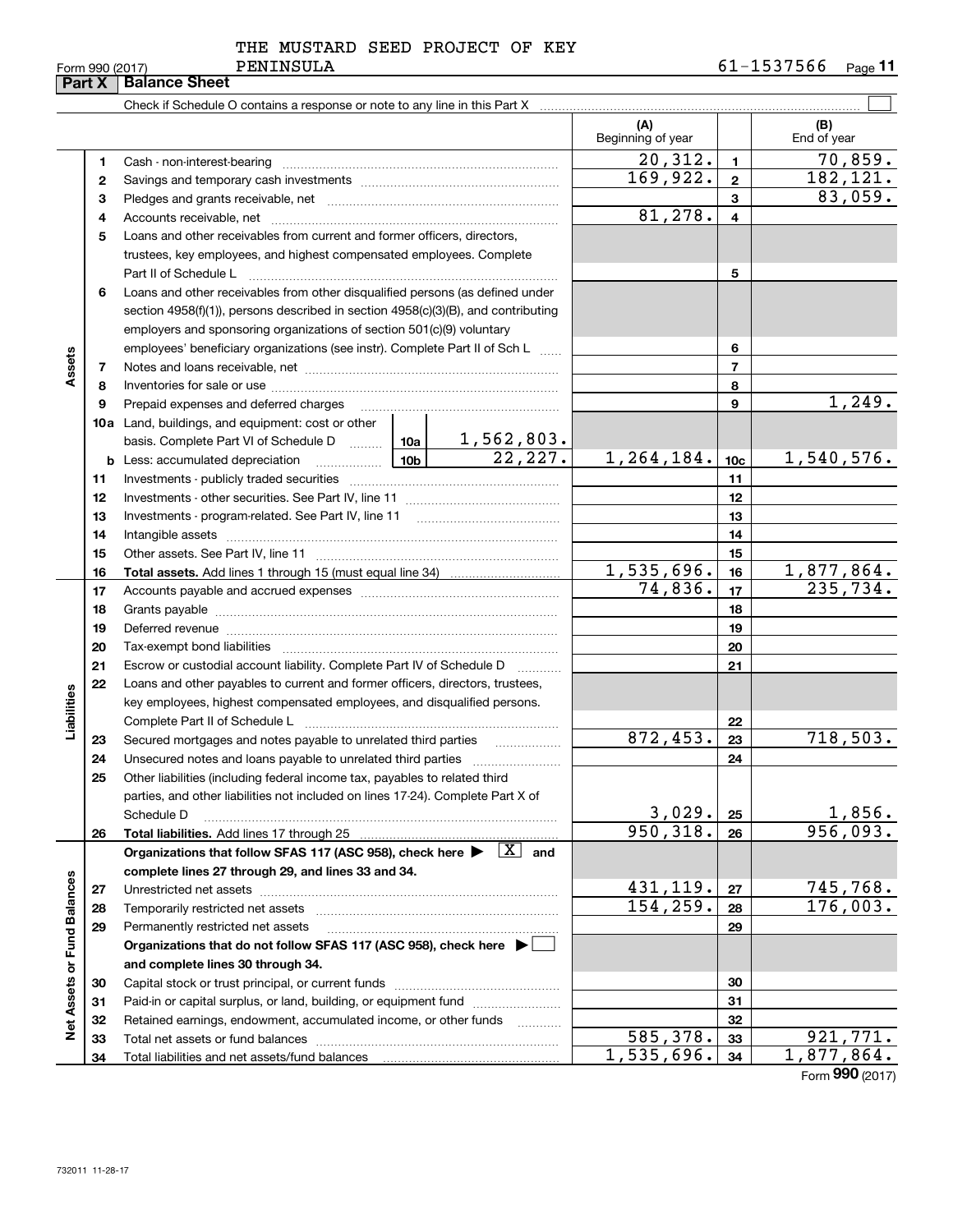| 61-1537566<br>PENINSULA<br>Form 990 (2017)<br>Part XI<br><b>Reconciliation of Net Assets</b><br>Check if Schedule O contains a response or note to any line in this Part XI [11] [12] Check if Schedule O contains a response or note to any line in this Part XI<br>1.<br>1<br>$\mathbf{2}$<br>2<br>3<br>Revenue less expenses. Subtract line 2 from line 1<br>3<br>$\overline{\mathbf{4}}$<br>4<br>5<br>Net unrealized gains (losses) on investments [11] matter contracts and the state of the state of the state of the state of the state of the state of the state of the state of the state of the state of the state of the stat<br>5 | Page 12<br>775,608.<br>439,215.<br>336,393.<br>585,378. |
|-----------------------------------------------------------------------------------------------------------------------------------------------------------------------------------------------------------------------------------------------------------------------------------------------------------------------------------------------------------------------------------------------------------------------------------------------------------------------------------------------------------------------------------------------------------------------------------------------------------------------------------------------|---------------------------------------------------------|
|                                                                                                                                                                                                                                                                                                                                                                                                                                                                                                                                                                                                                                               |                                                         |
|                                                                                                                                                                                                                                                                                                                                                                                                                                                                                                                                                                                                                                               |                                                         |
|                                                                                                                                                                                                                                                                                                                                                                                                                                                                                                                                                                                                                                               |                                                         |
|                                                                                                                                                                                                                                                                                                                                                                                                                                                                                                                                                                                                                                               |                                                         |
|                                                                                                                                                                                                                                                                                                                                                                                                                                                                                                                                                                                                                                               |                                                         |
|                                                                                                                                                                                                                                                                                                                                                                                                                                                                                                                                                                                                                                               |                                                         |
|                                                                                                                                                                                                                                                                                                                                                                                                                                                                                                                                                                                                                                               |                                                         |
|                                                                                                                                                                                                                                                                                                                                                                                                                                                                                                                                                                                                                                               |                                                         |
|                                                                                                                                                                                                                                                                                                                                                                                                                                                                                                                                                                                                                                               |                                                         |
| 6<br>Donated services and use of facilities<br>6                                                                                                                                                                                                                                                                                                                                                                                                                                                                                                                                                                                              |                                                         |
| $\overline{7}$<br>7<br>Investment expenses                                                                                                                                                                                                                                                                                                                                                                                                                                                                                                                                                                                                    |                                                         |
| 8<br>Prior period adjustments<br>8                                                                                                                                                                                                                                                                                                                                                                                                                                                                                                                                                                                                            |                                                         |
| Other changes in net assets or fund balances (explain in Schedule O)<br>9<br>9                                                                                                                                                                                                                                                                                                                                                                                                                                                                                                                                                                | $\overline{0}$ .                                        |
| Net assets or fund balances at end of year. Combine lines 3 through 9 (must equal Part X, line 33,<br>10                                                                                                                                                                                                                                                                                                                                                                                                                                                                                                                                      |                                                         |
| 10<br>column (B))                                                                                                                                                                                                                                                                                                                                                                                                                                                                                                                                                                                                                             | 921,771.                                                |
| Part XII Financial Statements and Reporting                                                                                                                                                                                                                                                                                                                                                                                                                                                                                                                                                                                                   |                                                         |
|                                                                                                                                                                                                                                                                                                                                                                                                                                                                                                                                                                                                                                               | X                                                       |
|                                                                                                                                                                                                                                                                                                                                                                                                                                                                                                                                                                                                                                               | <b>No</b><br>Yes l                                      |
| $\boxed{\text{X}}$ Accrual<br>Accounting method used to prepare the Form 990: <u>[16</u> ] Cash<br>Other<br>1                                                                                                                                                                                                                                                                                                                                                                                                                                                                                                                                 |                                                         |
| If the organization changed its method of accounting from a prior year or checked "Other," explain in Schedule O.                                                                                                                                                                                                                                                                                                                                                                                                                                                                                                                             |                                                         |
| 2a Were the organization's financial statements compiled or reviewed by an independent accountant?<br>2a                                                                                                                                                                                                                                                                                                                                                                                                                                                                                                                                      | х                                                       |
| If "Yes," check a box below to indicate whether the financial statements for the year were compiled or reviewed on a                                                                                                                                                                                                                                                                                                                                                                                                                                                                                                                          |                                                         |
| separate basis, consolidated basis, or both:                                                                                                                                                                                                                                                                                                                                                                                                                                                                                                                                                                                                  |                                                         |
| $X$ Separate basis<br>Consolidated basis<br>Both consolidated and separate basis                                                                                                                                                                                                                                                                                                                                                                                                                                                                                                                                                              |                                                         |
| Were the organization's financial statements audited by an independent accountant?<br>2 <sub>b</sub><br>b                                                                                                                                                                                                                                                                                                                                                                                                                                                                                                                                     | x                                                       |
| If "Yes," check a box below to indicate whether the financial statements for the year were audited on a separate basis,                                                                                                                                                                                                                                                                                                                                                                                                                                                                                                                       |                                                         |
| consolidated basis, or both:                                                                                                                                                                                                                                                                                                                                                                                                                                                                                                                                                                                                                  |                                                         |
| Separate basis<br><b>Consolidated basis</b><br>Both consolidated and separate basis                                                                                                                                                                                                                                                                                                                                                                                                                                                                                                                                                           |                                                         |
| c If "Yes" to line 2a or 2b, does the organization have a committee that assumes responsibility for oversight of the audit,                                                                                                                                                                                                                                                                                                                                                                                                                                                                                                                   |                                                         |
| 2c                                                                                                                                                                                                                                                                                                                                                                                                                                                                                                                                                                                                                                            | X                                                       |
| If the organization changed either its oversight process or selection process during the tax year, explain in Schedule O.                                                                                                                                                                                                                                                                                                                                                                                                                                                                                                                     |                                                         |
| 3a As a result of a federal award, was the organization required to undergo an audit or audits as set forth in the Single Audit                                                                                                                                                                                                                                                                                                                                                                                                                                                                                                               |                                                         |
| За                                                                                                                                                                                                                                                                                                                                                                                                                                                                                                                                                                                                                                            | x                                                       |
| b If "Yes," did the organization undergo the required audit or audits? If the organization did not undergo the required audit                                                                                                                                                                                                                                                                                                                                                                                                                                                                                                                 |                                                         |
| or audits, explain why in Schedule O and describe any steps taken to undergo such audits<br>3b                                                                                                                                                                                                                                                                                                                                                                                                                                                                                                                                                |                                                         |

Form (2017) **990**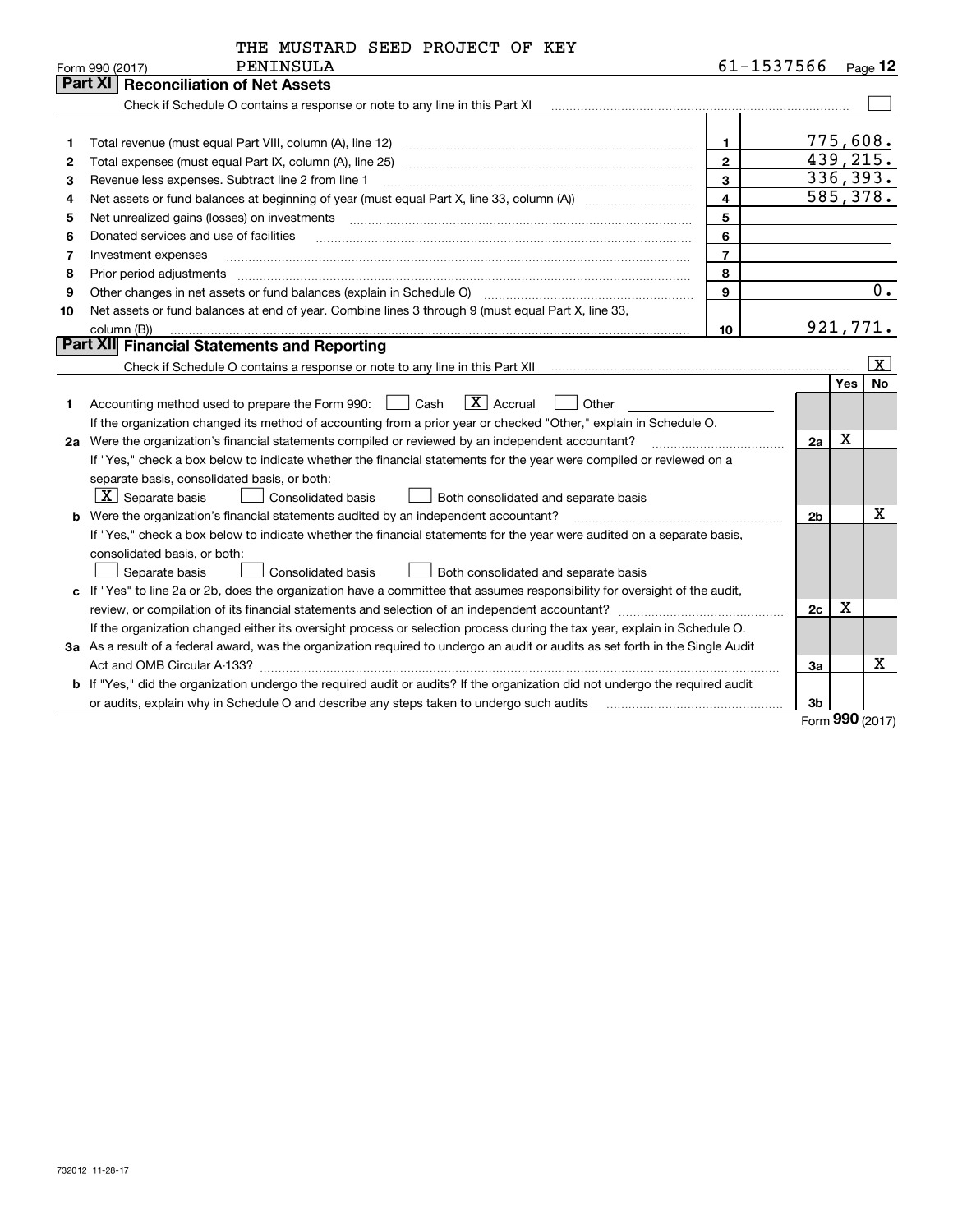| <b>SCHEDULE A</b><br><b>Public Charity Status and Public Support</b> |                                               |  |                                                                        |                                                                                                                                                                                                                                                                 |                                                                | OMB No. 1545-0047 |                            |  |                                       |
|----------------------------------------------------------------------|-----------------------------------------------|--|------------------------------------------------------------------------|-----------------------------------------------------------------------------------------------------------------------------------------------------------------------------------------------------------------------------------------------------------------|----------------------------------------------------------------|-------------------|----------------------------|--|---------------------------------------|
|                                                                      | (Form 990 or 990-EZ)                          |  |                                                                        | Complete if the organization is a section 501(c)(3) organization or a section                                                                                                                                                                                   |                                                                |                   |                            |  |                                       |
|                                                                      |                                               |  |                                                                        | 4947(a)(1) nonexempt charitable trust.                                                                                                                                                                                                                          |                                                                |                   |                            |  |                                       |
| Internal Revenue Service                                             | Department of the Treasury                    |  |                                                                        | Attach to Form 990 or Form 990-EZ.<br>Go to www.irs.gov/Form990 for instructions and the latest information.                                                                                                                                                    |                                                                |                   |                            |  | Open to Public<br>Inspection          |
|                                                                      | Name of the organization                      |  |                                                                        | THE MUSTARD SEED PROJECT OF KEY                                                                                                                                                                                                                                 |                                                                |                   |                            |  | <b>Employer identification number</b> |
|                                                                      |                                               |  | PENINSULA                                                              |                                                                                                                                                                                                                                                                 |                                                                |                   |                            |  | 61-1537566                            |
| Part I                                                               |                                               |  |                                                                        | Reason for Public Charity Status (All organizations must complete this part.) See instructions.                                                                                                                                                                 |                                                                |                   |                            |  |                                       |
|                                                                      |                                               |  |                                                                        | The organization is not a private foundation because it is: (For lines 1 through 12, check only one box.)                                                                                                                                                       |                                                                |                   |                            |  |                                       |
| 1                                                                    |                                               |  |                                                                        | A church, convention of churches, or association of churches described in section 170(b)(1)(A)(i).                                                                                                                                                              |                                                                |                   |                            |  |                                       |
| 2                                                                    |                                               |  |                                                                        | A school described in section 170(b)(1)(A)(ii). (Attach Schedule E (Form 990 or 990-EZ).)                                                                                                                                                                       |                                                                |                   |                            |  |                                       |
| 3                                                                    |                                               |  |                                                                        | A hospital or a cooperative hospital service organization described in section 170(b)(1)(A)(iii).                                                                                                                                                               |                                                                |                   |                            |  |                                       |
| 4                                                                    | city, and state:                              |  |                                                                        | A medical research organization operated in conjunction with a hospital described in section 170(b)(1)(A)(iii). Enter the hospital's name,                                                                                                                      |                                                                |                   |                            |  |                                       |
| 5                                                                    |                                               |  |                                                                        | An organization operated for the benefit of a college or university owned or operated by a governmental unit described in                                                                                                                                       |                                                                |                   |                            |  |                                       |
|                                                                      |                                               |  | section 170(b)(1)(A)(iv). (Complete Part II.)                          |                                                                                                                                                                                                                                                                 |                                                                |                   |                            |  |                                       |
| 6                                                                    |                                               |  |                                                                        | A federal, state, or local government or governmental unit described in section 170(b)(1)(A)(v).                                                                                                                                                                |                                                                |                   |                            |  |                                       |
| $\mathbf{X}$<br>7                                                    |                                               |  |                                                                        | An organization that normally receives a substantial part of its support from a governmental unit or from the general public described in                                                                                                                       |                                                                |                   |                            |  |                                       |
|                                                                      |                                               |  | section 170(b)(1)(A)(vi). (Complete Part II.)                          |                                                                                                                                                                                                                                                                 |                                                                |                   |                            |  |                                       |
| 8                                                                    |                                               |  |                                                                        | A community trust described in section 170(b)(1)(A)(vi). (Complete Part II.)                                                                                                                                                                                    |                                                                |                   |                            |  |                                       |
| 9                                                                    |                                               |  |                                                                        | An agricultural research organization described in section 170(b)(1)(A)(ix) operated in conjunction with a land-grant college<br>or university or a non-land-grant college of agriculture (see instructions). Enter the name, city, and state of the college or |                                                                |                   |                            |  |                                       |
|                                                                      | university:                                   |  |                                                                        |                                                                                                                                                                                                                                                                 |                                                                |                   |                            |  |                                       |
| 10                                                                   |                                               |  |                                                                        | An organization that normally receives: (1) more than 33 1/3% of its support from contributions, membership fees, and gross receipts from                                                                                                                       |                                                                |                   |                            |  |                                       |
|                                                                      |                                               |  |                                                                        | activities related to its exempt functions - subject to certain exceptions, and (2) no more than 33 1/3% of its support from gross investment                                                                                                                   |                                                                |                   |                            |  |                                       |
|                                                                      |                                               |  |                                                                        | income and unrelated business taxable income (less section 511 tax) from businesses acquired by the organization after June 30, 1975.                                                                                                                           |                                                                |                   |                            |  |                                       |
|                                                                      |                                               |  | See section 509(a)(2). (Complete Part III.)                            |                                                                                                                                                                                                                                                                 |                                                                |                   |                            |  |                                       |
| 11                                                                   |                                               |  |                                                                        | An organization organized and operated exclusively to test for public safety. See section 509(a)(4).                                                                                                                                                            |                                                                |                   |                            |  |                                       |
| 12                                                                   |                                               |  |                                                                        | An organization organized and operated exclusively for the benefit of, to perform the functions of, or to carry out the purposes of one or                                                                                                                      |                                                                |                   |                            |  |                                       |
|                                                                      |                                               |  |                                                                        | more publicly supported organizations described in section 509(a)(1) or section 509(a)(2). See section 509(a)(3). Check the box in<br>lines 12a through 12d that describes the type of supporting organization and complete lines 12e, 12f, and 12g.            |                                                                |                   |                            |  |                                       |
| a                                                                    |                                               |  |                                                                        | Type I. A supporting organization operated, supervised, or controlled by its supported organization(s), typically by giving                                                                                                                                     |                                                                |                   |                            |  |                                       |
|                                                                      |                                               |  |                                                                        | the supported organization(s) the power to regularly appoint or elect a majority of the directors or trustees of the supporting                                                                                                                                 |                                                                |                   |                            |  |                                       |
|                                                                      |                                               |  | organization. You must complete Part IV, Sections A and B.             |                                                                                                                                                                                                                                                                 |                                                                |                   |                            |  |                                       |
| b                                                                    |                                               |  |                                                                        | Type II. A supporting organization supervised or controlled in connection with its supported organization(s), by having                                                                                                                                         |                                                                |                   |                            |  |                                       |
|                                                                      |                                               |  |                                                                        | control or management of the supporting organization vested in the same persons that control or manage the supported                                                                                                                                            |                                                                |                   |                            |  |                                       |
|                                                                      |                                               |  | organization(s). You must complete Part IV, Sections A and C.          | Type III functionally integrated. A supporting organization operated in connection with, and functionally integrated with,                                                                                                                                      |                                                                |                   |                            |  |                                       |
| с                                                                    |                                               |  |                                                                        | its supported organization(s) (see instructions). You must complete Part IV, Sections A, D, and E.                                                                                                                                                              |                                                                |                   |                            |  |                                       |
| d                                                                    |                                               |  |                                                                        | Type III non-functionally integrated. A supporting organization operated in connection with its supported organization(s)                                                                                                                                       |                                                                |                   |                            |  |                                       |
|                                                                      |                                               |  |                                                                        | that is not functionally integrated. The organization generally must satisfy a distribution requirement and an attentiveness                                                                                                                                    |                                                                |                   |                            |  |                                       |
|                                                                      |                                               |  |                                                                        | requirement (see instructions). You must complete Part IV, Sections A and D, and Part V.                                                                                                                                                                        |                                                                |                   |                            |  |                                       |
| е                                                                    |                                               |  |                                                                        | Check this box if the organization received a written determination from the IRS that it is a Type I, Type II, Type III                                                                                                                                         |                                                                |                   |                            |  |                                       |
|                                                                      |                                               |  |                                                                        | functionally integrated, or Type III non-functionally integrated supporting organization.                                                                                                                                                                       |                                                                |                   |                            |  |                                       |
|                                                                      | f Enter the number of supported organizations |  | Provide the following information about the supported organization(s). |                                                                                                                                                                                                                                                                 |                                                                |                   |                            |  |                                       |
|                                                                      | (i) Name of supported                         |  | (ii) EIN                                                               | (iii) Type of organization                                                                                                                                                                                                                                      | (iv) Is the organization listed<br>in your governing document? |                   | (v) Amount of monetary     |  | (vi) Amount of other                  |
|                                                                      | organization                                  |  |                                                                        | (described on lines 1-10<br>above (see instructions))                                                                                                                                                                                                           | Yes                                                            | No                | support (see instructions) |  | support (see instructions)            |
|                                                                      |                                               |  |                                                                        |                                                                                                                                                                                                                                                                 |                                                                |                   |                            |  |                                       |
|                                                                      |                                               |  |                                                                        |                                                                                                                                                                                                                                                                 |                                                                |                   |                            |  |                                       |
|                                                                      |                                               |  |                                                                        |                                                                                                                                                                                                                                                                 |                                                                |                   |                            |  |                                       |
|                                                                      |                                               |  |                                                                        |                                                                                                                                                                                                                                                                 |                                                                |                   |                            |  |                                       |
|                                                                      |                                               |  |                                                                        |                                                                                                                                                                                                                                                                 |                                                                |                   |                            |  |                                       |
|                                                                      |                                               |  |                                                                        |                                                                                                                                                                                                                                                                 |                                                                |                   |                            |  |                                       |
|                                                                      |                                               |  |                                                                        |                                                                                                                                                                                                                                                                 |                                                                |                   |                            |  |                                       |
|                                                                      |                                               |  |                                                                        |                                                                                                                                                                                                                                                                 |                                                                |                   |                            |  |                                       |
|                                                                      |                                               |  |                                                                        |                                                                                                                                                                                                                                                                 |                                                                |                   |                            |  |                                       |
| Total                                                                |                                               |  |                                                                        |                                                                                                                                                                                                                                                                 |                                                                |                   |                            |  |                                       |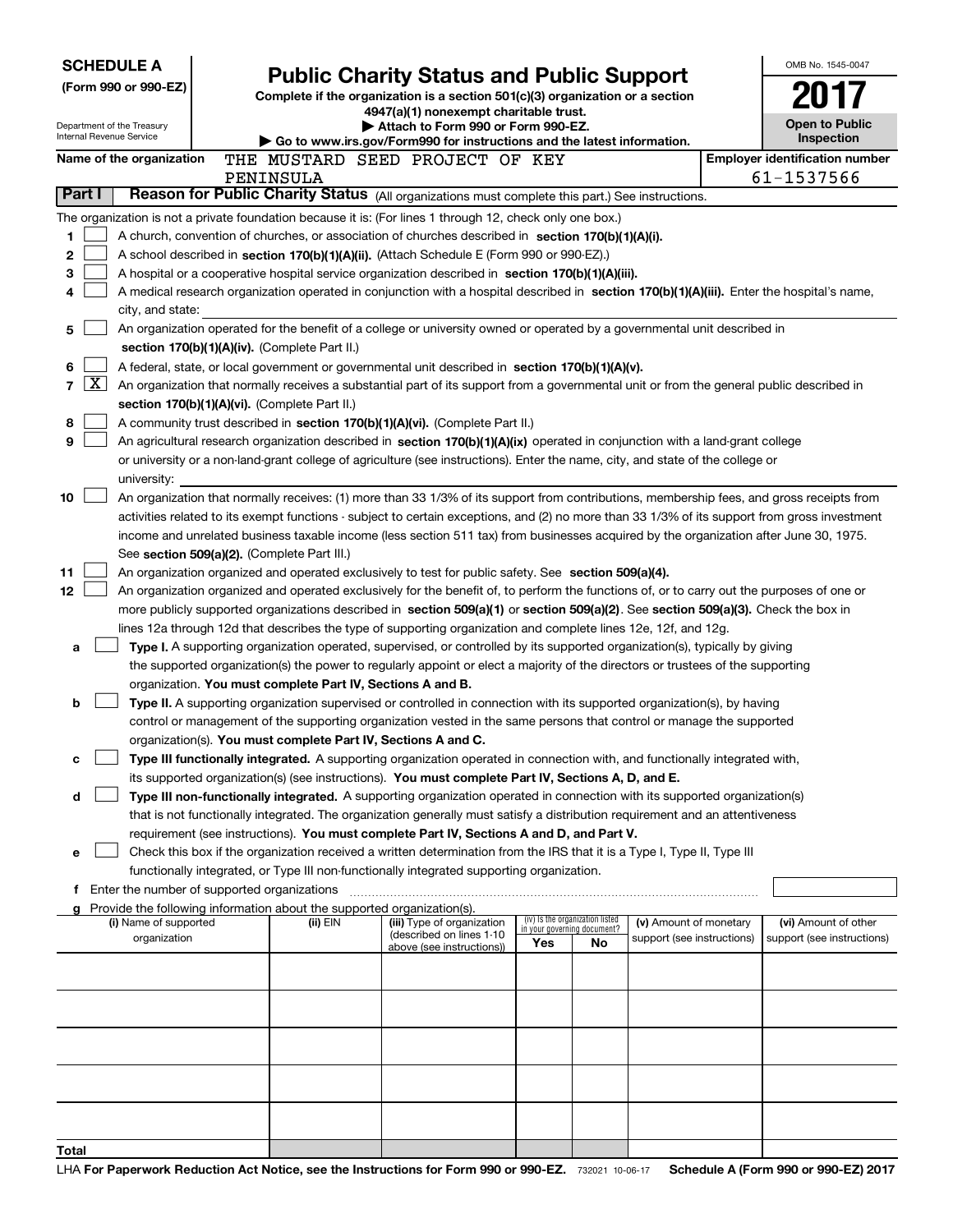### Schedule A (Form 990 or 990-EZ) 2017 PENINSULA

**2** PENINSULA 61-1537566

(Complete only if you checked the box on line 5, 7, or 8 of Part I or if the organization failed to qualify under Part III. If the organization fails to qualify under the tests listed below, please complete Part III.) **Part II** | Support Schedule for Organizations Described in Sections 170(b)(1)(A)(iv) and 170(b)(1)(A)(vi)

|    | <b>Section A. Public Support</b>                                                                                                               |           |            |            |            |          |                                          |
|----|------------------------------------------------------------------------------------------------------------------------------------------------|-----------|------------|------------|------------|----------|------------------------------------------|
|    | Calendar year (or fiscal year beginning in) $\blacktriangleright$                                                                              | (a) 2013  | (b) 2014   | $(c)$ 2015 | $(d)$ 2016 | (e) 2017 | (f) Total                                |
|    | 1 Gifts, grants, contributions, and                                                                                                            |           |            |            |            |          |                                          |
|    | membership fees received. (Do not                                                                                                              |           |            |            |            |          |                                          |
|    | include any "unusual grants.")                                                                                                                 | 120, 228. | 418,836.   | 314,060.   | 448,350.   | 656,935. | 1958409.                                 |
|    | 2 Tax revenues levied for the organ-                                                                                                           |           |            |            |            |          |                                          |
|    | ization's benefit and either paid to                                                                                                           |           |            |            |            |          |                                          |
|    | or expended on its behalf                                                                                                                      |           |            |            |            |          |                                          |
|    | 3 The value of services or facilities                                                                                                          |           |            |            |            |          |                                          |
|    | furnished by a governmental unit to                                                                                                            |           |            |            |            |          |                                          |
|    | the organization without charge                                                                                                                |           |            |            |            |          |                                          |
|    | 4 Total. Add lines 1 through 3                                                                                                                 | 120, 228. | 418,836.   | 314,060.   | 448,350.   | 656,935. | 1958409.                                 |
|    | 5 The portion of total contributions                                                                                                           |           |            |            |            |          |                                          |
|    | by each person (other than a                                                                                                                   |           |            |            |            |          |                                          |
|    | governmental unit or publicly                                                                                                                  |           |            |            |            |          |                                          |
|    | supported organization) included                                                                                                               |           |            |            |            |          |                                          |
|    | on line 1 that exceeds 2% of the                                                                                                               |           |            |            |            |          |                                          |
|    | amount shown on line 11,                                                                                                                       |           |            |            |            |          |                                          |
|    | column (f)                                                                                                                                     |           |            |            |            |          |                                          |
|    | 6 Public support. Subtract line 5 from line 4.                                                                                                 |           |            |            |            |          | 1958409.                                 |
|    | <b>Section B. Total Support</b>                                                                                                                |           |            |            |            |          |                                          |
|    | Calendar year (or fiscal year beginning in)                                                                                                    | (a) 2013  | $(b)$ 2014 | $(c)$ 2015 | $(d)$ 2016 | (e) 2017 | (f) Total                                |
|    | <b>7</b> Amounts from line 4                                                                                                                   | 120, 228. | 418,836.   | 314,060.   | 448,350.   | 656,935. | 1958409.                                 |
|    | 8 Gross income from interest,                                                                                                                  |           |            |            |            |          |                                          |
|    | dividends, payments received on                                                                                                                |           |            |            |            |          |                                          |
|    | securities loans, rents, royalties,                                                                                                            |           |            |            |            |          |                                          |
|    | and income from similar sources                                                                                                                | 40.       | 55.        | 4,438.     | 174.       | 36.      | 4,743.                                   |
|    | 9 Net income from unrelated business                                                                                                           |           |            |            |            |          |                                          |
|    | activities, whether or not the                                                                                                                 |           |            |            |            |          |                                          |
|    | business is regularly carried on                                                                                                               |           |            |            |            |          |                                          |
|    | 10 Other income. Do not include gain                                                                                                           |           |            |            |            |          |                                          |
|    | or loss from the sale of capital                                                                                                               |           |            |            |            |          |                                          |
|    | assets (Explain in Part VI.)                                                                                                                   |           |            |            |            |          |                                          |
|    | <b>11 Total support.</b> Add lines 7 through 10                                                                                                |           |            |            |            |          | 1963152.                                 |
|    | <b>12</b> Gross receipts from related activities, etc. (see instructions)                                                                      |           |            |            |            | 12       | 62,673.                                  |
|    | 13 First five years. If the Form 990 is for the organization's first, second, third, fourth, or fifth tax year as a section 501(c)(3)          |           |            |            |            |          |                                          |
|    | organization, check this box and stop here                                                                                                     |           |            |            |            |          |                                          |
|    | Section C. Computation of Public Support Percentage                                                                                            |           |            |            |            |          |                                          |
|    | 14 Public support percentage for 2017 (line 6, column (f) divided by line 11, column (f) <i>manumanomeron</i>                                  |           |            |            |            | 14       | 99.76<br>%                               |
|    |                                                                                                                                                |           |            |            |            | 15       | 99.68<br>%                               |
|    | 16a 33 1/3% support test - 2017. If the organization did not check the box on line 13, and line 14 is 33 1/3% or more, check this box and      |           |            |            |            |          |                                          |
|    | stop here. The organization qualifies as a publicly supported organization                                                                     |           |            |            |            |          | $\blacktriangleright$ $\boxed{\text{X}}$ |
|    | b 33 1/3% support test - 2016. If the organization did not check a box on line 13 or 16a, and line 15 is 33 1/3% or more, check this box       |           |            |            |            |          |                                          |
|    | and stop here. The organization qualifies as a publicly supported organization                                                                 |           |            |            |            |          |                                          |
|    | 17a 10% -facts-and-circumstances test - 2017. If the organization did not check a box on line 13, 16a, or 16b, and line 14 is 10% or more,     |           |            |            |            |          |                                          |
|    | and if the organization meets the "facts-and-circumstances" test, check this box and stop here. Explain in Part VI how the organization        |           |            |            |            |          |                                          |
|    | meets the "facts-and-circumstances" test. The organization qualifies as a publicly supported organization                                      |           |            |            |            |          |                                          |
|    | <b>b 10% -facts-and-circumstances test - 2016.</b> If the organization did not check a box on line 13, 16a, 16b, or 17a, and line 15 is 10% or |           |            |            |            |          |                                          |
|    | more, and if the organization meets the "facts-and-circumstances" test, check this box and stop here. Explain in Part VI how the               |           |            |            |            |          |                                          |
|    | organization meets the "facts-and-circumstances" test. The organization qualifies as a publicly supported organization                         |           |            |            |            |          |                                          |
| 18 | Private foundation. If the organization did not check a box on line 13, 16a, 16b, 17a, or 17b, check this box and see instructions             |           |            |            |            |          |                                          |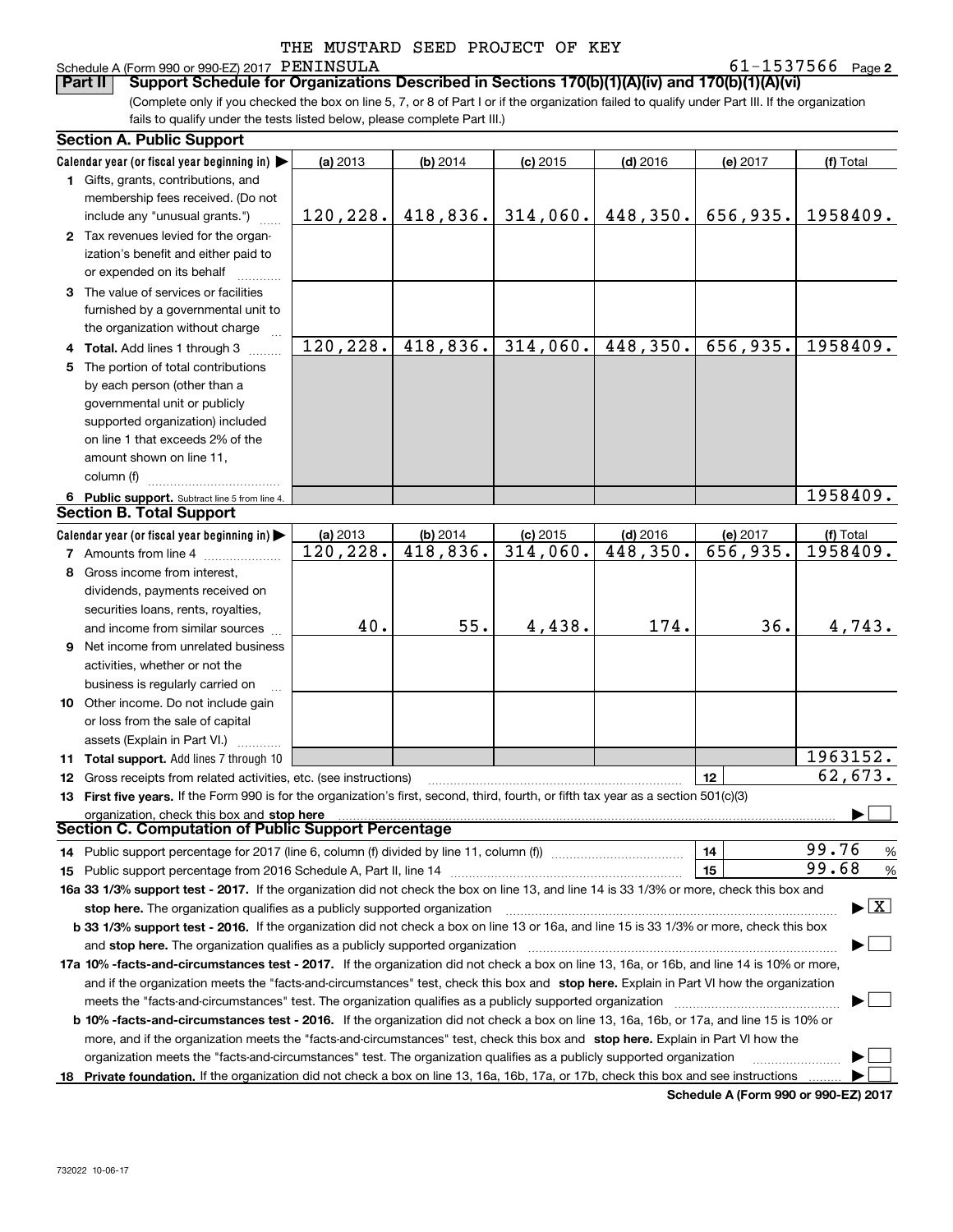| THE MUSTARD SEED PROJECT OF KEY |
|---------------------------------|
|                                 |

Schedule A (Form 990 or 990-EZ) 2017 PENINSULA

### **Part III Support Schedule for Organizations Described in Section 509(a)(2)**

**3** PENINSULA 61-1537566

(Complete only if you checked the box on line 10 of Part I or if the organization failed to qualify under Part II. If the organization fails to qualify under the tests listed below, please complete Part II.)

|    | <b>Section A. Public Support</b>                                                                                                                                                                                               |          |          |            |            |          |             |
|----|--------------------------------------------------------------------------------------------------------------------------------------------------------------------------------------------------------------------------------|----------|----------|------------|------------|----------|-------------|
|    | Calendar year (or fiscal year beginning in) $\blacktriangleright$                                                                                                                                                              | (a) 2013 | (b) 2014 | $(c)$ 2015 | $(d)$ 2016 | (e) 2017 | (f) Total   |
|    | 1 Gifts, grants, contributions, and                                                                                                                                                                                            |          |          |            |            |          |             |
|    | membership fees received. (Do not                                                                                                                                                                                              |          |          |            |            |          |             |
|    | include any "unusual grants.")                                                                                                                                                                                                 |          |          |            |            |          |             |
|    | <b>2</b> Gross receipts from admissions,                                                                                                                                                                                       |          |          |            |            |          |             |
|    | merchandise sold or services per-                                                                                                                                                                                              |          |          |            |            |          |             |
|    | formed, or facilities furnished in                                                                                                                                                                                             |          |          |            |            |          |             |
|    | any activity that is related to the<br>organization's tax-exempt purpose                                                                                                                                                       |          |          |            |            |          |             |
|    | 3 Gross receipts from activities that                                                                                                                                                                                          |          |          |            |            |          |             |
|    | are not an unrelated trade or bus-                                                                                                                                                                                             |          |          |            |            |          |             |
|    | iness under section 513                                                                                                                                                                                                        |          |          |            |            |          |             |
|    | 4 Tax revenues levied for the organ-                                                                                                                                                                                           |          |          |            |            |          |             |
|    | ization's benefit and either paid to                                                                                                                                                                                           |          |          |            |            |          |             |
|    | or expended on its behalf<br>.                                                                                                                                                                                                 |          |          |            |            |          |             |
|    | 5 The value of services or facilities                                                                                                                                                                                          |          |          |            |            |          |             |
|    | furnished by a governmental unit to                                                                                                                                                                                            |          |          |            |            |          |             |
|    | the organization without charge                                                                                                                                                                                                |          |          |            |            |          |             |
|    | <b>6 Total.</b> Add lines 1 through 5                                                                                                                                                                                          |          |          |            |            |          |             |
|    | 7a Amounts included on lines 1, 2, and                                                                                                                                                                                         |          |          |            |            |          |             |
|    | 3 received from disqualified persons                                                                                                                                                                                           |          |          |            |            |          |             |
|    | <b>b</b> Amounts included on lines 2 and 3 received                                                                                                                                                                            |          |          |            |            |          |             |
|    | from other than disqualified persons that                                                                                                                                                                                      |          |          |            |            |          |             |
|    | exceed the greater of \$5,000 or 1% of the<br>amount on line 13 for the year                                                                                                                                                   |          |          |            |            |          |             |
|    | c Add lines 7a and 7b                                                                                                                                                                                                          |          |          |            |            |          |             |
|    | 8 Public support. (Subtract line 7c from line 6.)                                                                                                                                                                              |          |          |            |            |          |             |
|    | <b>Section B. Total Support</b>                                                                                                                                                                                                |          |          |            |            |          |             |
|    | Calendar year (or fiscal year beginning in)                                                                                                                                                                                    | (a) 2013 | (b) 2014 | $(c)$ 2015 | $(d)$ 2016 | (e) 2017 | (f) Total   |
|    | 9 Amounts from line 6                                                                                                                                                                                                          |          |          |            |            |          |             |
|    | <b>10a</b> Gross income from interest,                                                                                                                                                                                         |          |          |            |            |          |             |
|    | dividends, payments received on                                                                                                                                                                                                |          |          |            |            |          |             |
|    | securities loans, rents, royalties,<br>and income from similar sources                                                                                                                                                         |          |          |            |            |          |             |
|    | <b>b</b> Unrelated business taxable income                                                                                                                                                                                     |          |          |            |            |          |             |
|    | (less section 511 taxes) from businesses                                                                                                                                                                                       |          |          |            |            |          |             |
|    | acquired after June 30, 1975 [10001]                                                                                                                                                                                           |          |          |            |            |          |             |
|    | c Add lines 10a and 10b                                                                                                                                                                                                        |          |          |            |            |          |             |
|    | 11 Net income from unrelated business                                                                                                                                                                                          |          |          |            |            |          |             |
|    | activities not included in line 10b,                                                                                                                                                                                           |          |          |            |            |          |             |
|    | whether or not the business is<br>regularly carried on                                                                                                                                                                         |          |          |            |            |          |             |
|    | <b>12</b> Other income. Do not include gain                                                                                                                                                                                    |          |          |            |            |          |             |
|    | or loss from the sale of capital<br>assets (Explain in Part VI.)                                                                                                                                                               |          |          |            |            |          |             |
|    | <b>13</b> Total support. (Add lines 9, 10c, 11, and 12.)                                                                                                                                                                       |          |          |            |            |          |             |
|    | 14 First five years. If the Form 990 is for the organization's first, second, third, fourth, or fifth tax year as a section 501(c)(3) organization,                                                                            |          |          |            |            |          |             |
|    | check this box and stop here measurements are all the state of the state of the state of the state of the state of the state of the state of the state of the state of the state of the state of the state of the state of the |          |          |            |            |          |             |
|    | <b>Section C. Computation of Public Support Percentage</b>                                                                                                                                                                     |          |          |            |            |          |             |
|    |                                                                                                                                                                                                                                |          |          |            |            | 15       | %           |
|    | 16 Public support percentage from 2016 Schedule A, Part III, line 15                                                                                                                                                           |          |          |            |            | 16       | %           |
|    | <b>Section D. Computation of Investment Income Percentage</b>                                                                                                                                                                  |          |          |            |            |          |             |
|    | 17 Investment income percentage for 2017 (line 10c, column (f) divided by line 13, column (f))                                                                                                                                 |          |          |            |            | 17       | %           |
|    | <b>18</b> Investment income percentage from <b>2016</b> Schedule A, Part III, line 17                                                                                                                                          |          |          |            |            | 18       | %           |
|    | 19a 33 1/3% support tests - 2017. If the organization did not check the box on line 14, and line 15 is more than 33 1/3%, and line 17 is not                                                                                   |          |          |            |            |          |             |
|    | more than 33 1/3%, check this box and stop here. The organization qualifies as a publicly supported organization                                                                                                               |          |          |            |            |          | $\sim$<br>▶ |
|    | b 33 1/3% support tests - 2016. If the organization did not check a box on line 14 or line 19a, and line 16 is more than 33 1/3%, and                                                                                          |          |          |            |            |          |             |
|    | line 18 is not more than 33 1/3%, check this box and stop here. The organization qualifies as a publicly supported organization                                                                                                |          |          |            |            |          |             |
| 20 |                                                                                                                                                                                                                                |          |          |            |            |          |             |
|    |                                                                                                                                                                                                                                |          |          |            |            |          |             |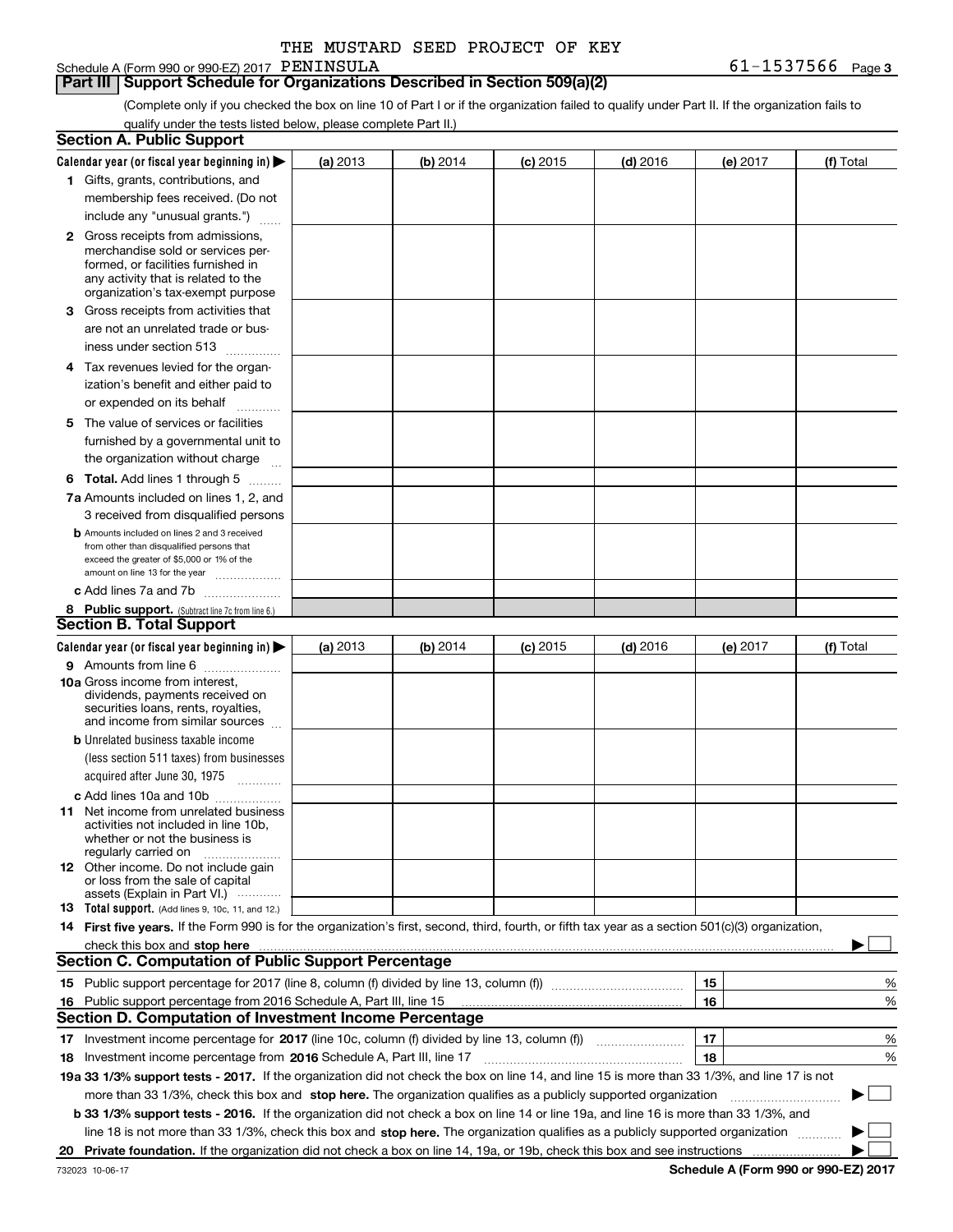# Schedule A (Form 990 or 990-EZ) 2017  $\overline{PBNINSULA}$

**Part IV Supporting Organizations**

(Complete only if you checked a box in line 12 on Part I. If you checked 12a of Part I, complete Sections A and B. If you checked 12b of Part I, complete Sections A and C. If you checked 12c of Part I, complete Sections A, D, and E. If you checked 12d of Part I, complete Sections A and D, and complete Part V.)

### **Section A. All Supporting Organizations**

- **1** Are all of the organization's supported organizations listed by name in the organization's governing documents? If "No," describe in **Part VI** how the supported organizations are designated. If designated by *class or purpose, describe the designation. If historic and continuing relationship, explain.*
- **2** Did the organization have any supported organization that does not have an IRS determination of status under section 509(a)(1) or (2)? If "Yes," explain in Part VI how the organization determined that the supported *organization was described in section 509(a)(1) or (2).*
- **3a** Did the organization have a supported organization described in section 501(c)(4), (5), or (6)? If "Yes," answer *(b) and (c) below.*
- **b** Did the organization confirm that each supported organization qualified under section 501(c)(4), (5), or (6) and satisfied the public support tests under section 509(a)(2)? If "Yes," describe in **Part VI** when and how the *organization made the determination.*
- **c**Did the organization ensure that all support to such organizations was used exclusively for section 170(c)(2)(B) purposes? If "Yes," explain in **Part VI** what controls the organization put in place to ensure such use.
- **4a***If* Was any supported organization not organized in the United States ("foreign supported organization")? *"Yes," and if you checked 12a or 12b in Part I, answer (b) and (c) below.*
- **b** Did the organization have ultimate control and discretion in deciding whether to make grants to the foreign supported organization? If "Yes," describe in **Part VI** how the organization had such control and discretion *despite being controlled or supervised by or in connection with its supported organizations.*
- **c** Did the organization support any foreign supported organization that does not have an IRS determination under sections 501(c)(3) and 509(a)(1) or (2)? If "Yes," explain in **Part VI** what controls the organization used *to ensure that all support to the foreign supported organization was used exclusively for section 170(c)(2)(B) purposes.*
- **5a***If "Yes,"* Did the organization add, substitute, or remove any supported organizations during the tax year? answer (b) and (c) below (if applicable). Also, provide detail in **Part VI,** including (i) the names and EIN *numbers of the supported organizations added, substituted, or removed; (ii) the reasons for each such action; (iii) the authority under the organization's organizing document authorizing such action; and (iv) how the action was accomplished (such as by amendment to the organizing document).*
- **b** Type I or Type II only. Was any added or substituted supported organization part of a class already designated in the organization's organizing document?
- **cSubstitutions only.**  Was the substitution the result of an event beyond the organization's control?
- **6** Did the organization provide support (whether in the form of grants or the provision of services or facilities) to **Part VI.** *If "Yes," provide detail in* support or benefit one or more of the filing organization's supported organizations? anyone other than (i) its supported organizations, (ii) individuals that are part of the charitable class benefited by one or more of its supported organizations, or (iii) other supporting organizations that also
- **7**Did the organization provide a grant, loan, compensation, or other similar payment to a substantial contributor *If "Yes," complete Part I of Schedule L (Form 990 or 990-EZ).* regard to a substantial contributor? (defined in section 4958(c)(3)(C)), a family member of a substantial contributor, or a 35% controlled entity with
- **8** Did the organization make a loan to a disqualified person (as defined in section 4958) not described in line 7? *If "Yes," complete Part I of Schedule L (Form 990 or 990-EZ).*
- **9a** Was the organization controlled directly or indirectly at any time during the tax year by one or more in section 509(a)(1) or (2))? If "Yes," *provide detail in* <code>Part VI.</code> disqualified persons as defined in section 4946 (other than foundation managers and organizations described
- **b** Did one or more disqualified persons (as defined in line 9a) hold a controlling interest in any entity in which the supporting organization had an interest? If "Yes," provide detail in P**art VI**.
- **c**Did a disqualified person (as defined in line 9a) have an ownership interest in, or derive any personal benefit from, assets in which the supporting organization also had an interest? If "Yes," provide detail in P**art VI.**
- **10a** Was the organization subject to the excess business holdings rules of section 4943 because of section supporting organizations)? If "Yes," answer 10b below. 4943(f) (regarding certain Type II supporting organizations, and all Type III non-functionally integrated
- **b** Did the organization have any excess business holdings in the tax year? (Use Schedule C, Form 4720, to *determine whether the organization had excess business holdings.)*

732024 10-06-17

**1**

**Yes**

**No**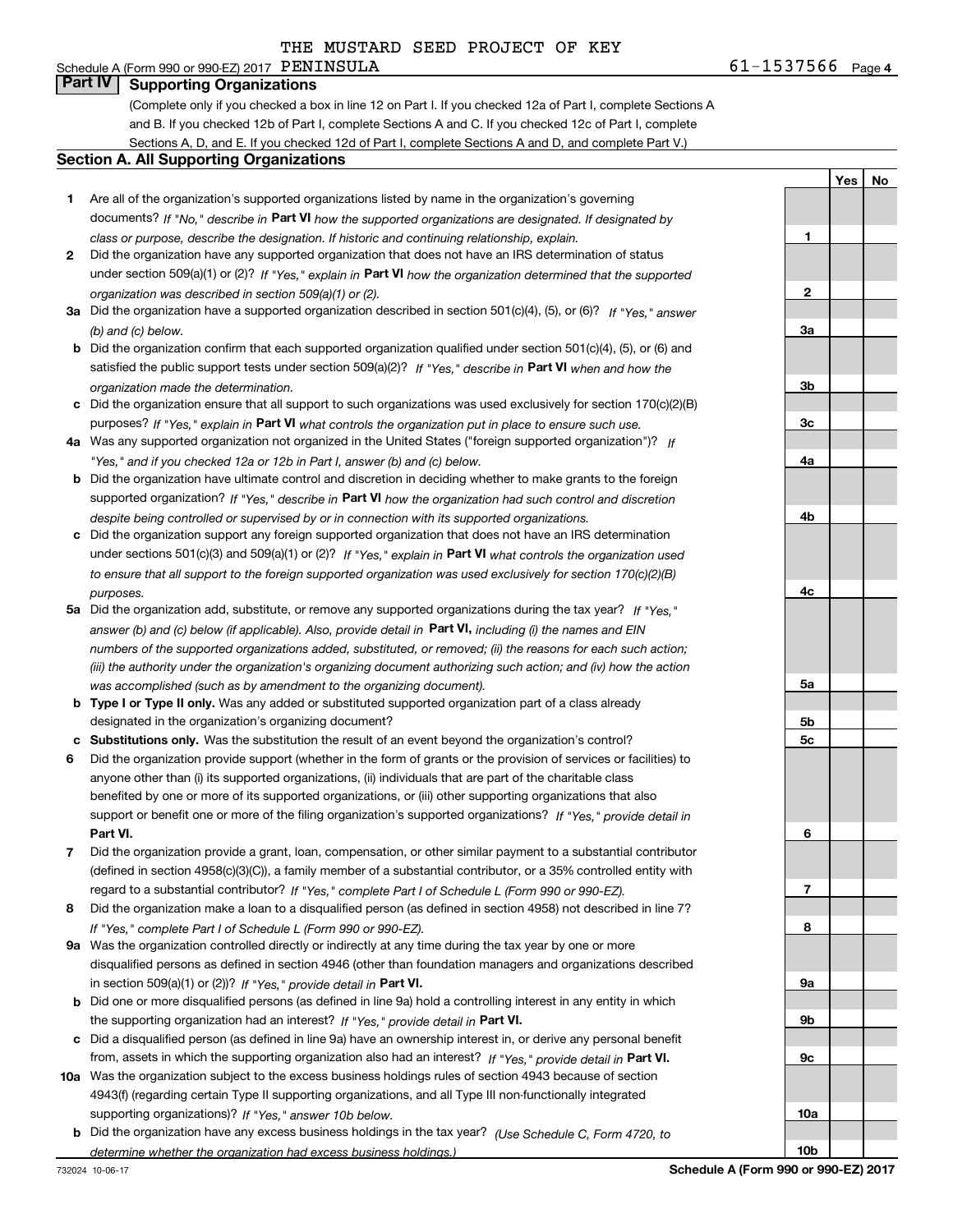**5** Schedule A (Form 990 or 990-EZ) 2017 Page PENINSULA 61-1537566

|        | Part IV<br><b>Supporting Organizations (continued)</b>                                                                                                                       |                 |     |    |
|--------|------------------------------------------------------------------------------------------------------------------------------------------------------------------------------|-----------------|-----|----|
|        |                                                                                                                                                                              |                 | Yes | No |
| 11     | Has the organization accepted a gift or contribution from any of the following persons?                                                                                      |                 |     |    |
|        | a A person who directly or indirectly controls, either alone or together with persons described in (b) and (c)                                                               |                 |     |    |
|        | below, the governing body of a supported organization?                                                                                                                       | 11a             |     |    |
|        | <b>b</b> A family member of a person described in (a) above?                                                                                                                 | 11 <sub>b</sub> |     |    |
|        | c A 35% controlled entity of a person described in (a) or (b) above? If "Yes" to a, b, or c, provide detail in Part VI.                                                      | 11c             |     |    |
|        | <b>Section B. Type I Supporting Organizations</b>                                                                                                                            |                 |     |    |
|        |                                                                                                                                                                              |                 | Yes | No |
| 1      | Did the directors, trustees, or membership of one or more supported organizations have the power to                                                                          |                 |     |    |
|        | regularly appoint or elect at least a majority of the organization's directors or trustees at all times during the                                                           |                 |     |    |
|        | tax year? If "No," describe in Part VI how the supported organization(s) effectively operated, supervised, or                                                                |                 |     |    |
|        | controlled the organization's activities. If the organization had more than one supported organization,                                                                      |                 |     |    |
|        | describe how the powers to appoint and/or remove directors or trustees were allocated among the supported                                                                    |                 |     |    |
|        | organizations and what conditions or restrictions, if any, applied to such powers during the tax year.                                                                       | 1               |     |    |
| 2      | Did the organization operate for the benefit of any supported organization other than the supported                                                                          |                 |     |    |
|        | organization(s) that operated, supervised, or controlled the supporting organization? If "Yes," explain in                                                                   |                 |     |    |
|        | Part VI how providing such benefit carried out the purposes of the supported organization(s) that operated,                                                                  |                 |     |    |
|        | supervised, or controlled the supporting organization.<br><b>Section C. Type II Supporting Organizations</b>                                                                 | $\mathbf{2}$    |     |    |
|        |                                                                                                                                                                              |                 | Yes | No |
| 1      | Were a majority of the organization's directors or trustees during the tax year also a majority of the directors                                                             |                 |     |    |
|        | or trustees of each of the organization's supported organization(s)? If "No," describe in Part VI how control                                                                |                 |     |    |
|        | or management of the supporting organization was vested in the same persons that controlled or managed                                                                       |                 |     |    |
|        | the supported organization(s).                                                                                                                                               | 1               |     |    |
|        | <b>Section D. All Type III Supporting Organizations</b>                                                                                                                      |                 |     |    |
|        |                                                                                                                                                                              |                 | Yes | No |
| 1      | Did the organization provide to each of its supported organizations, by the last day of the fifth month of the                                                               |                 |     |    |
|        | organization's tax year, (i) a written notice describing the type and amount of support provided during the prior tax                                                        |                 |     |    |
|        | year, (ii) a copy of the Form 990 that was most recently filed as of the date of notification, and (iii) copies of the                                                       |                 |     |    |
|        | organization's governing documents in effect on the date of notification, to the extent not previously provided?                                                             | 1               |     |    |
| 2      | Were any of the organization's officers, directors, or trustees either (i) appointed or elected by the supported                                                             |                 |     |    |
|        | organization(s) or (ii) serving on the governing body of a supported organization? If "No," explain in Part VI how                                                           |                 |     |    |
|        | the organization maintained a close and continuous working relationship with the supported organization(s).                                                                  | $\mathbf{2}$    |     |    |
| 3      | By reason of the relationship described in (2), did the organization's supported organizations have a                                                                        |                 |     |    |
|        | significant voice in the organization's investment policies and in directing the use of the organization's                                                                   |                 |     |    |
|        | income or assets at all times during the tax year? If "Yes," describe in Part VI the role the organization's                                                                 |                 |     |    |
|        | supported organizations played in this regard.                                                                                                                               | 3               |     |    |
|        | Section E. Type III Functionally Integrated Supporting Organizations                                                                                                         |                 |     |    |
| 1      | Check the box next to the method that the organization used to satisfy the Integral Part Test during the year (see instructions).                                            |                 |     |    |
| a      | The organization satisfied the Activities Test. Complete line 2 below.                                                                                                       |                 |     |    |
| b      | The organization is the parent of each of its supported organizations. Complete line 3 below.                                                                                |                 |     |    |
| c<br>2 | The organization supported a governmental entity. Describe in Part VI how you supported a government entity (see instructions)<br>Activities Test. Answer (a) and (b) below. |                 | Yes | No |
| а      | Did substantially all of the organization's activities during the tax year directly further the exempt purposes of                                                           |                 |     |    |
|        | the supported organization(s) to which the organization was responsive? If "Yes," then in Part VI identify                                                                   |                 |     |    |
|        | those supported organizations and explain how these activities directly furthered their exempt purposes,                                                                     |                 |     |    |
|        | how the organization was responsive to those supported organizations, and how the organization determined                                                                    |                 |     |    |
|        | that these activities constituted substantially all of its activities.                                                                                                       | 2a              |     |    |
| b      | Did the activities described in (a) constitute activities that, but for the organization's involvement, one or more                                                          |                 |     |    |
|        | of the organization's supported organization(s) would have been engaged in? If "Yes," explain in Part VI the                                                                 |                 |     |    |
|        | reasons for the organization's position that its supported organization(s) would have engaged in these                                                                       |                 |     |    |
|        | activities but for the organization's involvement.                                                                                                                           | 2b              |     |    |
| з      | Parent of Supported Organizations. Answer (a) and (b) below.                                                                                                                 |                 |     |    |
| а      | Did the organization have the power to regularly appoint or elect a majority of the officers, directors, or                                                                  |                 |     |    |
|        | trustees of each of the supported organizations? Provide details in Part VI.                                                                                                 | За              |     |    |
|        | <b>b</b> Did the organization exercise a substantial degree of direction over the policies, programs, and activities of each                                                 |                 |     |    |
|        | of its supported organizations? If "Yes." describe in Part VI the role played by the organization in this regard.                                                            | Зb              |     |    |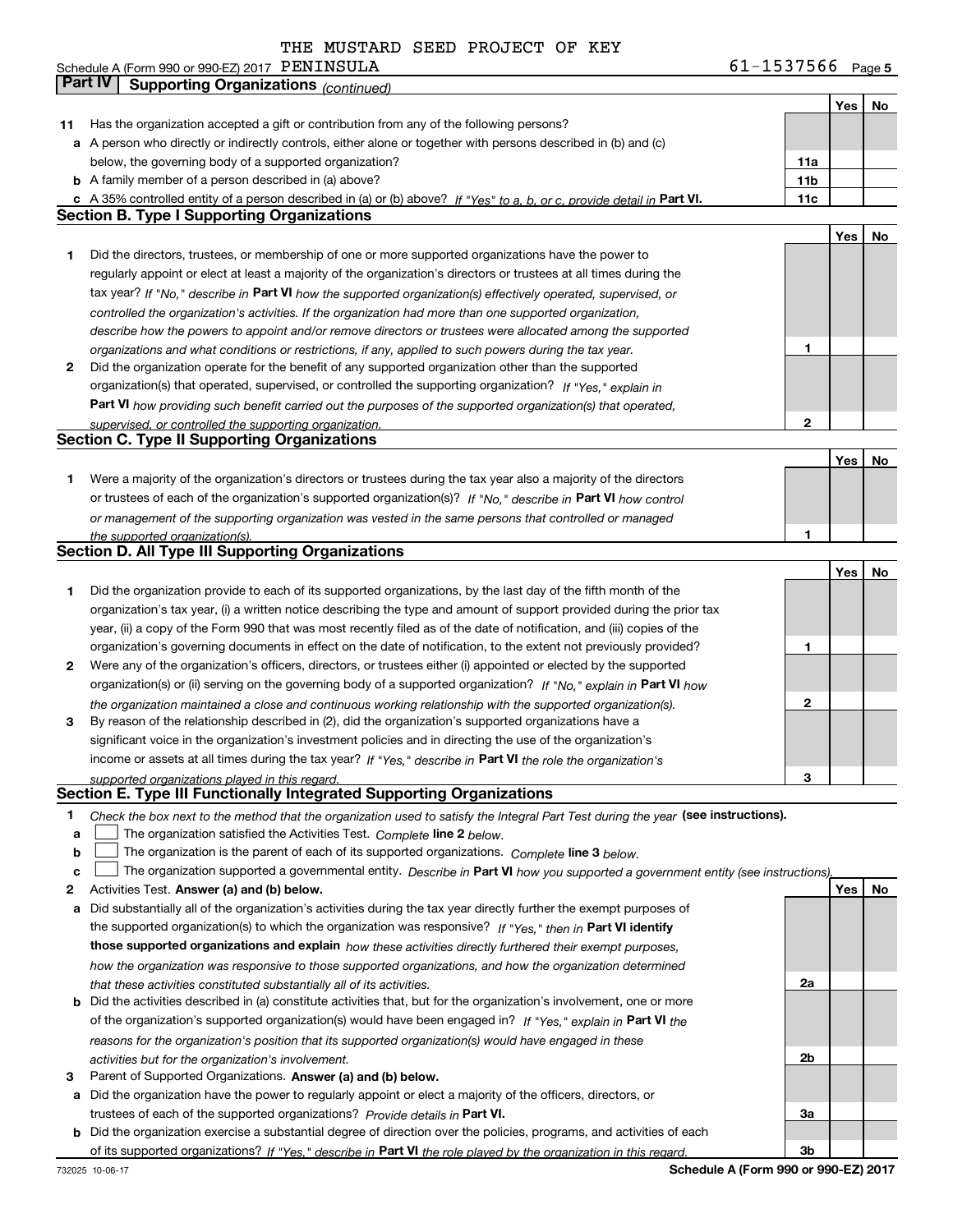|  | THE MUSTARD SEED PROJECT OF KEY |  |
|--|---------------------------------|--|
|  |                                 |  |

### **1SEP 10. See instructions.** All antegral Part Test as a qualifying trust on Nov. 20, 1970 (explain in Part VI.) See instructions. All **Section A - Adjusted Net Income 123** Other gross income (see instructions) **4**Add lines 1 through 3 **56** Portion of operating expenses paid or incurred for production or **78** Adjusted Net Income (subtract lines 5, 6, and 7 from line 4) **8 8 1234567Section B - Minimum Asset Amount 1**Aggregate fair market value of all non-exempt-use assets (see **2**Acquisition indebtedness applicable to non-exempt-use assets **3** Subtract line 2 from line 1d **4**Cash deemed held for exempt use. Enter 1-1/2% of line 3 (for greater amount, **5** Net value of non-exempt-use assets (subtract line 4 from line 3) **678a** Average monthly value of securities **b** Average monthly cash balances **c**Fair market value of other non-exempt-use assets **dTotal**  (add lines 1a, 1b, and 1c) **eDiscount** claimed for blockage or other **1a1b1c1d2345678**factors (explain in detail in **Part VI**): **Minimum Asset Amount**  (add line 7 to line 6) **Section C - Distributable Amount 123456123456Distributable Amount.** Subtract line 5 from line 4, unless subject to Schedule A (Form 990 or 990-EZ) 2017 PENINSULA other Type III non-functionally integrated supporting organizations must complete Sections A through E. (B) Current Year (optional)(A) Prior Year Net short-term capital gain Recoveries of prior-year distributions Depreciation and depletion collection of gross income or for management, conservation, or maintenance of property held for production of income (see instructions) Other expenses (see instructions) (B) Current Year (optional)(A) Prior Year instructions for short tax year or assets held for part of year): see instructions) Multiply line 5 by .035 Recoveries of prior-year distributions Current Year Adjusted net income for prior year (from Section A, line 8, Column A) Enter 85% of line 1 Minimum asset amount for prior year (from Section B, line 8, Column A) Enter greater of line 2 or line 3 Income tax imposed in prior year emergency temporary reduction (see instructions) **Part V** Type III Non-Functionally Integrated 509(a)(3) Supporting Organizations  $\mathcal{L}^{\text{max}}$

**7**Check here if the current year is the organization's first as a non-functionally integrated Type III supporting organization (see instructions). $\mathcal{L}^{\text{max}}$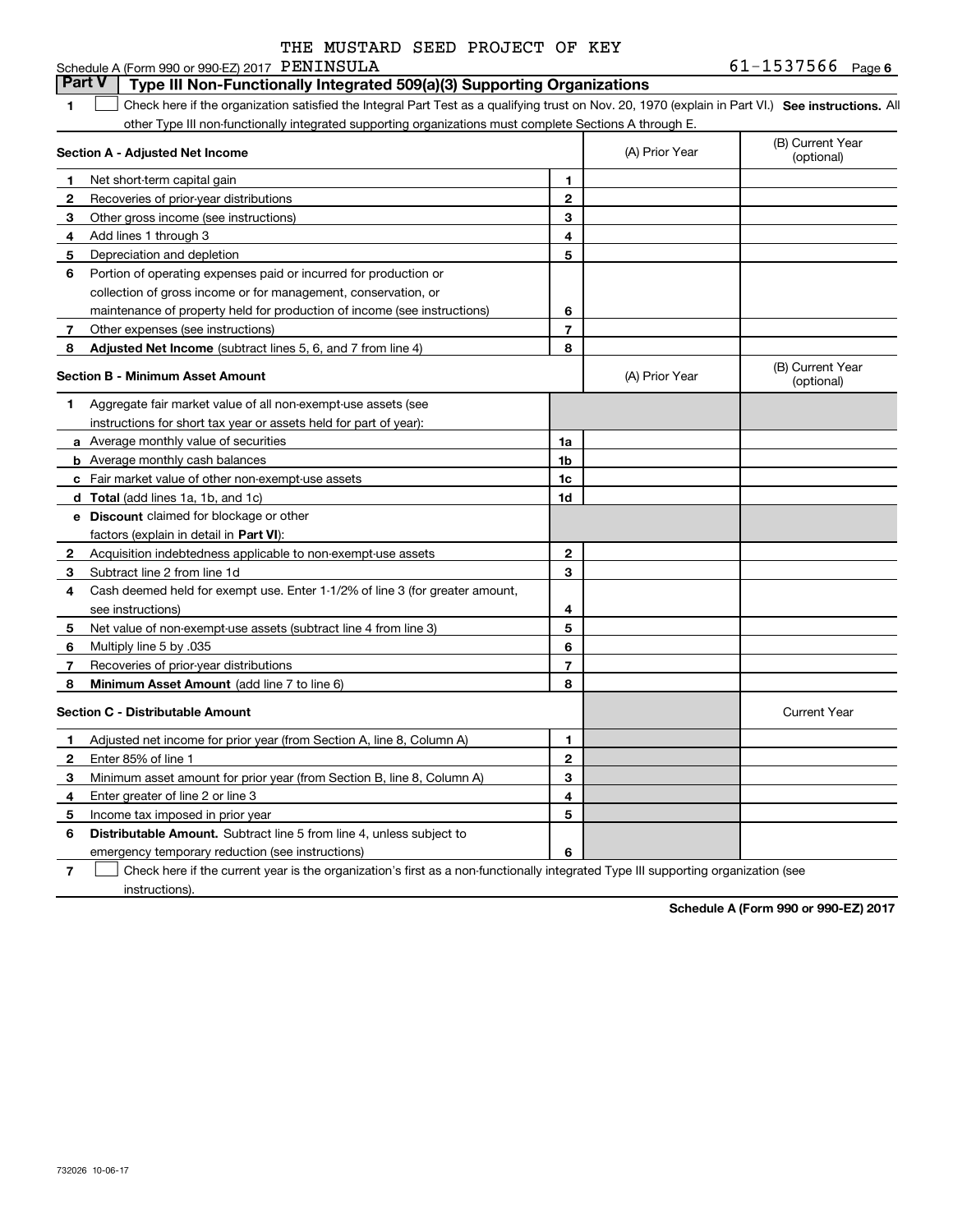Schedule A (Form 990 or 990-EZ) 2017 PENINSULA

| <b>Part V</b> | Type III Non-Functionally Integrated 509(a)(3) Supporting Organizations                    |                             | (continued)                           |                                                |
|---------------|--------------------------------------------------------------------------------------------|-----------------------------|---------------------------------------|------------------------------------------------|
|               | Section D - Distributions                                                                  |                             |                                       | <b>Current Year</b>                            |
| 1             | Amounts paid to supported organizations to accomplish exempt purposes                      |                             |                                       |                                                |
| 2             | Amounts paid to perform activity that directly furthers exempt purposes of supported       |                             |                                       |                                                |
|               | organizations, in excess of income from activity                                           |                             |                                       |                                                |
| 3             | Administrative expenses paid to accomplish exempt purposes of supported organizations      |                             |                                       |                                                |
| 4             | Amounts paid to acquire exempt-use assets                                                  |                             |                                       |                                                |
| 5             | Qualified set-aside amounts (prior IRS approval required)                                  |                             |                                       |                                                |
| 6             | Other distributions (describe in Part VI). See instructions.                               |                             |                                       |                                                |
| 7             | <b>Total annual distributions.</b> Add lines 1 through 6.                                  |                             |                                       |                                                |
| 8             | Distributions to attentive supported organizations to which the organization is responsive |                             |                                       |                                                |
|               | (provide details in Part VI). See instructions.                                            |                             |                                       |                                                |
| 9             | Distributable amount for 2017 from Section C, line 6                                       |                             |                                       |                                                |
| 10            | Line 8 amount divided by line 9 amount                                                     |                             |                                       |                                                |
|               |                                                                                            | (i)                         | (ii)                                  | (iii)                                          |
|               | Section E - Distribution Allocations (see instructions)                                    | <b>Excess Distributions</b> | <b>Underdistributions</b><br>Pre-2017 | <b>Distributable</b><br><b>Amount for 2017</b> |
| 1             | Distributable amount for 2017 from Section C, line 6                                       |                             |                                       |                                                |
| 2             | Underdistributions, if any, for years prior to 2017 (reason-                               |                             |                                       |                                                |
|               | able cause required- explain in Part VI). See instructions.                                |                             |                                       |                                                |
| 3             | Excess distributions carryover, if any, to 2017                                            |                             |                                       |                                                |
| a             |                                                                                            |                             |                                       |                                                |
|               | <b>b</b> From 2013                                                                         |                             |                                       |                                                |
|               | c From 2014                                                                                |                             |                                       |                                                |
|               | <b>d</b> From 2015                                                                         |                             |                                       |                                                |
|               | e From 2016                                                                                |                             |                                       |                                                |
|               | f Total of lines 3a through e                                                              |                             |                                       |                                                |
|               | g Applied to underdistributions of prior years                                             |                             |                                       |                                                |
|               | <b>h</b> Applied to 2017 distributable amount                                              |                             |                                       |                                                |
| Ī.            | Carryover from 2012 not applied (see instructions)                                         |                             |                                       |                                                |
|               | Remainder. Subtract lines 3g, 3h, and 3i from 3f.                                          |                             |                                       |                                                |
| 4             | Distributions for 2017 from Section D,                                                     |                             |                                       |                                                |
|               | \$<br>line $7:$                                                                            |                             |                                       |                                                |
|               | <b>a</b> Applied to underdistributions of prior years                                      |                             |                                       |                                                |
|               | <b>b</b> Applied to 2017 distributable amount                                              |                             |                                       |                                                |
|               | <b>c</b> Remainder. Subtract lines 4a and 4b from 4.                                       |                             |                                       |                                                |
| 5             | Remaining underdistributions for years prior to 2017, if                                   |                             |                                       |                                                |
|               | any. Subtract lines 3g and 4a from line 2. For result greater                              |                             |                                       |                                                |
|               | than zero, explain in Part VI. See instructions.                                           |                             |                                       |                                                |
| 6             | Remaining underdistributions for 2017. Subtract lines 3h                                   |                             |                                       |                                                |
|               | and 4b from line 1. For result greater than zero, explain in                               |                             |                                       |                                                |
|               | Part VI. See instructions.                                                                 |                             |                                       |                                                |
| 7             | Excess distributions carryover to 2018. Add lines 3j                                       |                             |                                       |                                                |
|               | and 4c.                                                                                    |                             |                                       |                                                |
| 8             | Breakdown of line 7:                                                                       |                             |                                       |                                                |
|               | a Excess from 2013                                                                         |                             |                                       |                                                |
|               | <b>b</b> Excess from 2014                                                                  |                             |                                       |                                                |
|               | c Excess from 2015                                                                         |                             |                                       |                                                |
|               | d Excess from 2016                                                                         |                             |                                       |                                                |
|               | e Excess from 2017                                                                         |                             |                                       |                                                |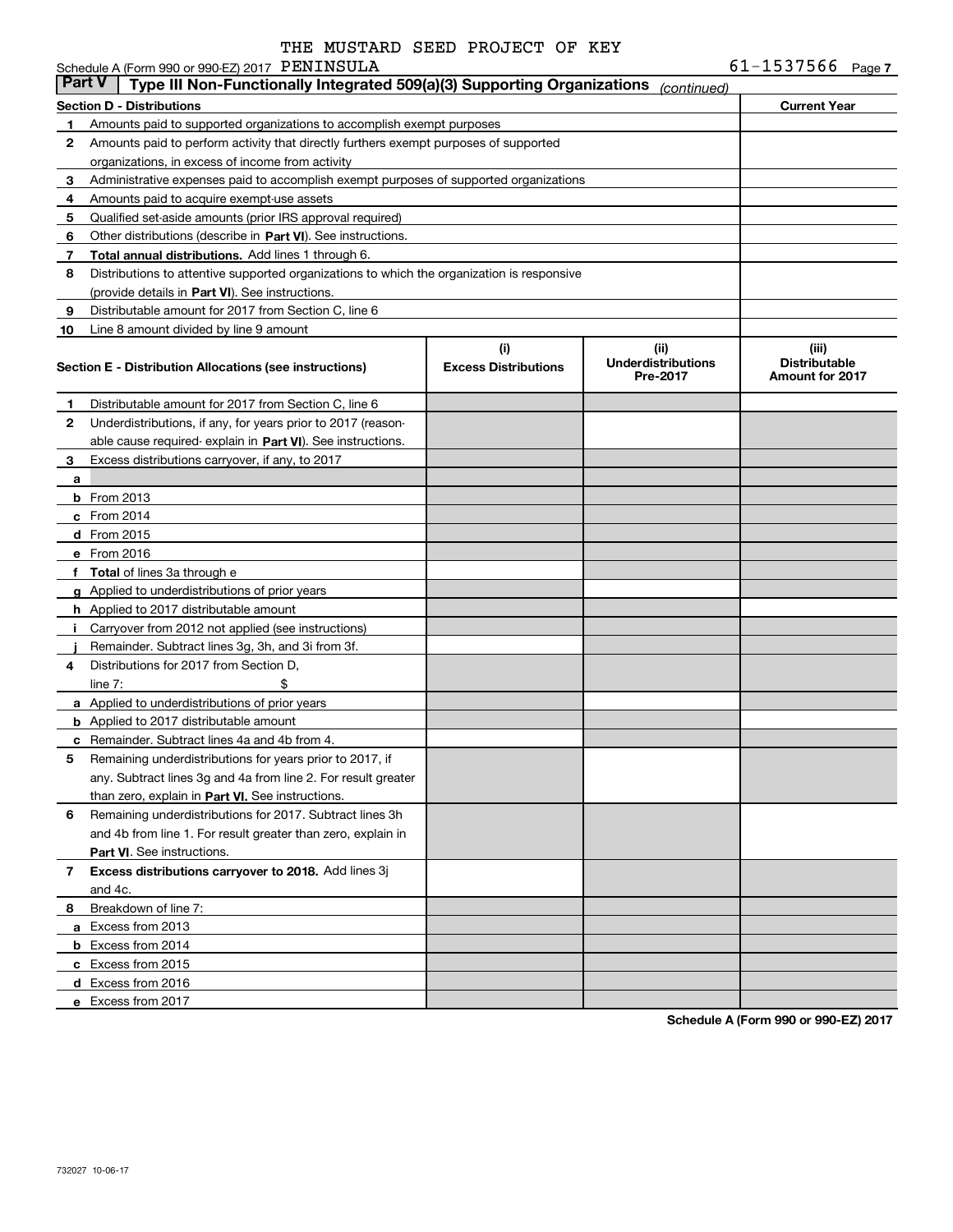|                |                                                                                                                                                                                                                                                                                         | THE MUSTARD SEED PROJECT OF KEY |  |  |                                                                                                                                                                                                                                                                                                  |
|----------------|-----------------------------------------------------------------------------------------------------------------------------------------------------------------------------------------------------------------------------------------------------------------------------------------|---------------------------------|--|--|--------------------------------------------------------------------------------------------------------------------------------------------------------------------------------------------------------------------------------------------------------------------------------------------------|
|                | Schedule A (Form 990 or 990-EZ) 2017 PENINSULA                                                                                                                                                                                                                                          |                                 |  |  | $61 - 1537566$ Page 8                                                                                                                                                                                                                                                                            |
| <b>Part VI</b> | Supplemental Information. Provide the explanations required by Part II, line 10; Part II, line 17a or 17b; Part III, line 12;<br>Section D, lines 5, 6, and 8; and Part V, Section E, lines 2, 5, and 6. Also complete this part for any additional information.<br>(See instructions.) |                                 |  |  | Part IV, Section A, lines 1, 2, 3b, 3c, 4b, 4c, 5a, 6, 9a, 9b, 9c, 11a, 11b, and 11c; Part IV, Section B, lines 1 and 2; Part IV, Section C,<br>line 1; Part IV, Section D, lines 2 and 3; Part IV, Section E, lines 1c, 2a, 2b, 3a, and 3b; Part V, line 1; Part V, Section B, line 1e; Part V, |
|                |                                                                                                                                                                                                                                                                                         |                                 |  |  |                                                                                                                                                                                                                                                                                                  |
|                |                                                                                                                                                                                                                                                                                         |                                 |  |  |                                                                                                                                                                                                                                                                                                  |
|                |                                                                                                                                                                                                                                                                                         |                                 |  |  |                                                                                                                                                                                                                                                                                                  |
|                |                                                                                                                                                                                                                                                                                         |                                 |  |  |                                                                                                                                                                                                                                                                                                  |
|                |                                                                                                                                                                                                                                                                                         |                                 |  |  |                                                                                                                                                                                                                                                                                                  |
|                |                                                                                                                                                                                                                                                                                         |                                 |  |  |                                                                                                                                                                                                                                                                                                  |
|                |                                                                                                                                                                                                                                                                                         |                                 |  |  |                                                                                                                                                                                                                                                                                                  |
|                |                                                                                                                                                                                                                                                                                         |                                 |  |  |                                                                                                                                                                                                                                                                                                  |
|                |                                                                                                                                                                                                                                                                                         |                                 |  |  |                                                                                                                                                                                                                                                                                                  |
|                |                                                                                                                                                                                                                                                                                         |                                 |  |  |                                                                                                                                                                                                                                                                                                  |
|                |                                                                                                                                                                                                                                                                                         |                                 |  |  |                                                                                                                                                                                                                                                                                                  |
|                |                                                                                                                                                                                                                                                                                         |                                 |  |  |                                                                                                                                                                                                                                                                                                  |
|                |                                                                                                                                                                                                                                                                                         |                                 |  |  |                                                                                                                                                                                                                                                                                                  |
|                |                                                                                                                                                                                                                                                                                         |                                 |  |  |                                                                                                                                                                                                                                                                                                  |
|                |                                                                                                                                                                                                                                                                                         |                                 |  |  |                                                                                                                                                                                                                                                                                                  |
|                |                                                                                                                                                                                                                                                                                         |                                 |  |  |                                                                                                                                                                                                                                                                                                  |
|                |                                                                                                                                                                                                                                                                                         |                                 |  |  |                                                                                                                                                                                                                                                                                                  |
|                |                                                                                                                                                                                                                                                                                         |                                 |  |  |                                                                                                                                                                                                                                                                                                  |
|                |                                                                                                                                                                                                                                                                                         |                                 |  |  |                                                                                                                                                                                                                                                                                                  |
|                |                                                                                                                                                                                                                                                                                         |                                 |  |  |                                                                                                                                                                                                                                                                                                  |
|                |                                                                                                                                                                                                                                                                                         |                                 |  |  |                                                                                                                                                                                                                                                                                                  |
|                |                                                                                                                                                                                                                                                                                         |                                 |  |  |                                                                                                                                                                                                                                                                                                  |
|                |                                                                                                                                                                                                                                                                                         |                                 |  |  |                                                                                                                                                                                                                                                                                                  |
|                |                                                                                                                                                                                                                                                                                         |                                 |  |  |                                                                                                                                                                                                                                                                                                  |
|                |                                                                                                                                                                                                                                                                                         |                                 |  |  |                                                                                                                                                                                                                                                                                                  |
|                |                                                                                                                                                                                                                                                                                         |                                 |  |  |                                                                                                                                                                                                                                                                                                  |
|                |                                                                                                                                                                                                                                                                                         |                                 |  |  |                                                                                                                                                                                                                                                                                                  |
|                |                                                                                                                                                                                                                                                                                         |                                 |  |  |                                                                                                                                                                                                                                                                                                  |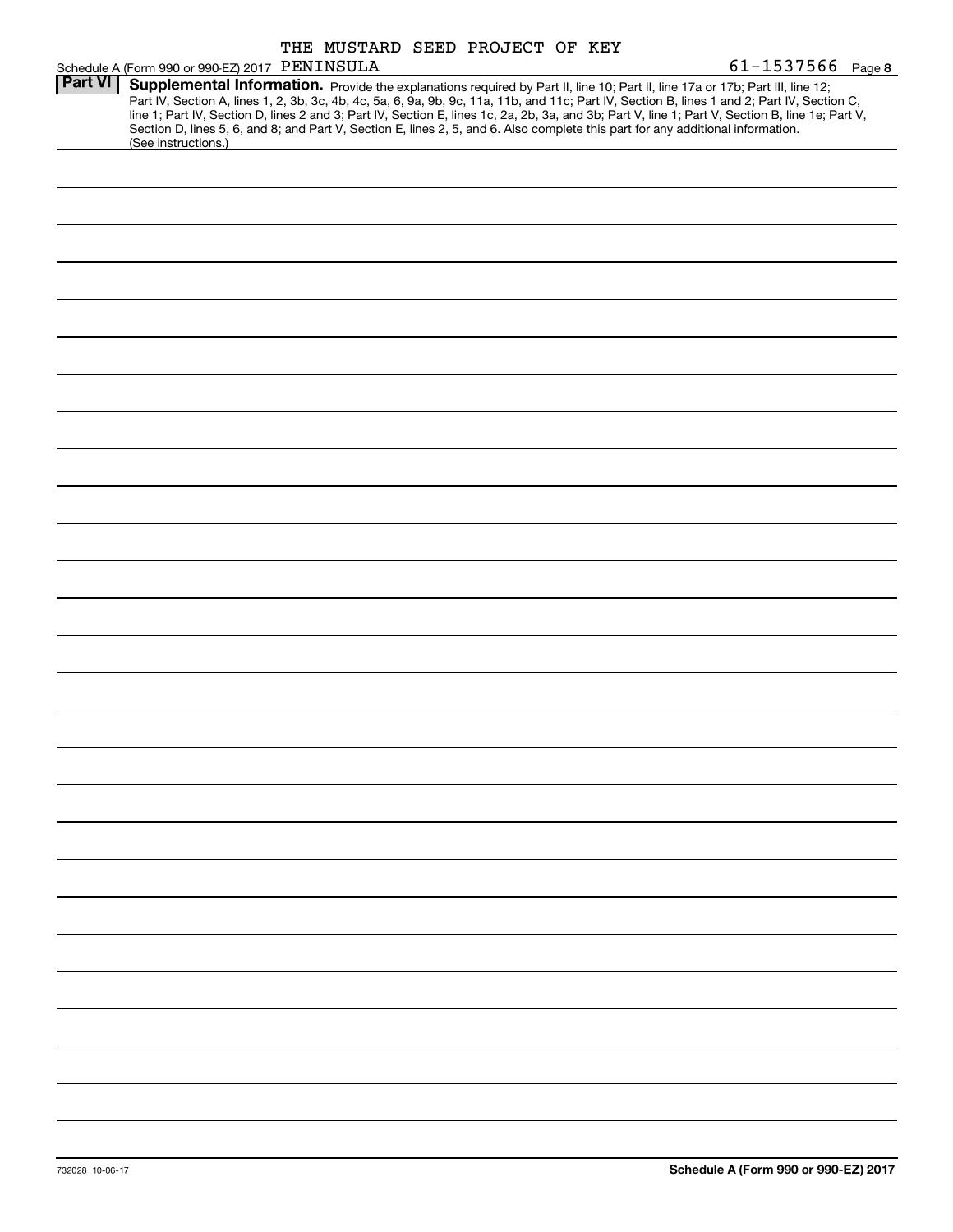|         |                                                                                                                                         |                                                                                                                                                                                                             |                     |                                                    |    |                         | OMB No. 1545-0047                                   |  |  |  |
|---------|-----------------------------------------------------------------------------------------------------------------------------------------|-------------------------------------------------------------------------------------------------------------------------------------------------------------------------------------------------------------|---------------------|----------------------------------------------------|----|-------------------------|-----------------------------------------------------|--|--|--|
|         | <b>Supplemental Financial Statements</b><br><b>SCHEDULE D</b><br>Complete if the organization answered "Yes" on Form 990,<br>(Form 990) |                                                                                                                                                                                                             |                     |                                                    |    |                         |                                                     |  |  |  |
|         |                                                                                                                                         | Part IV, line 6, 7, 8, 9, 10, 11a, 11b, 11c, 11d, 11e, 11f, 12a, or 12b.                                                                                                                                    |                     |                                                    |    |                         | <b>Open to Public</b>                               |  |  |  |
|         | Department of the Treasury<br>Internal Revenue Service                                                                                  | Go to www.irs.gov/Form990 for instructions and the latest information.                                                                                                                                      | Attach to Form 990. |                                                    |    |                         | <b>Inspection</b>                                   |  |  |  |
|         | Name of the organization                                                                                                                | THE MUSTARD SEED PROJECT OF KEY<br>PENINSULA                                                                                                                                                                |                     |                                                    |    |                         | <b>Employer identification number</b><br>61-1537566 |  |  |  |
| Part I  |                                                                                                                                         | Organizations Maintaining Donor Advised Funds or Other Similar Funds or Accounts. Complete if the                                                                                                           |                     |                                                    |    |                         |                                                     |  |  |  |
|         |                                                                                                                                         | organization answered "Yes" on Form 990, Part IV, line 6.                                                                                                                                                   |                     |                                                    |    |                         |                                                     |  |  |  |
|         |                                                                                                                                         |                                                                                                                                                                                                             |                     | (a) Donor advised funds                            |    |                         | (b) Funds and other accounts                        |  |  |  |
| 1       | Aggregate value of contributions to (during year)                                                                                       |                                                                                                                                                                                                             |                     |                                                    |    |                         |                                                     |  |  |  |
| 2       |                                                                                                                                         |                                                                                                                                                                                                             |                     |                                                    |    |                         |                                                     |  |  |  |
| з       |                                                                                                                                         |                                                                                                                                                                                                             |                     |                                                    |    |                         |                                                     |  |  |  |
| 4<br>5  |                                                                                                                                         | Did the organization inform all donors and donor advisors in writing that the assets held in donor advised funds                                                                                            |                     |                                                    |    |                         |                                                     |  |  |  |
|         |                                                                                                                                         |                                                                                                                                                                                                             |                     |                                                    |    |                         | Yes<br><b>No</b>                                    |  |  |  |
| 6       |                                                                                                                                         | Did the organization inform all grantees, donors, and donor advisors in writing that grant funds can be used only                                                                                           |                     |                                                    |    |                         |                                                     |  |  |  |
|         |                                                                                                                                         | for charitable purposes and not for the benefit of the donor or donor advisor, or for any other purpose conferring                                                                                          |                     |                                                    |    |                         |                                                     |  |  |  |
|         |                                                                                                                                         |                                                                                                                                                                                                             |                     |                                                    |    |                         | Yes<br>No                                           |  |  |  |
| Part II |                                                                                                                                         | Conservation Easements. Complete if the organization answered "Yes" on Form 990, Part IV, line 7.                                                                                                           |                     |                                                    |    |                         |                                                     |  |  |  |
| 1       |                                                                                                                                         | Purpose(s) of conservation easements held by the organization (check all that apply).                                                                                                                       |                     |                                                    |    |                         |                                                     |  |  |  |
|         |                                                                                                                                         | Preservation of land for public use (e.g., recreation or education)                                                                                                                                         |                     | Preservation of a historically important land area |    |                         |                                                     |  |  |  |
|         |                                                                                                                                         | Protection of natural habitat                                                                                                                                                                               |                     | Preservation of a certified historic structure     |    |                         |                                                     |  |  |  |
| 2       |                                                                                                                                         | Preservation of open space<br>Complete lines 2a through 2d if the organization held a qualified conservation contribution in the form of a conservation easement on the last                                |                     |                                                    |    |                         |                                                     |  |  |  |
|         | day of the tax year.                                                                                                                    |                                                                                                                                                                                                             |                     |                                                    |    |                         | Held at the End of the Tax Year                     |  |  |  |
| a       |                                                                                                                                         |                                                                                                                                                                                                             |                     |                                                    | 2a |                         |                                                     |  |  |  |
| b       |                                                                                                                                         | Total acreage restricted by conservation easements                                                                                                                                                          |                     |                                                    | 2b |                         |                                                     |  |  |  |
| с       |                                                                                                                                         |                                                                                                                                                                                                             |                     |                                                    | 2c |                         |                                                     |  |  |  |
|         |                                                                                                                                         | d Number of conservation easements included in (c) acquired after 7/25/06, and not on a historic structure                                                                                                  |                     |                                                    |    |                         |                                                     |  |  |  |
|         |                                                                                                                                         |                                                                                                                                                                                                             |                     |                                                    | 2d |                         |                                                     |  |  |  |
| 3       |                                                                                                                                         | Number of conservation easements modified, transferred, released, extinguished, or terminated by the organization during the tax                                                                            |                     |                                                    |    |                         |                                                     |  |  |  |
|         | $\gamma$ ear $\blacktriangleright$                                                                                                      |                                                                                                                                                                                                             |                     |                                                    |    |                         |                                                     |  |  |  |
| 4<br>5  |                                                                                                                                         | Number of states where property subject to conservation easement is located $\blacktriangleright$<br>Does the organization have a written policy regarding the periodic monitoring, inspection, handling of |                     |                                                    |    |                         |                                                     |  |  |  |
|         |                                                                                                                                         | violations, and enforcement of the conservation easements it holds?                                                                                                                                         |                     |                                                    |    |                         | Yes<br><b>No</b>                                    |  |  |  |
| 6       |                                                                                                                                         | Staff and volunteer hours devoted to monitoring, inspecting, handling of violations, and enforcing conservation easements during the year                                                                   |                     |                                                    |    |                         |                                                     |  |  |  |
|         |                                                                                                                                         |                                                                                                                                                                                                             |                     |                                                    |    |                         |                                                     |  |  |  |
| 7       |                                                                                                                                         | Amount of expenses incurred in monitoring, inspecting, handling of violations, and enforcing conservation easements during the year                                                                         |                     |                                                    |    |                         |                                                     |  |  |  |
|         | $\blacktriangleright$ \$                                                                                                                |                                                                                                                                                                                                             |                     |                                                    |    |                         |                                                     |  |  |  |
| 8       |                                                                                                                                         | Does each conservation easement reported on line 2(d) above satisfy the requirements of section 170(h)(4)(B)(i)                                                                                             |                     |                                                    |    |                         |                                                     |  |  |  |
|         |                                                                                                                                         |                                                                                                                                                                                                             |                     |                                                    |    |                         | Yes<br>No                                           |  |  |  |
| 9       |                                                                                                                                         | In Part XIII, describe how the organization reports conservation easements in its revenue and expense statement, and balance sheet, and                                                                     |                     |                                                    |    |                         |                                                     |  |  |  |
|         | conservation easements.                                                                                                                 | include, if applicable, the text of the footnote to the organization's financial statements that describes the organization's accounting for                                                                |                     |                                                    |    |                         |                                                     |  |  |  |
|         | <b>Part III</b>                                                                                                                         | Organizations Maintaining Collections of Art, Historical Treasures, or Other Similar Assets.                                                                                                                |                     |                                                    |    |                         |                                                     |  |  |  |
|         |                                                                                                                                         | Complete if the organization answered "Yes" on Form 990, Part IV, line 8.                                                                                                                                   |                     |                                                    |    |                         |                                                     |  |  |  |
|         |                                                                                                                                         | 1a If the organization elected, as permitted under SFAS 116 (ASC 958), not to report in its revenue statement and balance sheet works of art,                                                               |                     |                                                    |    |                         |                                                     |  |  |  |
|         |                                                                                                                                         | historical treasures, or other similar assets held for public exhibition, education, or research in furtherance of public service, provide, in Part XIII,                                                   |                     |                                                    |    |                         |                                                     |  |  |  |
|         |                                                                                                                                         | the text of the footnote to its financial statements that describes these items.                                                                                                                            |                     |                                                    |    |                         |                                                     |  |  |  |
|         |                                                                                                                                         | <b>b</b> If the organization elected, as permitted under SFAS 116 (ASC 958), to report in its revenue statement and balance sheet works of art, historical                                                  |                     |                                                    |    |                         |                                                     |  |  |  |
|         |                                                                                                                                         | treasures, or other similar assets held for public exhibition, education, or research in furtherance of public service, provide the following amounts                                                       |                     |                                                    |    |                         |                                                     |  |  |  |
|         | relating to these items:                                                                                                                |                                                                                                                                                                                                             |                     |                                                    |    |                         |                                                     |  |  |  |
|         |                                                                                                                                         |                                                                                                                                                                                                             |                     |                                                    |    |                         | $\triangleright$ \$                                 |  |  |  |
|         |                                                                                                                                         | (ii) Assets included in Form 990, Part X<br>If the organization received or held works of art, historical treasures, or other similar assets for financial gain, provide                                    |                     |                                                    |    |                         | $\bullet$ \$                                        |  |  |  |
| 2       |                                                                                                                                         | the following amounts required to be reported under SFAS 116 (ASC 958) relating to these items:                                                                                                             |                     |                                                    |    |                         |                                                     |  |  |  |
| а       |                                                                                                                                         |                                                                                                                                                                                                             |                     |                                                    |    | $\blacktriangleright$ s |                                                     |  |  |  |
|         |                                                                                                                                         |                                                                                                                                                                                                             |                     |                                                    |    | $\blacktriangleright$ s |                                                     |  |  |  |
|         |                                                                                                                                         |                                                                                                                                                                                                             |                     |                                                    |    |                         |                                                     |  |  |  |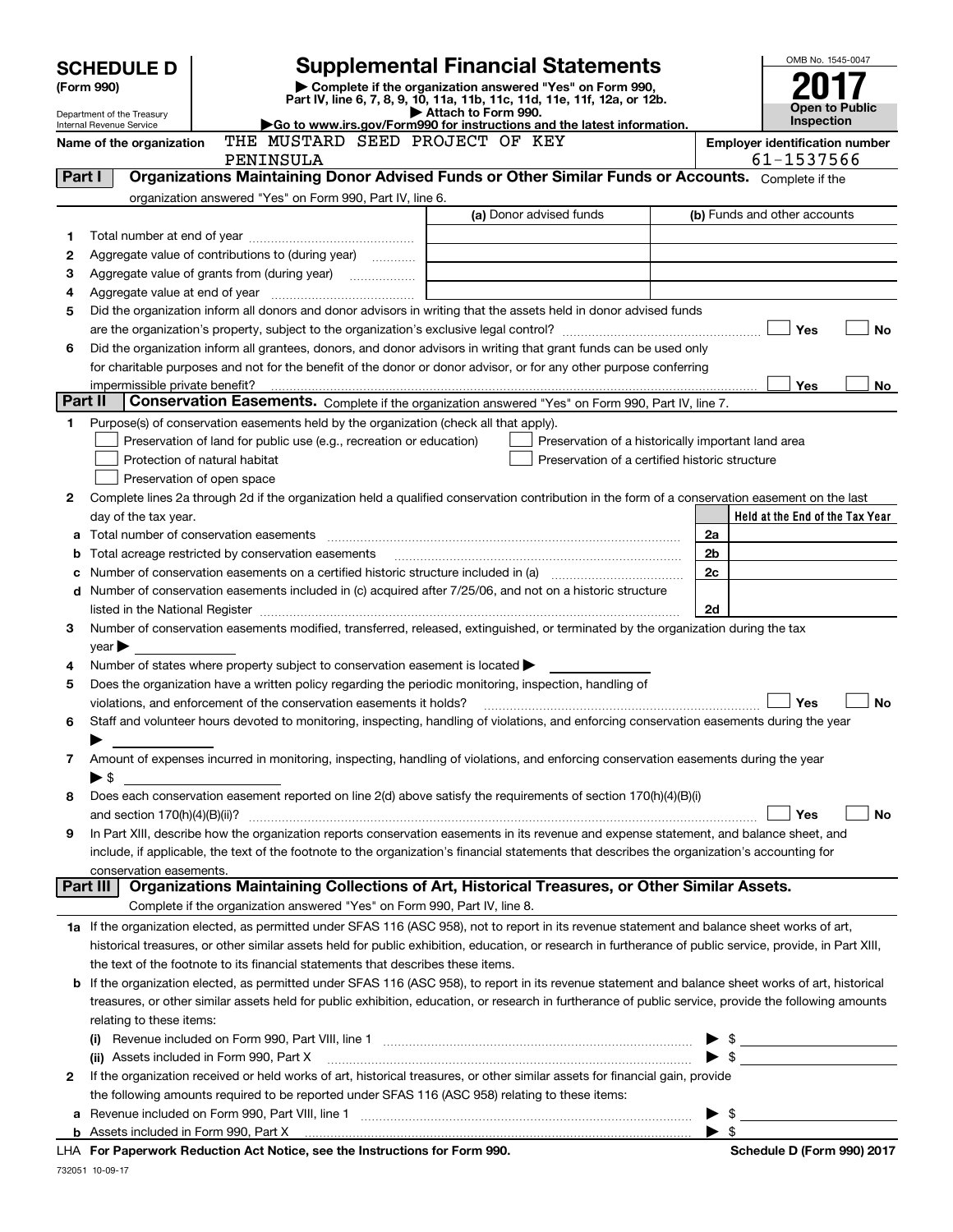|               |                                                                                                                                                                                                                                      | THE MUSTARD SEED PROJECT OF KEY |   |                |                                                                                                                                                                                                                                     |                                                         |                |                        |
|---------------|--------------------------------------------------------------------------------------------------------------------------------------------------------------------------------------------------------------------------------------|---------------------------------|---|----------------|-------------------------------------------------------------------------------------------------------------------------------------------------------------------------------------------------------------------------------------|---------------------------------------------------------|----------------|------------------------|
|               | PENINSULA<br>Schedule D (Form 990) 2017                                                                                                                                                                                              |                                 |   |                |                                                                                                                                                                                                                                     |                                                         |                | 61-1537566 $_{Page}$ 2 |
|               | Organizations Maintaining Collections of Art, Historical Treasures, or Other Similar Assets (continued)<br>Part III                                                                                                                  |                                 |   |                |                                                                                                                                                                                                                                     |                                                         |                |                        |
| 3             | Using the organization's acquisition, accession, and other records, check any of the following that are a significant use of its collection items                                                                                    |                                 |   |                |                                                                                                                                                                                                                                     |                                                         |                |                        |
|               | (check all that apply):                                                                                                                                                                                                              |                                 |   |                |                                                                                                                                                                                                                                     |                                                         |                |                        |
| a             | Public exhibition                                                                                                                                                                                                                    |                                 | d |                | Loan or exchange programs                                                                                                                                                                                                           |                                                         |                |                        |
| b             | Scholarly research                                                                                                                                                                                                                   |                                 | e |                | Other <b>Community</b> Change of the Community of the Community of the Community of the Community of the Community of the Community of the Community of the Community of the Community of the Community of the Community of the Com |                                                         |                |                        |
| c             | Preservation for future generations                                                                                                                                                                                                  |                                 |   |                |                                                                                                                                                                                                                                     |                                                         |                |                        |
| 4             | Provide a description of the organization's collections and explain how they further the organization's exempt purpose in Part XIII.                                                                                                 |                                 |   |                |                                                                                                                                                                                                                                     |                                                         |                |                        |
| 5             | During the year, did the organization solicit or receive donations of art, historical treasures, or other similar assets                                                                                                             |                                 |   |                |                                                                                                                                                                                                                                     |                                                         |                |                        |
|               |                                                                                                                                                                                                                                      |                                 |   |                |                                                                                                                                                                                                                                     |                                                         | Yes            | No.                    |
|               | Part IV<br>Escrow and Custodial Arrangements. Complete if the organization answered "Yes" on Form 990, Part IV, line 9, or                                                                                                           |                                 |   |                |                                                                                                                                                                                                                                     |                                                         |                |                        |
|               | reported an amount on Form 990, Part X, line 21.                                                                                                                                                                                     |                                 |   |                |                                                                                                                                                                                                                                     |                                                         |                |                        |
|               | 1a Is the organization an agent, trustee, custodian or other intermediary for contributions or other assets not included                                                                                                             |                                 |   |                |                                                                                                                                                                                                                                     |                                                         |                |                        |
|               | on Form 990, Part X? [11] matter and the contract of the contract of the contract of the contract of the contract of the contract of the contract of the contract of the contract of the contract of the contract of the contr       |                                 |   |                |                                                                                                                                                                                                                                     |                                                         | Yes            | No                     |
|               | <b>b</b> If "Yes," explain the arrangement in Part XIII and complete the following table:                                                                                                                                            |                                 |   |                |                                                                                                                                                                                                                                     |                                                         |                |                        |
|               |                                                                                                                                                                                                                                      |                                 |   |                |                                                                                                                                                                                                                                     |                                                         | Amount         |                        |
| с             | Beginning balance                                                                                                                                                                                                                    |                                 |   |                |                                                                                                                                                                                                                                     | 1c                                                      |                |                        |
| d             | Additions during the year manufactured and an annual contract of the year manufactured and a set of the year manufactured and a set of the year manufactured and a set of the year manufactured and set of the set of the set        |                                 |   |                |                                                                                                                                                                                                                                     | 1d                                                      |                |                        |
| е             | Distributions during the year manufactured and continuum control of the year manufactured and the year manufactured and the year manufactured and the year manufactured and the year manufactured and the year manufactured an       |                                 |   |                |                                                                                                                                                                                                                                     | 1e                                                      |                |                        |
| Ť.            | Ending balance manufactured and contract the contract of the contract of the contract of the contract of the contract of the contract of the contract of the contract of the contract of the contract of the contract of the c       |                                 |   |                |                                                                                                                                                                                                                                     | 1f                                                      |                |                        |
|               | 2a Did the organization include an amount on Form 990, Part X, line 21, for escrow or custodial account liability?                                                                                                                   |                                 |   |                |                                                                                                                                                                                                                                     |                                                         | <b>Yes</b>     | No                     |
|               | b If "Yes," explain the arrangement in Part XIII. Check here if the explanation has been provided on Part XIII                                                                                                                       |                                 |   |                |                                                                                                                                                                                                                                     |                                                         |                |                        |
| <b>Part V</b> | Endowment Funds. Complete if the organization answered "Yes" on Form 990, Part IV, line 10.                                                                                                                                          |                                 |   |                |                                                                                                                                                                                                                                     |                                                         |                |                        |
|               |                                                                                                                                                                                                                                      | (a) Current year                |   | (b) Prior year |                                                                                                                                                                                                                                     | (c) Two years back $\vert$ (d) Three years back $\vert$ |                | (e) Four years back    |
|               | 1a Beginning of year balance                                                                                                                                                                                                         |                                 |   |                |                                                                                                                                                                                                                                     |                                                         |                |                        |
| b             |                                                                                                                                                                                                                                      |                                 |   |                |                                                                                                                                                                                                                                     |                                                         |                |                        |
|               | Net investment earnings, gains, and losses                                                                                                                                                                                           |                                 |   |                |                                                                                                                                                                                                                                     |                                                         |                |                        |
| d             | Grants or scholarships                                                                                                                                                                                                               |                                 |   |                |                                                                                                                                                                                                                                     |                                                         |                |                        |
|               | <b>e</b> Other expenditures for facilities                                                                                                                                                                                           |                                 |   |                |                                                                                                                                                                                                                                     |                                                         |                |                        |
|               | and programs                                                                                                                                                                                                                         |                                 |   |                |                                                                                                                                                                                                                                     |                                                         |                |                        |
|               |                                                                                                                                                                                                                                      |                                 |   |                |                                                                                                                                                                                                                                     |                                                         |                |                        |
| g             | End of year balance                                                                                                                                                                                                                  |                                 |   |                |                                                                                                                                                                                                                                     |                                                         |                |                        |
| 2             | Provide the estimated percentage of the current year end balance (line 1g, column (a)) held as:                                                                                                                                      |                                 |   |                |                                                                                                                                                                                                                                     |                                                         |                |                        |
| а             | Board designated or quasi-endowment >                                                                                                                                                                                                |                                 | % |                |                                                                                                                                                                                                                                     |                                                         |                |                        |
| b             | Permanent endowment                                                                                                                                                                                                                  | %                               |   |                |                                                                                                                                                                                                                                     |                                                         |                |                        |
| с             | Temporarily restricted endowment                                                                                                                                                                                                     | ℅                               |   |                |                                                                                                                                                                                                                                     |                                                         |                |                        |
|               | The percentages on lines 2a, 2b, and 2c should equal 100%.                                                                                                                                                                           |                                 |   |                |                                                                                                                                                                                                                                     |                                                         |                |                        |
|               | 3a Are there endowment funds not in the possession of the organization that are held and administered for the organization                                                                                                           |                                 |   |                |                                                                                                                                                                                                                                     |                                                         |                |                        |
|               | by:                                                                                                                                                                                                                                  |                                 |   |                |                                                                                                                                                                                                                                     |                                                         |                | Yes<br>No.             |
|               | (i)<br>unrelated organizations [111] material contracts and contracts are the contract of the contracts and contracts are the contracts of the contracts of the contracts are the contracts of the contracts of the contracts of the |                                 |   |                |                                                                                                                                                                                                                                     |                                                         | 3a(i)          |                        |
|               | (ii) related organizations                                                                                                                                                                                                           |                                 |   |                |                                                                                                                                                                                                                                     |                                                         | 3a(ii)         |                        |
|               |                                                                                                                                                                                                                                      |                                 |   |                |                                                                                                                                                                                                                                     |                                                         | 3b             |                        |
| 4             | Describe in Part XIII the intended uses of the organization's endowment funds.                                                                                                                                                       |                                 |   |                |                                                                                                                                                                                                                                     |                                                         |                |                        |
|               | Land, Buildings, and Equipment.<br><b>Part VI</b>                                                                                                                                                                                    |                                 |   |                |                                                                                                                                                                                                                                     |                                                         |                |                        |
|               | Complete if the organization answered "Yes" on Form 990, Part IV, line 11a. See Form 990, Part X, line 10.                                                                                                                           |                                 |   |                |                                                                                                                                                                                                                                     |                                                         |                |                        |
|               | Description of property                                                                                                                                                                                                              | (a) Cost or other               |   |                | (b) Cost or other                                                                                                                                                                                                                   | (c) Accumulated                                         | (d) Book value |                        |
|               |                                                                                                                                                                                                                                      | basis (investment)              |   |                | basis (other)                                                                                                                                                                                                                       | depreciation                                            |                |                        |
|               |                                                                                                                                                                                                                                      |                                 |   |                | 653,000.                                                                                                                                                                                                                            |                                                         |                | 653,000.               |
|               |                                                                                                                                                                                                                                      |                                 |   |                | 276,715.                                                                                                                                                                                                                            | 13,049.                                                 |                | 263,666.               |
|               |                                                                                                                                                                                                                                      |                                 |   |                |                                                                                                                                                                                                                                     |                                                         |                |                        |
|               |                                                                                                                                                                                                                                      |                                 |   |                | 13,091.                                                                                                                                                                                                                             | 9,178.                                                  |                | 3,913.                 |
|               |                                                                                                                                                                                                                                      |                                 |   |                | 619,997.                                                                                                                                                                                                                            |                                                         |                | 619,997.               |
|               |                                                                                                                                                                                                                                      |                                 |   |                |                                                                                                                                                                                                                                     |                                                         |                | 1,540,576.             |
|               |                                                                                                                                                                                                                                      |                                 |   |                |                                                                                                                                                                                                                                     |                                                         |                |                        |

**Schedule D (Form 990) 2017**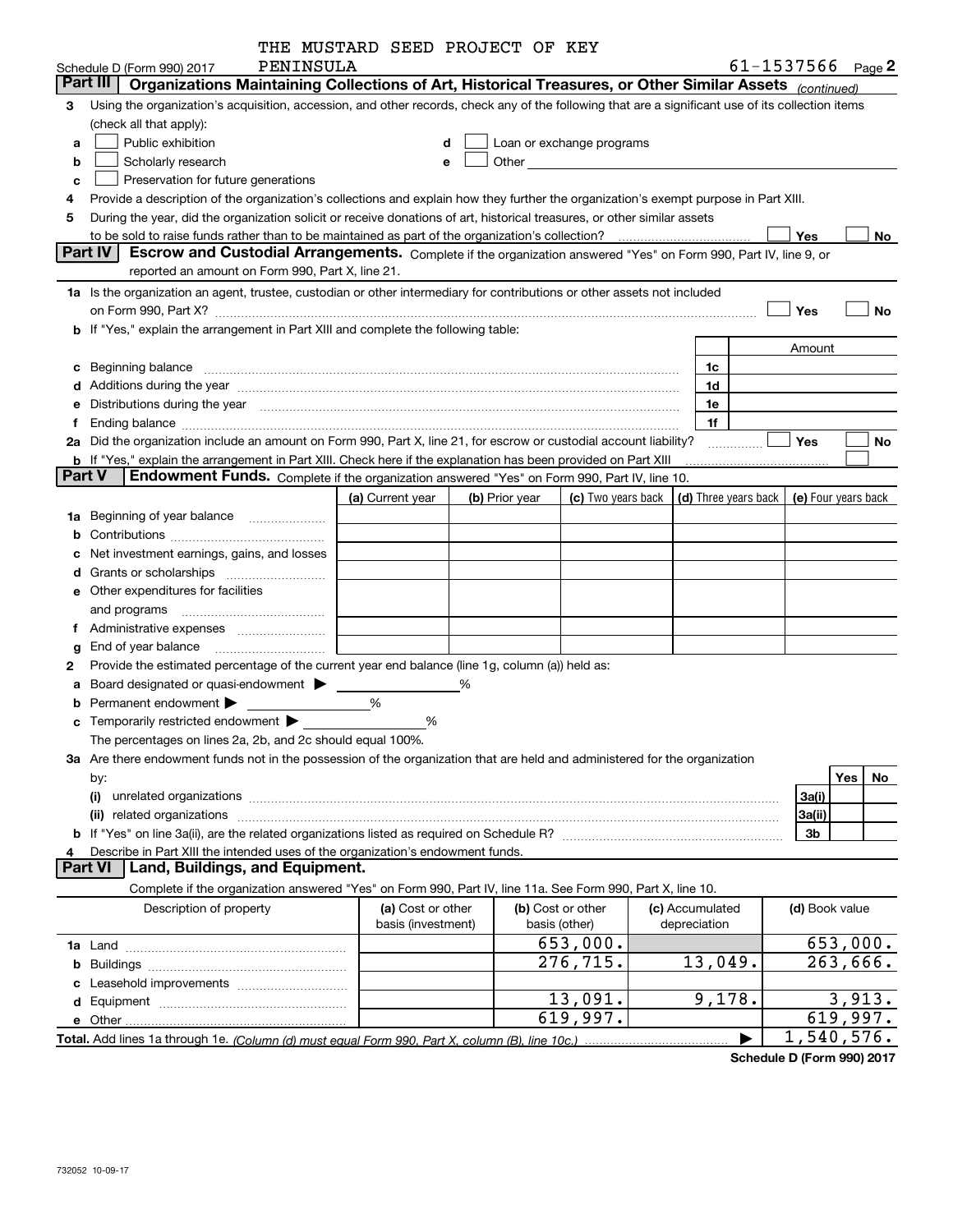| THE MUSTARD SEED PROJECT OF KEY |  |  |
|---------------------------------|--|--|
| PENINSULA                       |  |  |

### Schedule D (Form 990) 2017 **Part VII Investments - Other Securities.**

| Complete if the organization answered "Yes" on Form 990, Part IV, line 11b, See Form 990, Part X, line 12, |  |  |  |  |
|------------------------------------------------------------------------------------------------------------|--|--|--|--|
|                                                                                                            |  |  |  |  |

| (a) Description of security or category (including name of security)                   | (b) Book value | (c) Method of valuation: Cost or end-of-year market value |
|----------------------------------------------------------------------------------------|----------------|-----------------------------------------------------------|
| (1) Financial derivatives                                                              |                |                                                           |
| (2) Closely-held equity interests                                                      |                |                                                           |
| $(3)$ Other                                                                            |                |                                                           |
| (A)                                                                                    |                |                                                           |
| (B)                                                                                    |                |                                                           |
| (C)                                                                                    |                |                                                           |
| (D)                                                                                    |                |                                                           |
| (E)                                                                                    |                |                                                           |
| (F)                                                                                    |                |                                                           |
| (G)                                                                                    |                |                                                           |
| (H)                                                                                    |                |                                                           |
| Total. (Col. (b) must equal Form 990, Part X, col. (B) line 12.) $\blacktriangleright$ |                |                                                           |

### **Part VIII Investments - Program Related.**

Complete if the organization answered "Yes" on Form 990, Part IV, line 11c. See Form 990, Part X, line 13.

| (a) Description of investment                                                                 | (b) Book value | (c) Method of valuation: Cost or end-of-year market value |
|-----------------------------------------------------------------------------------------------|----------------|-----------------------------------------------------------|
| (1)                                                                                           |                |                                                           |
| (2)                                                                                           |                |                                                           |
| (3)                                                                                           |                |                                                           |
| (4)                                                                                           |                |                                                           |
| $\left(5\right)$                                                                              |                |                                                           |
| (6)                                                                                           |                |                                                           |
| (7)                                                                                           |                |                                                           |
| (8)                                                                                           |                |                                                           |
| (9)                                                                                           |                |                                                           |
| <b>Total.</b> (Col. (b) must equal Form 990, Part X, col. (B) line 13.) $\blacktriangleright$ |                |                                                           |

### **Part IX Other Assets.**

Complete if the organization answered "Yes" on Form 990, Part IV, line 11d. See Form 990, Part X, line 15.

| (a) Description      | (b) Book value |
|----------------------|----------------|
| (1)                  |                |
| (2)                  |                |
| $\frac{1}{2}$        |                |
| (4)                  |                |
| $\frac{1}{\sqrt{5}}$ |                |
| (6)                  |                |
| (7)                  |                |
| (8)                  |                |
| (9)                  |                |
|                      |                |

**Part X Other Liabilities.**

Complete if the organization answered "Yes" on Form 990, Part IV, line 11e or 11f. See Form 990, Part X, line 25.

| 1.         | (a) Description of liability                                       | (b) Book value |
|------------|--------------------------------------------------------------------|----------------|
| (1)        | Federal income taxes                                               |                |
| (2)        | PAYROLL LIABILITIES                                                | 1,856.         |
| (3)        |                                                                    |                |
| (4)        |                                                                    |                |
| (5)        |                                                                    |                |
| (6)        |                                                                    |                |
| $\sqrt{7}$ |                                                                    |                |
| (8)        |                                                                    |                |
| (9)        |                                                                    |                |
|            | Total. (Column (b) must equal Form 990, Part X, col. (B) line 25.) | 1,856.         |

*(Column (b) must equal Form 990, Part X, col. (B) line 25.)* . . . . . . . . . . . . . . .

**2.**Liability for uncertain tax positions. In Part XIII, provide the text of the footnote to the organization's financial statements that reports the organization's liability for uncertain tax positions under FIN 48 (ASC 740). Check here if the text of the footnote has been provided in Part XIII

 $\mathcal{L}^{\text{max}}$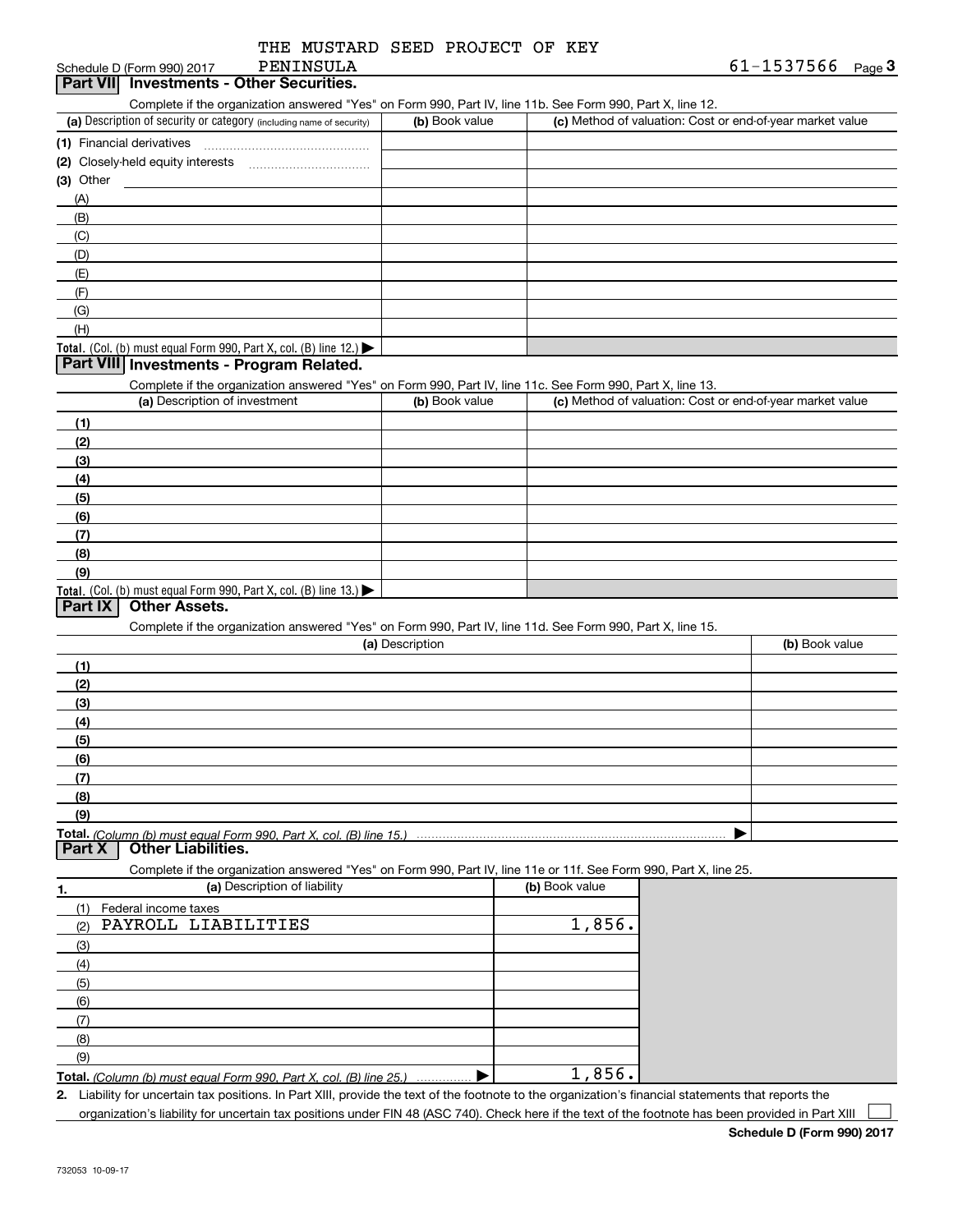| THE MUSTARD SEED PROJECT OF KEY |  |  |
|---------------------------------|--|--|
|                                 |  |  |

|   | PENINSULA<br>Schedule D (Form 990) 2017                                                                                                                                                                                                       |                | 61-1537566     | Page 4 |
|---|-----------------------------------------------------------------------------------------------------------------------------------------------------------------------------------------------------------------------------------------------|----------------|----------------|--------|
|   | Reconciliation of Revenue per Audited Financial Statements With Revenue per Return.<br>Part XI                                                                                                                                                |                |                |        |
|   | Complete if the organization answered "Yes" on Form 990, Part IV, line 12a.                                                                                                                                                                   |                |                |        |
| 1 | Total revenue, gains, and other support per audited financial statements                                                                                                                                                                      |                | $\mathbf{1}$   |        |
| 2 | Amounts included on line 1 but not on Form 990, Part VIII, line 12:                                                                                                                                                                           |                |                |        |
| a | Net unrealized gains (losses) on investments [11] matter contracts and the unrealized gains (losses) on investments                                                                                                                           | 2a             |                |        |
| b |                                                                                                                                                                                                                                               | 2 <sub>b</sub> |                |        |
| c | Recoveries of prior year grants [111] matter contracts and prior year grants and continuum matter of prior year                                                                                                                               | 2c             |                |        |
| d | Other (Describe in Part XIII.)                                                                                                                                                                                                                | 2d             |                |        |
| е |                                                                                                                                                                                                                                               |                | 2e             |        |
| 3 |                                                                                                                                                                                                                                               |                | 3              |        |
|   | Amounts included on Form 990, Part VIII, line 12, but not on line 1:                                                                                                                                                                          |                |                |        |
| a | Investment expenses not included on Form 990, Part VIII, line 7b [11, 111, 111, 111]                                                                                                                                                          | 4a             |                |        |
|   | Other (Describe in Part XIII.) <b>COLOGIST: (2014)</b> (2014) <b>COLOGIST: (2014)</b> (2014) <b>COLOGIST: (2014)</b> (2014) (2014) (2014) (2014) (2014) (2014) (2014) (2014) (2014) (2014) (2014) (2014) (2014) (2014) (2014) (2014) (2014) ( | 4 <sub>b</sub> |                |        |
|   | Add lines 4a and 4b                                                                                                                                                                                                                           |                | 4c             |        |
| 5 |                                                                                                                                                                                                                                               |                | 5              |        |
|   | Part XII   Reconciliation of Expenses per Audited Financial Statements With Expenses per Return.                                                                                                                                              |                |                |        |
|   | Complete if the organization answered "Yes" on Form 990, Part IV, line 12a.                                                                                                                                                                   |                |                |        |
| 1 | Total expenses and losses per audited financial statements                                                                                                                                                                                    |                | $\blacksquare$ |        |
| 2 | Amounts included on line 1 but not on Form 990, Part IX, line 25:                                                                                                                                                                             |                |                |        |
| a |                                                                                                                                                                                                                                               | 2a             |                |        |
| b |                                                                                                                                                                                                                                               | 2 <sub>b</sub> |                |        |
| c |                                                                                                                                                                                                                                               | 2c             |                |        |
|   |                                                                                                                                                                                                                                               | 2d             |                |        |
| е | Add lines 2a through 2d <b>must be a constructed as the constant of the constant of the constant of the construction</b>                                                                                                                      |                | 2e             |        |
| З |                                                                                                                                                                                                                                               |                | 3              |        |
| 4 | Amounts included on Form 990, Part IX, line 25, but not on line 1:                                                                                                                                                                            |                |                |        |
| a |                                                                                                                                                                                                                                               | 4a             |                |        |
| b |                                                                                                                                                                                                                                               | 4b             |                |        |
|   | Add lines 4a and 4b                                                                                                                                                                                                                           |                | 4c             |        |
| 5 |                                                                                                                                                                                                                                               |                | 5              |        |
|   | Part XIII Supplemental Information.                                                                                                                                                                                                           |                |                |        |

Provide the descriptions required for Part II, lines 3, 5, and 9; Part III, lines 1a and 4; Part IV, lines 1b and 2b; Part V, line 4; Part X, line 2; Part XI, lines 2d and 4b; and Part XII, lines 2d and 4b. Also complete this part to provide any additional information.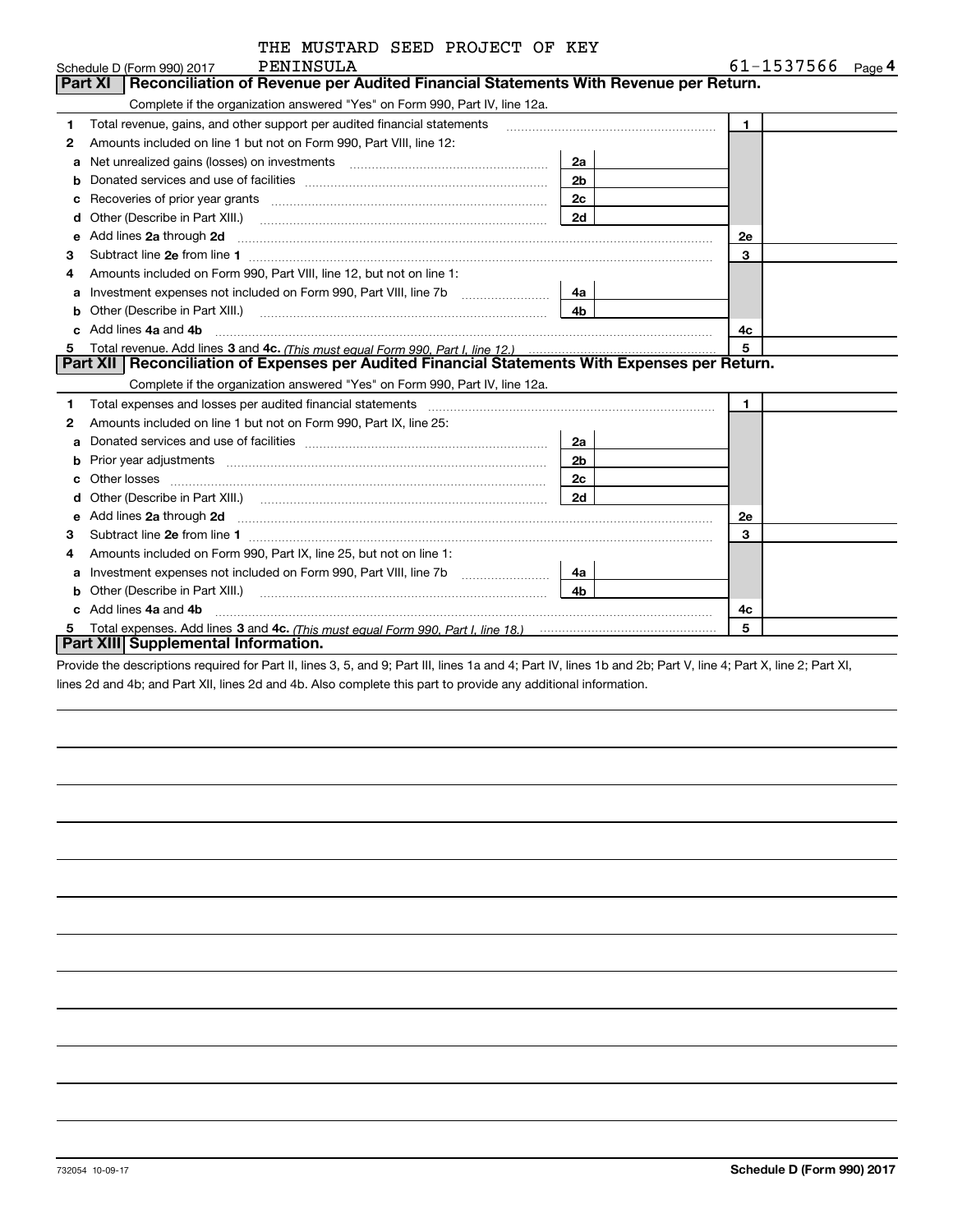| <b>SCHEDULE G</b><br>(Form 990 or 990-EZ)<br>Department of the Treasury<br>Internal Revenue Service                                           |                                  | <b>Supplemental Information Regarding Fundraising or Gaming Activities</b><br>Complete if the organization answered "Yes" on Form 990, Part IV, line 17, 18, or 19, or if the<br>organization entered more than \$15,000 on Form 990-EZ, line 6a.<br>Attach to Form 990 or Form 990-EZ.<br>Go to www.irs.gov/Form990 for the latest instructions.                                                                                                                                                                                                  |              |                                                            |                                                                            |                                                                            | OMB No. 1545-0047<br><b>Open to Public</b><br>Inspection |
|-----------------------------------------------------------------------------------------------------------------------------------------------|----------------------------------|----------------------------------------------------------------------------------------------------------------------------------------------------------------------------------------------------------------------------------------------------------------------------------------------------------------------------------------------------------------------------------------------------------------------------------------------------------------------------------------------------------------------------------------------------|--------------|------------------------------------------------------------|----------------------------------------------------------------------------|----------------------------------------------------------------------------|----------------------------------------------------------|
| Name of the organization                                                                                                                      |                                  | THE MUSTARD SEED PROJECT OF KEY                                                                                                                                                                                                                                                                                                                                                                                                                                                                                                                    |              |                                                            |                                                                            |                                                                            | <b>Employer identification number</b>                    |
|                                                                                                                                               | PENINSULA                        |                                                                                                                                                                                                                                                                                                                                                                                                                                                                                                                                                    |              |                                                            |                                                                            | 61-1537566                                                                 |                                                          |
| Part I                                                                                                                                        | required to complete this part.  | Fundraising Activities. Complete if the organization answered "Yes" on Form 990, Part IV, line 17. Form 990-EZ filers are not                                                                                                                                                                                                                                                                                                                                                                                                                      |              |                                                            |                                                                            |                                                                            |                                                          |
| Mail solicitations<br>a<br>b<br>Phone solicitations<br>c<br>In-person solicitations<br>d<br>compensated at least \$5,000 by the organization. | Internet and email solicitations | 1 Indicate whether the organization raised funds through any of the following activities. Check all that apply.<br>e<br>f<br>Special fundraising events<br>g<br>2 a Did the organization have a written or oral agreement with any individual (including officers, directors, trustees, or<br>key employees listed in Form 990, Part VII) or entity in connection with professional fundraising services?<br>b If "Yes," list the 10 highest paid individuals or entities (fundraisers) pursuant to agreements under which the fundraiser is to be |              |                                                            | Solicitation of non-government grants<br>Solicitation of government grants |                                                                            | Yes<br>No                                                |
| (i) Name and address of individual<br>or entity (fundraiser)                                                                                  |                                  | (ii) Activity                                                                                                                                                                                                                                                                                                                                                                                                                                                                                                                                      | have custody | (iii) Did<br>fundraiser<br>or control of<br>contributions? | (iv) Gross receipts<br>from activity                                       | (v) Amount paid<br>to (or retained by)<br>fundraiser<br>listed in col. (i) | (vi) Amount paid<br>to (or retained by)<br>organization  |
|                                                                                                                                               |                                  |                                                                                                                                                                                                                                                                                                                                                                                                                                                                                                                                                    | Yes          | No                                                         |                                                                            |                                                                            |                                                          |
|                                                                                                                                               |                                  |                                                                                                                                                                                                                                                                                                                                                                                                                                                                                                                                                    |              |                                                            |                                                                            |                                                                            |                                                          |
|                                                                                                                                               |                                  |                                                                                                                                                                                                                                                                                                                                                                                                                                                                                                                                                    |              |                                                            |                                                                            |                                                                            |                                                          |
|                                                                                                                                               |                                  |                                                                                                                                                                                                                                                                                                                                                                                                                                                                                                                                                    |              |                                                            |                                                                            |                                                                            |                                                          |
|                                                                                                                                               |                                  |                                                                                                                                                                                                                                                                                                                                                                                                                                                                                                                                                    |              |                                                            |                                                                            |                                                                            |                                                          |
|                                                                                                                                               |                                  |                                                                                                                                                                                                                                                                                                                                                                                                                                                                                                                                                    |              |                                                            |                                                                            |                                                                            |                                                          |
|                                                                                                                                               |                                  |                                                                                                                                                                                                                                                                                                                                                                                                                                                                                                                                                    |              |                                                            |                                                                            |                                                                            |                                                          |
|                                                                                                                                               |                                  |                                                                                                                                                                                                                                                                                                                                                                                                                                                                                                                                                    |              |                                                            |                                                                            |                                                                            |                                                          |
|                                                                                                                                               |                                  |                                                                                                                                                                                                                                                                                                                                                                                                                                                                                                                                                    |              |                                                            |                                                                            |                                                                            |                                                          |
|                                                                                                                                               |                                  |                                                                                                                                                                                                                                                                                                                                                                                                                                                                                                                                                    |              |                                                            |                                                                            |                                                                            |                                                          |
|                                                                                                                                               |                                  |                                                                                                                                                                                                                                                                                                                                                                                                                                                                                                                                                    |              |                                                            |                                                                            |                                                                            |                                                          |
| Total<br>or licensing.                                                                                                                        |                                  | 3 List all states in which the organization is registered or licensed to solicit contributions or has been notified it is exempt from registration                                                                                                                                                                                                                                                                                                                                                                                                 |              |                                                            |                                                                            |                                                                            |                                                          |
|                                                                                                                                               |                                  |                                                                                                                                                                                                                                                                                                                                                                                                                                                                                                                                                    |              |                                                            |                                                                            |                                                                            |                                                          |
|                                                                                                                                               |                                  |                                                                                                                                                                                                                                                                                                                                                                                                                                                                                                                                                    |              |                                                            |                                                                            |                                                                            |                                                          |
|                                                                                                                                               |                                  |                                                                                                                                                                                                                                                                                                                                                                                                                                                                                                                                                    |              |                                                            |                                                                            |                                                                            |                                                          |

LHA For Paperwork Reduction Act Notice, see the Instructions for Form 990 or 990-EZ. Schedule G (Form 990 or 990-EZ) 2017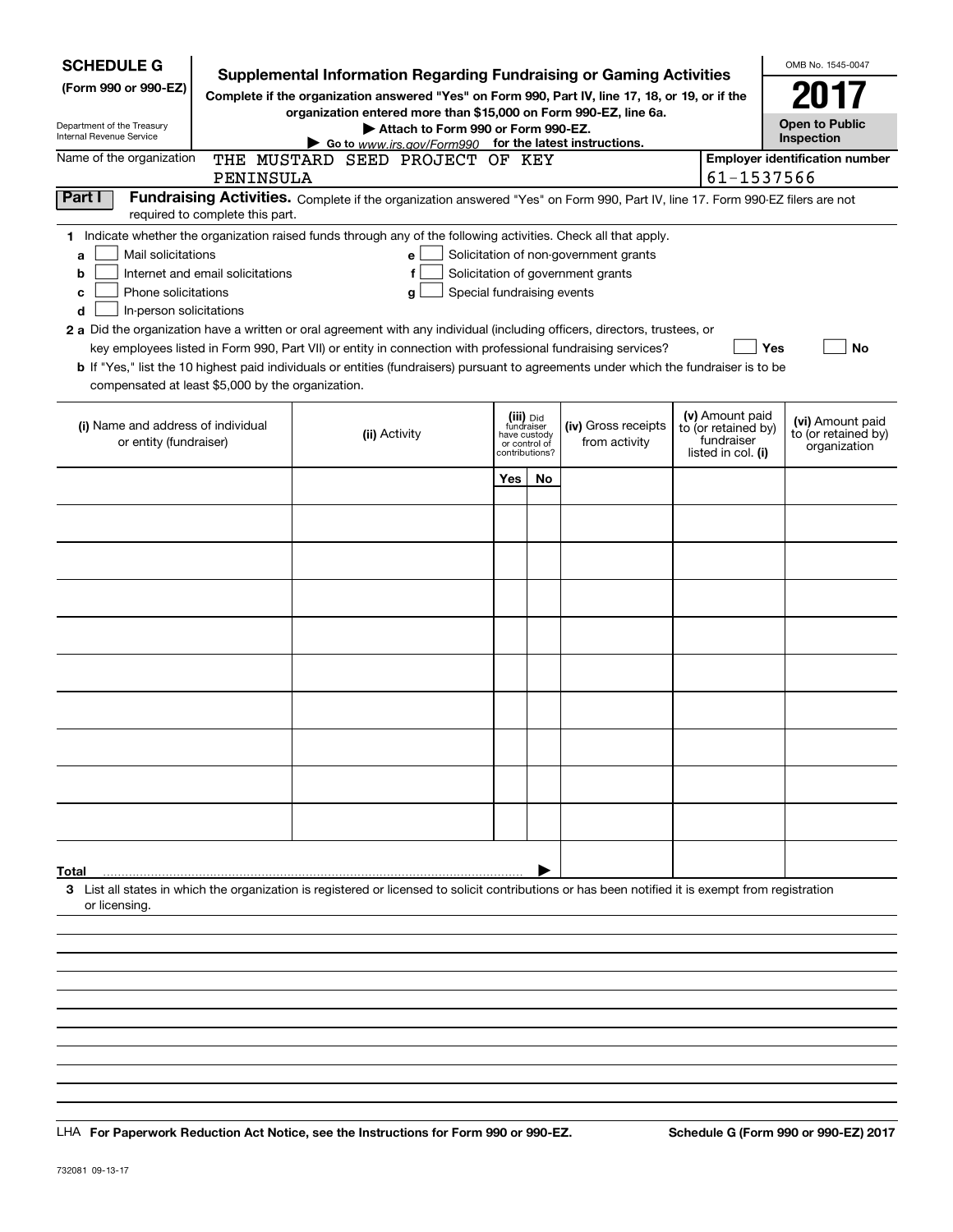### Schedule G (Form 990 or 990-EZ) 2017 PENINSULA THE MUSTARD SEED PROJECT OF KEY

### **2** PENINSULA 61-1537566

**Part II** | Fundraising Events. Complete if the organization answered "Yes" on Form 990, Part IV, line 18, or reported more than \$15,000 of fundraising event contributions and gross income on Form 990-EZ, lines 1 and 6b. List events with gross receipts greater than \$5,000.

|                 |                 | OF INTERFERIE: CONTROLLOIS AND QUOSS INCOME ON FOND SSUEZ, IMES TRAND OD. LIST EVENTS WILL QUOSS RECEIDIS QREATER THAN \$5,000.                                             |                |                |                  |                       |
|-----------------|-----------------|-----------------------------------------------------------------------------------------------------------------------------------------------------------------------------|----------------|----------------|------------------|-----------------------|
|                 |                 |                                                                                                                                                                             | (a) Event $#1$ | $(b)$ Event #2 | (c) Other events |                       |
|                 |                 |                                                                                                                                                                             | <b>ANNUAL</b>  |                | <b>NONE</b>      | (d) Total events      |
|                 |                 |                                                                                                                                                                             |                |                |                  | (add col. (a) through |
|                 |                 |                                                                                                                                                                             | <b>AUCTION</b> |                |                  | col. (c)              |
|                 |                 |                                                                                                                                                                             | (event type)   | (event type)   | (total number)   |                       |
|                 |                 |                                                                                                                                                                             |                |                |                  |                       |
| Revenue         |                 |                                                                                                                                                                             | 132,924.       |                |                  | 132,924.              |
|                 |                 |                                                                                                                                                                             |                |                |                  |                       |
|                 |                 |                                                                                                                                                                             |                |                |                  |                       |
|                 | $\mathbf{2}$    |                                                                                                                                                                             | 57,896.        |                |                  | 57,896.               |
|                 |                 |                                                                                                                                                                             |                |                |                  |                       |
|                 | 3               | Gross income (line 1 minus line 2)                                                                                                                                          | 75,028.        |                |                  | 75,028.               |
|                 |                 |                                                                                                                                                                             |                |                |                  |                       |
|                 |                 |                                                                                                                                                                             |                |                |                  |                       |
|                 |                 |                                                                                                                                                                             |                |                |                  |                       |
|                 |                 |                                                                                                                                                                             |                |                |                  |                       |
|                 | 5               |                                                                                                                                                                             | 26,143.        |                |                  | 26, 143.              |
|                 |                 |                                                                                                                                                                             |                |                |                  |                       |
|                 | 6               |                                                                                                                                                                             | 850.           |                |                  | 850.                  |
|                 |                 |                                                                                                                                                                             |                |                |                  |                       |
|                 |                 |                                                                                                                                                                             | 3,018.         |                |                  | 3,018.                |
| Direct Expenses |                 | Food and beverages                                                                                                                                                          |                |                |                  |                       |
|                 |                 |                                                                                                                                                                             |                |                |                  |                       |
|                 | 8               |                                                                                                                                                                             | 400.           |                |                  | 400.                  |
|                 | 9               |                                                                                                                                                                             | 11,354.        |                |                  | 11,354.               |
|                 | 10              | Direct expense summary. Add lines 4 through 9 in column (d)                                                                                                                 |                |                |                  | 41,765.               |
|                 |                 |                                                                                                                                                                             |                |                |                  | 33, 263.              |
|                 | <b>Part III</b> | 11 Net income summary. Subtract line 10 from line 3, column (d)<br>Gaming. Complete if the organization answered "Yes" on Form 990, Part IV, line 19, or reported more than |                |                |                  |                       |
|                 |                 |                                                                                                                                                                             |                |                |                  |                       |
|                 |                 | $$15,000$ on Form $990.F7$ line $$2$                                                                                                                                        |                |                |                  |                       |

\$15,000 on Form 990-EZ, line 6a.

| Revenue         |                |                                                                                                                  | (a) Bingo          | (b) Pull tabs/instant<br>bingo/progressive bingo | (c) Other gaming | (d) Total gaming (add<br>col. (a) through col. (c)) |
|-----------------|----------------|------------------------------------------------------------------------------------------------------------------|--------------------|--------------------------------------------------|------------------|-----------------------------------------------------|
|                 |                |                                                                                                                  |                    |                                                  |                  |                                                     |
|                 | $\overline{2}$ |                                                                                                                  |                    |                                                  |                  |                                                     |
| Direct Expenses | 3              |                                                                                                                  |                    |                                                  |                  |                                                     |
|                 | 4              |                                                                                                                  |                    |                                                  |                  |                                                     |
|                 |                |                                                                                                                  |                    |                                                  |                  |                                                     |
|                 | 6              |                                                                                                                  | Yes %<br><b>No</b> | $Yes$ %<br>No.                                   | %<br><b>No</b>   |                                                     |
|                 | 7              | Direct expense summary. Add lines 2 through 5 in column (d)                                                      |                    |                                                  |                  |                                                     |
|                 | 8              |                                                                                                                  |                    |                                                  |                  |                                                     |
| 9               |                |                                                                                                                  |                    |                                                  |                  |                                                     |
|                 |                |                                                                                                                  |                    |                                                  |                  | Yes<br><b>No</b>                                    |
|                 |                |                                                                                                                  |                    |                                                  |                  |                                                     |
|                 |                | <b>10a</b> Were any of the organization's gaming licenses revoked, suspended, or terminated during the tax year? |                    |                                                  |                  | <b>No</b><br>Yes                                    |
|                 |                |                                                                                                                  |                    |                                                  |                  |                                                     |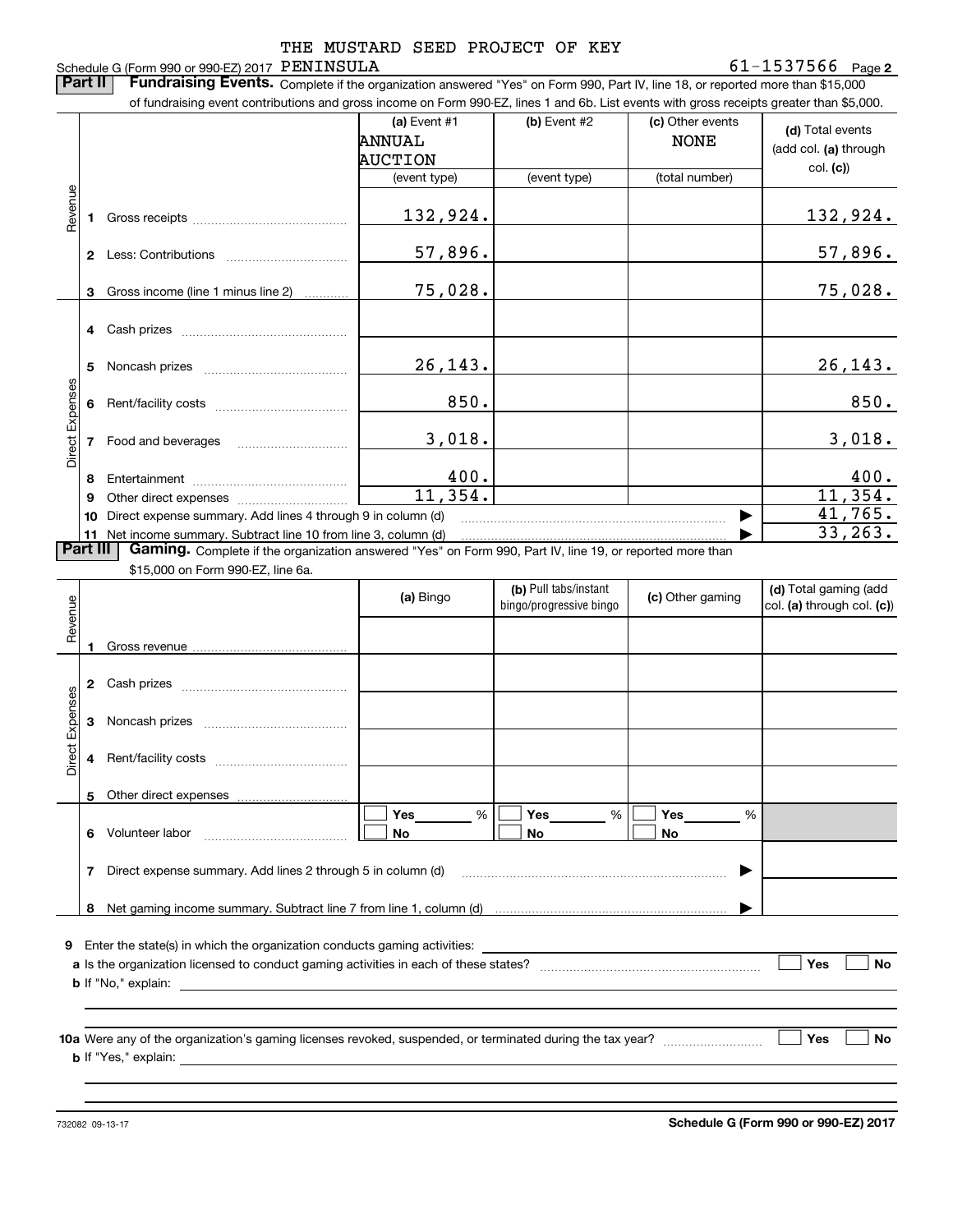|  | THE MUSTARD SEED PROJECT OF KEY |  |
|--|---------------------------------|--|
|  |                                 |  |

| Schedule G (Form 990 or 990-EZ) 2017 PENINSULA                                                                                                                | 61-1537566      | Page 3    |
|---------------------------------------------------------------------------------------------------------------------------------------------------------------|-----------------|-----------|
|                                                                                                                                                               | Yes             | No        |
| 12 Is the organization a grantor, beneficiary or trustee of a trust, or a member of a partnership or other entity formed                                      |                 |           |
|                                                                                                                                                               | Yes             | No        |
| 13 Indicate the percentage of gaming activity conducted in:                                                                                                   |                 |           |
|                                                                                                                                                               | 13а             | %         |
| <b>b</b> An outside facility <i>www.communicality www.communicality.communicality www.communicality www.communicality.communicality www.communicality.com</i> | 13 <sub>b</sub> | $\%$      |
| 14 Enter the name and address of the person who prepares the organization's gaming/special events books and records:                                          |                 |           |
|                                                                                                                                                               |                 |           |
|                                                                                                                                                               |                 |           |
|                                                                                                                                                               | Yes             | No        |
| <b>b</b> If "Yes," enter the amount of gaming revenue received by the organization $\triangleright$ \$ ___________________ and the amount                     |                 |           |
|                                                                                                                                                               |                 |           |
| c If "Yes," enter name and address of the third party:                                                                                                        |                 |           |
| Name $\sum_{n=1}^{\infty}$                                                                                                                                    |                 |           |
|                                                                                                                                                               |                 |           |
|                                                                                                                                                               |                 |           |
| 16 Gaming manager information:                                                                                                                                |                 |           |
|                                                                                                                                                               |                 |           |
| Gaming manager compensation > \$                                                                                                                              |                 |           |
|                                                                                                                                                               |                 |           |
|                                                                                                                                                               |                 |           |
|                                                                                                                                                               |                 |           |
| Director/officer<br>Employee<br>Independent contractor                                                                                                        |                 |           |
| 17 Mandatory distributions:                                                                                                                                   |                 |           |
| a Is the organization required under state law to make charitable distributions from the gaming proceeds to                                                   |                 |           |
| retain the state gaming license?                                                                                                                              | $\Box$ Yes      | $\Box$ No |
| <b>b</b> Enter the amount of distributions required under state law to be distributed to other exempt organizations or spent in the                           |                 |           |
| organization's own exempt activities during the tax year $\triangleright$ \$                                                                                  |                 |           |
| <b>Part IV</b><br>Supplemental Information. Provide the explanations required by Part I, line 2b, columns (iii) and (v); and Part III, lines 9, 9b, 10b, 15b, |                 |           |
| 15c, 16, and 17b, as applicable. Also provide any additional information. See instructions.                                                                   |                 |           |
|                                                                                                                                                               |                 |           |
|                                                                                                                                                               |                 |           |
|                                                                                                                                                               |                 |           |
|                                                                                                                                                               |                 |           |
|                                                                                                                                                               |                 |           |
|                                                                                                                                                               |                 |           |
|                                                                                                                                                               |                 |           |
|                                                                                                                                                               |                 |           |
|                                                                                                                                                               |                 |           |
|                                                                                                                                                               |                 |           |
|                                                                                                                                                               |                 |           |
|                                                                                                                                                               |                 |           |
|                                                                                                                                                               |                 |           |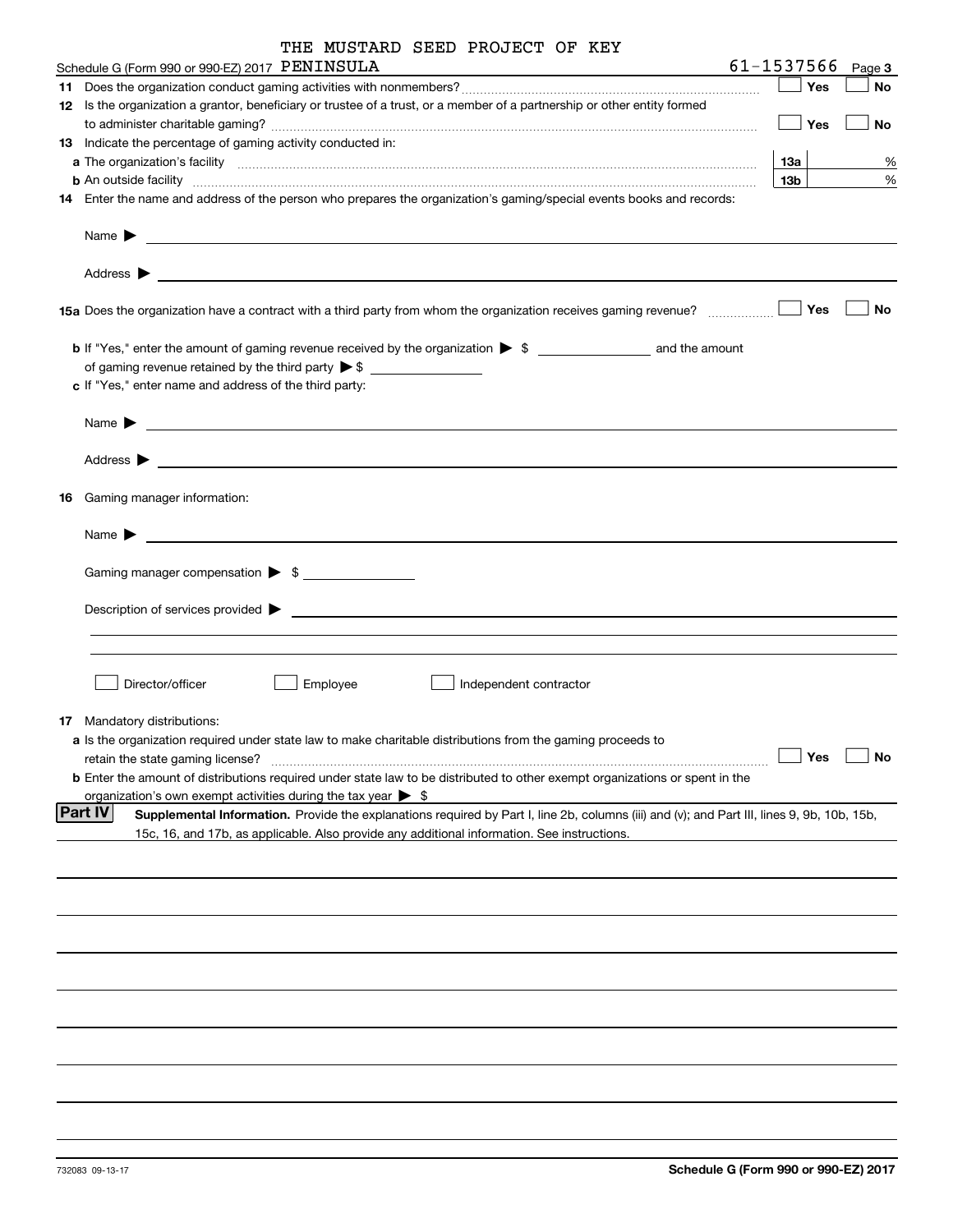|                                                                                                  |  | THE MUSTARD SEED PROJECT OF KEY |  |                       |  |
|--------------------------------------------------------------------------------------------------|--|---------------------------------|--|-----------------------|--|
| Schedule G (Form 990 or 990-EZ) PENINSULA<br><b>Part IV</b> Supplemental Information (continued) |  |                                 |  | $61 - 1537566$ Page 4 |  |
|                                                                                                  |  |                                 |  |                       |  |
|                                                                                                  |  |                                 |  |                       |  |
|                                                                                                  |  |                                 |  |                       |  |
|                                                                                                  |  |                                 |  |                       |  |
|                                                                                                  |  |                                 |  |                       |  |
|                                                                                                  |  |                                 |  |                       |  |
|                                                                                                  |  |                                 |  |                       |  |
|                                                                                                  |  |                                 |  |                       |  |
|                                                                                                  |  |                                 |  |                       |  |
|                                                                                                  |  |                                 |  |                       |  |
|                                                                                                  |  |                                 |  |                       |  |
|                                                                                                  |  |                                 |  |                       |  |
|                                                                                                  |  |                                 |  |                       |  |
|                                                                                                  |  |                                 |  |                       |  |
|                                                                                                  |  |                                 |  |                       |  |
|                                                                                                  |  |                                 |  |                       |  |
|                                                                                                  |  |                                 |  |                       |  |
|                                                                                                  |  |                                 |  |                       |  |
|                                                                                                  |  |                                 |  |                       |  |
|                                                                                                  |  |                                 |  |                       |  |
|                                                                                                  |  |                                 |  |                       |  |
|                                                                                                  |  |                                 |  |                       |  |
|                                                                                                  |  |                                 |  |                       |  |
|                                                                                                  |  |                                 |  |                       |  |
|                                                                                                  |  |                                 |  |                       |  |
|                                                                                                  |  |                                 |  |                       |  |
|                                                                                                  |  |                                 |  |                       |  |
|                                                                                                  |  |                                 |  |                       |  |
|                                                                                                  |  |                                 |  |                       |  |
|                                                                                                  |  |                                 |  |                       |  |
|                                                                                                  |  |                                 |  |                       |  |
|                                                                                                  |  |                                 |  |                       |  |
|                                                                                                  |  |                                 |  |                       |  |
|                                                                                                  |  |                                 |  |                       |  |
|                                                                                                  |  |                                 |  |                       |  |
|                                                                                                  |  |                                 |  |                       |  |
|                                                                                                  |  |                                 |  |                       |  |
|                                                                                                  |  |                                 |  |                       |  |
|                                                                                                  |  |                                 |  |                       |  |
|                                                                                                  |  |                                 |  |                       |  |
|                                                                                                  |  |                                 |  |                       |  |
|                                                                                                  |  |                                 |  |                       |  |
|                                                                                                  |  |                                 |  |                       |  |
|                                                                                                  |  |                                 |  |                       |  |
|                                                                                                  |  |                                 |  |                       |  |
|                                                                                                  |  |                                 |  |                       |  |
|                                                                                                  |  |                                 |  |                       |  |
|                                                                                                  |  |                                 |  |                       |  |
|                                                                                                  |  |                                 |  |                       |  |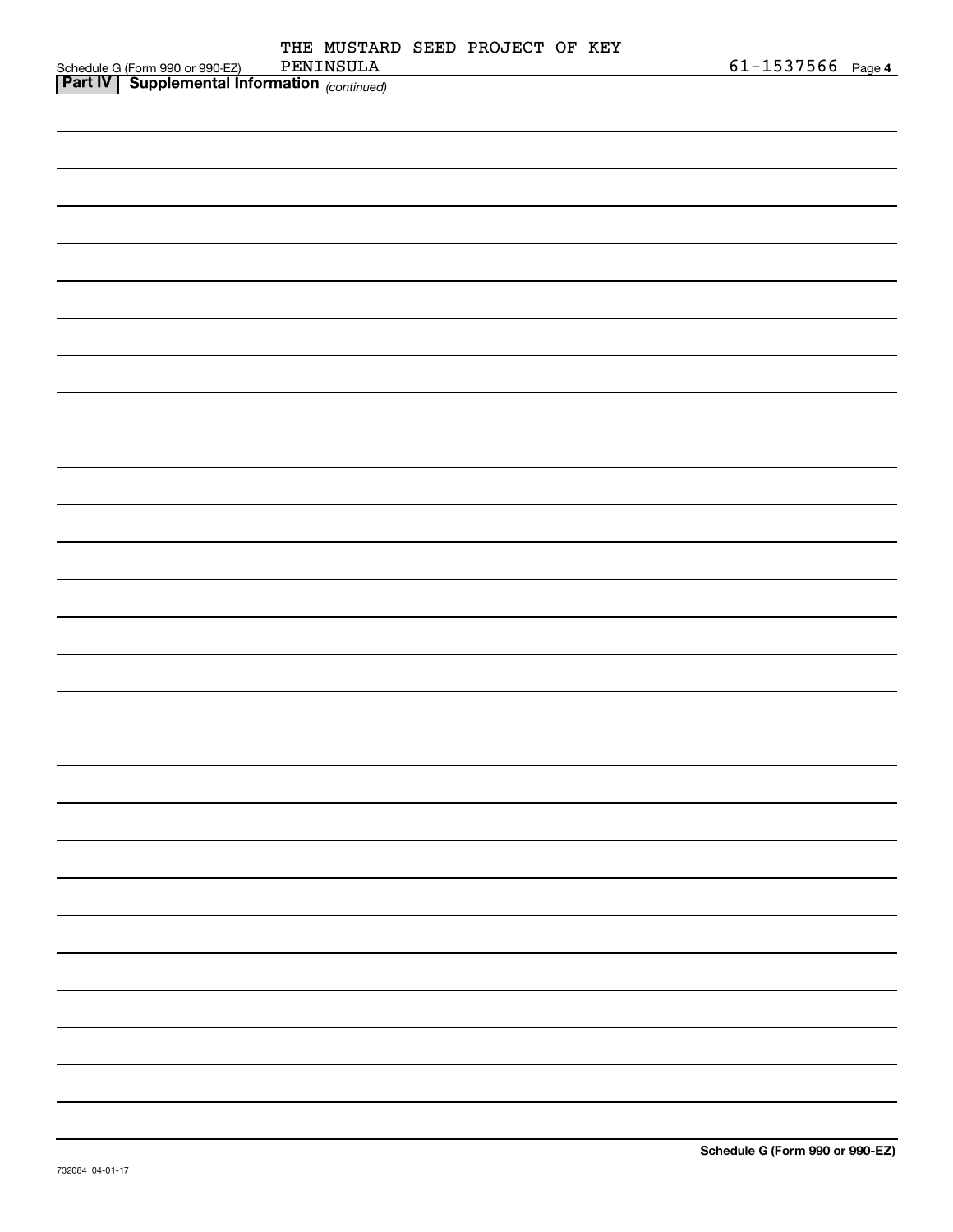| (Form 990)<br>For certain Officers, Directors, Trustees, Key Employees, and Highest<br>2017<br><b>Compensated Employees</b><br>Complete if the organization answered "Yes" on Form 990, Part IV, line 23.<br><b>Open to Public</b><br>Attach to Form 990.<br>Department of the Treasury<br>Inspection<br>Internal Revenue Service<br>Go to www.irs.gov/Form990 for instructions and the latest information.<br><b>Employer identification number</b><br>THE MUSTARD SEED PROJECT OF KEY<br>Name of the organization<br>61-1537566<br>PENINSULA<br><b>Questions Regarding Compensation</b><br>Part I<br>Yes<br>No<br>Check the appropriate box(es) if the organization provided any of the following to or for a person listed on Form 990,<br>Part VII, Section A, line 1a. Complete Part III to provide any relevant information regarding these items.<br>First-class or charter travel<br>Housing allowance or residence for personal use<br>Travel for companions<br>Payments for business use of personal residence<br>Health or social club dues or initiation fees<br>Tax indemnification and gross-up payments<br>Discretionary spending account<br>Personal services (such as, maid, chauffeur, chef)<br><b>b</b> If any of the boxes on line 1a are checked, did the organization follow a written policy regarding payment or<br>1b<br>Did the organization require substantiation prior to reimbursing or allowing expenses incurred by all directors,<br>2<br>$\mathbf{2}$<br>Indicate which, if any, of the following the filing organization used to establish the compensation of the organization's<br>з<br>CEO/Executive Director. Check all that apply. Do not check any boxes for methods used by a related organization to<br>establish compensation of the CEO/Executive Director, but explain in Part III.<br>Compensation committee<br>Written employment contract<br>Compensation survey or study<br>Independent compensation consultant<br>Form 990 of other organizations<br>Approval by the board or compensation committee<br>During the year, did any person listed on Form 990, Part VII, Section A, line 1a, with respect to the filing<br>4<br>organization or a related organization:<br>х<br>Receive a severance payment or change-of-control payment?<br>4a<br>а<br>$\mathbf X$<br>4b<br>X<br>4c<br>If "Yes" to any of lines 4a-c, list the persons and provide the applicable amounts for each item in Part III.<br>Only section 501(c)(3), 501(c)(4), and 501(c)(29) organizations must complete lines 5-9.<br>For persons listed on Form 990, Part VII, Section A, line 1a, did the organization pay or accrue any compensation<br>contingent on the revenues of:<br>х<br>5a<br>a<br>$\mathbf X$<br>5b<br>If "Yes" on line 5a or 5b, describe in Part III.<br>For persons listed on Form 990, Part VII, Section A, line 1a, did the organization pay or accrue any compensation<br>6.<br>contingent on the net earnings of:<br>х<br>6a<br>a<br>$\mathbf X$<br>6b<br>If "Yes" on line 6a or 6b, describe in Part III.<br>7 For persons listed on Form 990, Part VII, Section A, line 1a, did the organization provide any nonfixed payments<br>х<br>7<br>Were any amounts reported on Form 990, Part VII, paid or accrued pursuant to a contract that was subject to the<br>8<br>х<br>initial contract exception described in Regulations section 53.4958-4(a)(3)? If "Yes," describe in Part III<br>8<br>If "Yes" on line 8, did the organization also follow the rebuttable presumption procedure described in<br>9<br>9 | <b>Compensation Information</b><br><b>SCHEDULE J</b>                   | OMB No. 1545-0047 |  |
|------------------------------------------------------------------------------------------------------------------------------------------------------------------------------------------------------------------------------------------------------------------------------------------------------------------------------------------------------------------------------------------------------------------------------------------------------------------------------------------------------------------------------------------------------------------------------------------------------------------------------------------------------------------------------------------------------------------------------------------------------------------------------------------------------------------------------------------------------------------------------------------------------------------------------------------------------------------------------------------------------------------------------------------------------------------------------------------------------------------------------------------------------------------------------------------------------------------------------------------------------------------------------------------------------------------------------------------------------------------------------------------------------------------------------------------------------------------------------------------------------------------------------------------------------------------------------------------------------------------------------------------------------------------------------------------------------------------------------------------------------------------------------------------------------------------------------------------------------------------------------------------------------------------------------------------------------------------------------------------------------------------------------------------------------------------------------------------------------------------------------------------------------------------------------------------------------------------------------------------------------------------------------------------------------------------------------------------------------------------------------------------------------------------------------------------------------------------------------------------------------------------------------------------------------------------------------------------------------------------------------------------------------------------------------------------------------------------------------------------------------------------------------------------------------------------------------------------------------------------------------------------------------------------------------------------------------------------------------------------------------------------------------------------------------------------------------------------------------------------------------------------------------------------------------------------------------------------------------------------------------------------------------------------------------------------------------------------------------------------------------------------------------------------------------------------------------------------------------------------------------------------------------------------------------------------|------------------------------------------------------------------------|-------------------|--|
|                                                                                                                                                                                                                                                                                                                                                                                                                                                                                                                                                                                                                                                                                                                                                                                                                                                                                                                                                                                                                                                                                                                                                                                                                                                                                                                                                                                                                                                                                                                                                                                                                                                                                                                                                                                                                                                                                                                                                                                                                                                                                                                                                                                                                                                                                                                                                                                                                                                                                                                                                                                                                                                                                                                                                                                                                                                                                                                                                                                                                                                                                                                                                                                                                                                                                                                                                                                                                                                                                                                                                                  |                                                                        |                   |  |
|                                                                                                                                                                                                                                                                                                                                                                                                                                                                                                                                                                                                                                                                                                                                                                                                                                                                                                                                                                                                                                                                                                                                                                                                                                                                                                                                                                                                                                                                                                                                                                                                                                                                                                                                                                                                                                                                                                                                                                                                                                                                                                                                                                                                                                                                                                                                                                                                                                                                                                                                                                                                                                                                                                                                                                                                                                                                                                                                                                                                                                                                                                                                                                                                                                                                                                                                                                                                                                                                                                                                                                  |                                                                        |                   |  |
|                                                                                                                                                                                                                                                                                                                                                                                                                                                                                                                                                                                                                                                                                                                                                                                                                                                                                                                                                                                                                                                                                                                                                                                                                                                                                                                                                                                                                                                                                                                                                                                                                                                                                                                                                                                                                                                                                                                                                                                                                                                                                                                                                                                                                                                                                                                                                                                                                                                                                                                                                                                                                                                                                                                                                                                                                                                                                                                                                                                                                                                                                                                                                                                                                                                                                                                                                                                                                                                                                                                                                                  |                                                                        |                   |  |
|                                                                                                                                                                                                                                                                                                                                                                                                                                                                                                                                                                                                                                                                                                                                                                                                                                                                                                                                                                                                                                                                                                                                                                                                                                                                                                                                                                                                                                                                                                                                                                                                                                                                                                                                                                                                                                                                                                                                                                                                                                                                                                                                                                                                                                                                                                                                                                                                                                                                                                                                                                                                                                                                                                                                                                                                                                                                                                                                                                                                                                                                                                                                                                                                                                                                                                                                                                                                                                                                                                                                                                  |                                                                        |                   |  |
|                                                                                                                                                                                                                                                                                                                                                                                                                                                                                                                                                                                                                                                                                                                                                                                                                                                                                                                                                                                                                                                                                                                                                                                                                                                                                                                                                                                                                                                                                                                                                                                                                                                                                                                                                                                                                                                                                                                                                                                                                                                                                                                                                                                                                                                                                                                                                                                                                                                                                                                                                                                                                                                                                                                                                                                                                                                                                                                                                                                                                                                                                                                                                                                                                                                                                                                                                                                                                                                                                                                                                                  |                                                                        |                   |  |
|                                                                                                                                                                                                                                                                                                                                                                                                                                                                                                                                                                                                                                                                                                                                                                                                                                                                                                                                                                                                                                                                                                                                                                                                                                                                                                                                                                                                                                                                                                                                                                                                                                                                                                                                                                                                                                                                                                                                                                                                                                                                                                                                                                                                                                                                                                                                                                                                                                                                                                                                                                                                                                                                                                                                                                                                                                                                                                                                                                                                                                                                                                                                                                                                                                                                                                                                                                                                                                                                                                                                                                  |                                                                        |                   |  |
|                                                                                                                                                                                                                                                                                                                                                                                                                                                                                                                                                                                                                                                                                                                                                                                                                                                                                                                                                                                                                                                                                                                                                                                                                                                                                                                                                                                                                                                                                                                                                                                                                                                                                                                                                                                                                                                                                                                                                                                                                                                                                                                                                                                                                                                                                                                                                                                                                                                                                                                                                                                                                                                                                                                                                                                                                                                                                                                                                                                                                                                                                                                                                                                                                                                                                                                                                                                                                                                                                                                                                                  |                                                                        |                   |  |
|                                                                                                                                                                                                                                                                                                                                                                                                                                                                                                                                                                                                                                                                                                                                                                                                                                                                                                                                                                                                                                                                                                                                                                                                                                                                                                                                                                                                                                                                                                                                                                                                                                                                                                                                                                                                                                                                                                                                                                                                                                                                                                                                                                                                                                                                                                                                                                                                                                                                                                                                                                                                                                                                                                                                                                                                                                                                                                                                                                                                                                                                                                                                                                                                                                                                                                                                                                                                                                                                                                                                                                  |                                                                        |                   |  |
|                                                                                                                                                                                                                                                                                                                                                                                                                                                                                                                                                                                                                                                                                                                                                                                                                                                                                                                                                                                                                                                                                                                                                                                                                                                                                                                                                                                                                                                                                                                                                                                                                                                                                                                                                                                                                                                                                                                                                                                                                                                                                                                                                                                                                                                                                                                                                                                                                                                                                                                                                                                                                                                                                                                                                                                                                                                                                                                                                                                                                                                                                                                                                                                                                                                                                                                                                                                                                                                                                                                                                                  |                                                                        |                   |  |
|                                                                                                                                                                                                                                                                                                                                                                                                                                                                                                                                                                                                                                                                                                                                                                                                                                                                                                                                                                                                                                                                                                                                                                                                                                                                                                                                                                                                                                                                                                                                                                                                                                                                                                                                                                                                                                                                                                                                                                                                                                                                                                                                                                                                                                                                                                                                                                                                                                                                                                                                                                                                                                                                                                                                                                                                                                                                                                                                                                                                                                                                                                                                                                                                                                                                                                                                                                                                                                                                                                                                                                  |                                                                        |                   |  |
|                                                                                                                                                                                                                                                                                                                                                                                                                                                                                                                                                                                                                                                                                                                                                                                                                                                                                                                                                                                                                                                                                                                                                                                                                                                                                                                                                                                                                                                                                                                                                                                                                                                                                                                                                                                                                                                                                                                                                                                                                                                                                                                                                                                                                                                                                                                                                                                                                                                                                                                                                                                                                                                                                                                                                                                                                                                                                                                                                                                                                                                                                                                                                                                                                                                                                                                                                                                                                                                                                                                                                                  |                                                                        |                   |  |
|                                                                                                                                                                                                                                                                                                                                                                                                                                                                                                                                                                                                                                                                                                                                                                                                                                                                                                                                                                                                                                                                                                                                                                                                                                                                                                                                                                                                                                                                                                                                                                                                                                                                                                                                                                                                                                                                                                                                                                                                                                                                                                                                                                                                                                                                                                                                                                                                                                                                                                                                                                                                                                                                                                                                                                                                                                                                                                                                                                                                                                                                                                                                                                                                                                                                                                                                                                                                                                                                                                                                                                  |                                                                        |                   |  |
|                                                                                                                                                                                                                                                                                                                                                                                                                                                                                                                                                                                                                                                                                                                                                                                                                                                                                                                                                                                                                                                                                                                                                                                                                                                                                                                                                                                                                                                                                                                                                                                                                                                                                                                                                                                                                                                                                                                                                                                                                                                                                                                                                                                                                                                                                                                                                                                                                                                                                                                                                                                                                                                                                                                                                                                                                                                                                                                                                                                                                                                                                                                                                                                                                                                                                                                                                                                                                                                                                                                                                                  |                                                                        |                   |  |
|                                                                                                                                                                                                                                                                                                                                                                                                                                                                                                                                                                                                                                                                                                                                                                                                                                                                                                                                                                                                                                                                                                                                                                                                                                                                                                                                                                                                                                                                                                                                                                                                                                                                                                                                                                                                                                                                                                                                                                                                                                                                                                                                                                                                                                                                                                                                                                                                                                                                                                                                                                                                                                                                                                                                                                                                                                                                                                                                                                                                                                                                                                                                                                                                                                                                                                                                                                                                                                                                                                                                                                  |                                                                        |                   |  |
|                                                                                                                                                                                                                                                                                                                                                                                                                                                                                                                                                                                                                                                                                                                                                                                                                                                                                                                                                                                                                                                                                                                                                                                                                                                                                                                                                                                                                                                                                                                                                                                                                                                                                                                                                                                                                                                                                                                                                                                                                                                                                                                                                                                                                                                                                                                                                                                                                                                                                                                                                                                                                                                                                                                                                                                                                                                                                                                                                                                                                                                                                                                                                                                                                                                                                                                                                                                                                                                                                                                                                                  |                                                                        |                   |  |
|                                                                                                                                                                                                                                                                                                                                                                                                                                                                                                                                                                                                                                                                                                                                                                                                                                                                                                                                                                                                                                                                                                                                                                                                                                                                                                                                                                                                                                                                                                                                                                                                                                                                                                                                                                                                                                                                                                                                                                                                                                                                                                                                                                                                                                                                                                                                                                                                                                                                                                                                                                                                                                                                                                                                                                                                                                                                                                                                                                                                                                                                                                                                                                                                                                                                                                                                                                                                                                                                                                                                                                  |                                                                        |                   |  |
|                                                                                                                                                                                                                                                                                                                                                                                                                                                                                                                                                                                                                                                                                                                                                                                                                                                                                                                                                                                                                                                                                                                                                                                                                                                                                                                                                                                                                                                                                                                                                                                                                                                                                                                                                                                                                                                                                                                                                                                                                                                                                                                                                                                                                                                                                                                                                                                                                                                                                                                                                                                                                                                                                                                                                                                                                                                                                                                                                                                                                                                                                                                                                                                                                                                                                                                                                                                                                                                                                                                                                                  |                                                                        |                   |  |
|                                                                                                                                                                                                                                                                                                                                                                                                                                                                                                                                                                                                                                                                                                                                                                                                                                                                                                                                                                                                                                                                                                                                                                                                                                                                                                                                                                                                                                                                                                                                                                                                                                                                                                                                                                                                                                                                                                                                                                                                                                                                                                                                                                                                                                                                                                                                                                                                                                                                                                                                                                                                                                                                                                                                                                                                                                                                                                                                                                                                                                                                                                                                                                                                                                                                                                                                                                                                                                                                                                                                                                  |                                                                        |                   |  |
|                                                                                                                                                                                                                                                                                                                                                                                                                                                                                                                                                                                                                                                                                                                                                                                                                                                                                                                                                                                                                                                                                                                                                                                                                                                                                                                                                                                                                                                                                                                                                                                                                                                                                                                                                                                                                                                                                                                                                                                                                                                                                                                                                                                                                                                                                                                                                                                                                                                                                                                                                                                                                                                                                                                                                                                                                                                                                                                                                                                                                                                                                                                                                                                                                                                                                                                                                                                                                                                                                                                                                                  |                                                                        |                   |  |
|                                                                                                                                                                                                                                                                                                                                                                                                                                                                                                                                                                                                                                                                                                                                                                                                                                                                                                                                                                                                                                                                                                                                                                                                                                                                                                                                                                                                                                                                                                                                                                                                                                                                                                                                                                                                                                                                                                                                                                                                                                                                                                                                                                                                                                                                                                                                                                                                                                                                                                                                                                                                                                                                                                                                                                                                                                                                                                                                                                                                                                                                                                                                                                                                                                                                                                                                                                                                                                                                                                                                                                  |                                                                        |                   |  |
|                                                                                                                                                                                                                                                                                                                                                                                                                                                                                                                                                                                                                                                                                                                                                                                                                                                                                                                                                                                                                                                                                                                                                                                                                                                                                                                                                                                                                                                                                                                                                                                                                                                                                                                                                                                                                                                                                                                                                                                                                                                                                                                                                                                                                                                                                                                                                                                                                                                                                                                                                                                                                                                                                                                                                                                                                                                                                                                                                                                                                                                                                                                                                                                                                                                                                                                                                                                                                                                                                                                                                                  |                                                                        |                   |  |
|                                                                                                                                                                                                                                                                                                                                                                                                                                                                                                                                                                                                                                                                                                                                                                                                                                                                                                                                                                                                                                                                                                                                                                                                                                                                                                                                                                                                                                                                                                                                                                                                                                                                                                                                                                                                                                                                                                                                                                                                                                                                                                                                                                                                                                                                                                                                                                                                                                                                                                                                                                                                                                                                                                                                                                                                                                                                                                                                                                                                                                                                                                                                                                                                                                                                                                                                                                                                                                                                                                                                                                  |                                                                        |                   |  |
|                                                                                                                                                                                                                                                                                                                                                                                                                                                                                                                                                                                                                                                                                                                                                                                                                                                                                                                                                                                                                                                                                                                                                                                                                                                                                                                                                                                                                                                                                                                                                                                                                                                                                                                                                                                                                                                                                                                                                                                                                                                                                                                                                                                                                                                                                                                                                                                                                                                                                                                                                                                                                                                                                                                                                                                                                                                                                                                                                                                                                                                                                                                                                                                                                                                                                                                                                                                                                                                                                                                                                                  |                                                                        |                   |  |
|                                                                                                                                                                                                                                                                                                                                                                                                                                                                                                                                                                                                                                                                                                                                                                                                                                                                                                                                                                                                                                                                                                                                                                                                                                                                                                                                                                                                                                                                                                                                                                                                                                                                                                                                                                                                                                                                                                                                                                                                                                                                                                                                                                                                                                                                                                                                                                                                                                                                                                                                                                                                                                                                                                                                                                                                                                                                                                                                                                                                                                                                                                                                                                                                                                                                                                                                                                                                                                                                                                                                                                  |                                                                        |                   |  |
|                                                                                                                                                                                                                                                                                                                                                                                                                                                                                                                                                                                                                                                                                                                                                                                                                                                                                                                                                                                                                                                                                                                                                                                                                                                                                                                                                                                                                                                                                                                                                                                                                                                                                                                                                                                                                                                                                                                                                                                                                                                                                                                                                                                                                                                                                                                                                                                                                                                                                                                                                                                                                                                                                                                                                                                                                                                                                                                                                                                                                                                                                                                                                                                                                                                                                                                                                                                                                                                                                                                                                                  |                                                                        |                   |  |
|                                                                                                                                                                                                                                                                                                                                                                                                                                                                                                                                                                                                                                                                                                                                                                                                                                                                                                                                                                                                                                                                                                                                                                                                                                                                                                                                                                                                                                                                                                                                                                                                                                                                                                                                                                                                                                                                                                                                                                                                                                                                                                                                                                                                                                                                                                                                                                                                                                                                                                                                                                                                                                                                                                                                                                                                                                                                                                                                                                                                                                                                                                                                                                                                                                                                                                                                                                                                                                                                                                                                                                  |                                                                        |                   |  |
|                                                                                                                                                                                                                                                                                                                                                                                                                                                                                                                                                                                                                                                                                                                                                                                                                                                                                                                                                                                                                                                                                                                                                                                                                                                                                                                                                                                                                                                                                                                                                                                                                                                                                                                                                                                                                                                                                                                                                                                                                                                                                                                                                                                                                                                                                                                                                                                                                                                                                                                                                                                                                                                                                                                                                                                                                                                                                                                                                                                                                                                                                                                                                                                                                                                                                                                                                                                                                                                                                                                                                                  |                                                                        |                   |  |
|                                                                                                                                                                                                                                                                                                                                                                                                                                                                                                                                                                                                                                                                                                                                                                                                                                                                                                                                                                                                                                                                                                                                                                                                                                                                                                                                                                                                                                                                                                                                                                                                                                                                                                                                                                                                                                                                                                                                                                                                                                                                                                                                                                                                                                                                                                                                                                                                                                                                                                                                                                                                                                                                                                                                                                                                                                                                                                                                                                                                                                                                                                                                                                                                                                                                                                                                                                                                                                                                                                                                                                  |                                                                        |                   |  |
|                                                                                                                                                                                                                                                                                                                                                                                                                                                                                                                                                                                                                                                                                                                                                                                                                                                                                                                                                                                                                                                                                                                                                                                                                                                                                                                                                                                                                                                                                                                                                                                                                                                                                                                                                                                                                                                                                                                                                                                                                                                                                                                                                                                                                                                                                                                                                                                                                                                                                                                                                                                                                                                                                                                                                                                                                                                                                                                                                                                                                                                                                                                                                                                                                                                                                                                                                                                                                                                                                                                                                                  |                                                                        |                   |  |
|                                                                                                                                                                                                                                                                                                                                                                                                                                                                                                                                                                                                                                                                                                                                                                                                                                                                                                                                                                                                                                                                                                                                                                                                                                                                                                                                                                                                                                                                                                                                                                                                                                                                                                                                                                                                                                                                                                                                                                                                                                                                                                                                                                                                                                                                                                                                                                                                                                                                                                                                                                                                                                                                                                                                                                                                                                                                                                                                                                                                                                                                                                                                                                                                                                                                                                                                                                                                                                                                                                                                                                  |                                                                        |                   |  |
|                                                                                                                                                                                                                                                                                                                                                                                                                                                                                                                                                                                                                                                                                                                                                                                                                                                                                                                                                                                                                                                                                                                                                                                                                                                                                                                                                                                                                                                                                                                                                                                                                                                                                                                                                                                                                                                                                                                                                                                                                                                                                                                                                                                                                                                                                                                                                                                                                                                                                                                                                                                                                                                                                                                                                                                                                                                                                                                                                                                                                                                                                                                                                                                                                                                                                                                                                                                                                                                                                                                                                                  |                                                                        |                   |  |
|                                                                                                                                                                                                                                                                                                                                                                                                                                                                                                                                                                                                                                                                                                                                                                                                                                                                                                                                                                                                                                                                                                                                                                                                                                                                                                                                                                                                                                                                                                                                                                                                                                                                                                                                                                                                                                                                                                                                                                                                                                                                                                                                                                                                                                                                                                                                                                                                                                                                                                                                                                                                                                                                                                                                                                                                                                                                                                                                                                                                                                                                                                                                                                                                                                                                                                                                                                                                                                                                                                                                                                  |                                                                        |                   |  |
|                                                                                                                                                                                                                                                                                                                                                                                                                                                                                                                                                                                                                                                                                                                                                                                                                                                                                                                                                                                                                                                                                                                                                                                                                                                                                                                                                                                                                                                                                                                                                                                                                                                                                                                                                                                                                                                                                                                                                                                                                                                                                                                                                                                                                                                                                                                                                                                                                                                                                                                                                                                                                                                                                                                                                                                                                                                                                                                                                                                                                                                                                                                                                                                                                                                                                                                                                                                                                                                                                                                                                                  |                                                                        |                   |  |
|                                                                                                                                                                                                                                                                                                                                                                                                                                                                                                                                                                                                                                                                                                                                                                                                                                                                                                                                                                                                                                                                                                                                                                                                                                                                                                                                                                                                                                                                                                                                                                                                                                                                                                                                                                                                                                                                                                                                                                                                                                                                                                                                                                                                                                                                                                                                                                                                                                                                                                                                                                                                                                                                                                                                                                                                                                                                                                                                                                                                                                                                                                                                                                                                                                                                                                                                                                                                                                                                                                                                                                  |                                                                        |                   |  |
|                                                                                                                                                                                                                                                                                                                                                                                                                                                                                                                                                                                                                                                                                                                                                                                                                                                                                                                                                                                                                                                                                                                                                                                                                                                                                                                                                                                                                                                                                                                                                                                                                                                                                                                                                                                                                                                                                                                                                                                                                                                                                                                                                                                                                                                                                                                                                                                                                                                                                                                                                                                                                                                                                                                                                                                                                                                                                                                                                                                                                                                                                                                                                                                                                                                                                                                                                                                                                                                                                                                                                                  |                                                                        |                   |  |
|                                                                                                                                                                                                                                                                                                                                                                                                                                                                                                                                                                                                                                                                                                                                                                                                                                                                                                                                                                                                                                                                                                                                                                                                                                                                                                                                                                                                                                                                                                                                                                                                                                                                                                                                                                                                                                                                                                                                                                                                                                                                                                                                                                                                                                                                                                                                                                                                                                                                                                                                                                                                                                                                                                                                                                                                                                                                                                                                                                                                                                                                                                                                                                                                                                                                                                                                                                                                                                                                                                                                                                  |                                                                        |                   |  |
|                                                                                                                                                                                                                                                                                                                                                                                                                                                                                                                                                                                                                                                                                                                                                                                                                                                                                                                                                                                                                                                                                                                                                                                                                                                                                                                                                                                                                                                                                                                                                                                                                                                                                                                                                                                                                                                                                                                                                                                                                                                                                                                                                                                                                                                                                                                                                                                                                                                                                                                                                                                                                                                                                                                                                                                                                                                                                                                                                                                                                                                                                                                                                                                                                                                                                                                                                                                                                                                                                                                                                                  |                                                                        |                   |  |
|                                                                                                                                                                                                                                                                                                                                                                                                                                                                                                                                                                                                                                                                                                                                                                                                                                                                                                                                                                                                                                                                                                                                                                                                                                                                                                                                                                                                                                                                                                                                                                                                                                                                                                                                                                                                                                                                                                                                                                                                                                                                                                                                                                                                                                                                                                                                                                                                                                                                                                                                                                                                                                                                                                                                                                                                                                                                                                                                                                                                                                                                                                                                                                                                                                                                                                                                                                                                                                                                                                                                                                  |                                                                        |                   |  |
|                                                                                                                                                                                                                                                                                                                                                                                                                                                                                                                                                                                                                                                                                                                                                                                                                                                                                                                                                                                                                                                                                                                                                                                                                                                                                                                                                                                                                                                                                                                                                                                                                                                                                                                                                                                                                                                                                                                                                                                                                                                                                                                                                                                                                                                                                                                                                                                                                                                                                                                                                                                                                                                                                                                                                                                                                                                                                                                                                                                                                                                                                                                                                                                                                                                                                                                                                                                                                                                                                                                                                                  |                                                                        |                   |  |
|                                                                                                                                                                                                                                                                                                                                                                                                                                                                                                                                                                                                                                                                                                                                                                                                                                                                                                                                                                                                                                                                                                                                                                                                                                                                                                                                                                                                                                                                                                                                                                                                                                                                                                                                                                                                                                                                                                                                                                                                                                                                                                                                                                                                                                                                                                                                                                                                                                                                                                                                                                                                                                                                                                                                                                                                                                                                                                                                                                                                                                                                                                                                                                                                                                                                                                                                                                                                                                                                                                                                                                  |                                                                        |                   |  |
|                                                                                                                                                                                                                                                                                                                                                                                                                                                                                                                                                                                                                                                                                                                                                                                                                                                                                                                                                                                                                                                                                                                                                                                                                                                                                                                                                                                                                                                                                                                                                                                                                                                                                                                                                                                                                                                                                                                                                                                                                                                                                                                                                                                                                                                                                                                                                                                                                                                                                                                                                                                                                                                                                                                                                                                                                                                                                                                                                                                                                                                                                                                                                                                                                                                                                                                                                                                                                                                                                                                                                                  |                                                                        |                   |  |
|                                                                                                                                                                                                                                                                                                                                                                                                                                                                                                                                                                                                                                                                                                                                                                                                                                                                                                                                                                                                                                                                                                                                                                                                                                                                                                                                                                                                                                                                                                                                                                                                                                                                                                                                                                                                                                                                                                                                                                                                                                                                                                                                                                                                                                                                                                                                                                                                                                                                                                                                                                                                                                                                                                                                                                                                                                                                                                                                                                                                                                                                                                                                                                                                                                                                                                                                                                                                                                                                                                                                                                  |                                                                        |                   |  |
|                                                                                                                                                                                                                                                                                                                                                                                                                                                                                                                                                                                                                                                                                                                                                                                                                                                                                                                                                                                                                                                                                                                                                                                                                                                                                                                                                                                                                                                                                                                                                                                                                                                                                                                                                                                                                                                                                                                                                                                                                                                                                                                                                                                                                                                                                                                                                                                                                                                                                                                                                                                                                                                                                                                                                                                                                                                                                                                                                                                                                                                                                                                                                                                                                                                                                                                                                                                                                                                                                                                                                                  |                                                                        |                   |  |
|                                                                                                                                                                                                                                                                                                                                                                                                                                                                                                                                                                                                                                                                                                                                                                                                                                                                                                                                                                                                                                                                                                                                                                                                                                                                                                                                                                                                                                                                                                                                                                                                                                                                                                                                                                                                                                                                                                                                                                                                                                                                                                                                                                                                                                                                                                                                                                                                                                                                                                                                                                                                                                                                                                                                                                                                                                                                                                                                                                                                                                                                                                                                                                                                                                                                                                                                                                                                                                                                                                                                                                  |                                                                        |                   |  |
|                                                                                                                                                                                                                                                                                                                                                                                                                                                                                                                                                                                                                                                                                                                                                                                                                                                                                                                                                                                                                                                                                                                                                                                                                                                                                                                                                                                                                                                                                                                                                                                                                                                                                                                                                                                                                                                                                                                                                                                                                                                                                                                                                                                                                                                                                                                                                                                                                                                                                                                                                                                                                                                                                                                                                                                                                                                                                                                                                                                                                                                                                                                                                                                                                                                                                                                                                                                                                                                                                                                                                                  |                                                                        |                   |  |
|                                                                                                                                                                                                                                                                                                                                                                                                                                                                                                                                                                                                                                                                                                                                                                                                                                                                                                                                                                                                                                                                                                                                                                                                                                                                                                                                                                                                                                                                                                                                                                                                                                                                                                                                                                                                                                                                                                                                                                                                                                                                                                                                                                                                                                                                                                                                                                                                                                                                                                                                                                                                                                                                                                                                                                                                                                                                                                                                                                                                                                                                                                                                                                                                                                                                                                                                                                                                                                                                                                                                                                  |                                                                        |                   |  |
|                                                                                                                                                                                                                                                                                                                                                                                                                                                                                                                                                                                                                                                                                                                                                                                                                                                                                                                                                                                                                                                                                                                                                                                                                                                                                                                                                                                                                                                                                                                                                                                                                                                                                                                                                                                                                                                                                                                                                                                                                                                                                                                                                                                                                                                                                                                                                                                                                                                                                                                                                                                                                                                                                                                                                                                                                                                                                                                                                                                                                                                                                                                                                                                                                                                                                                                                                                                                                                                                                                                                                                  |                                                                        |                   |  |
|                                                                                                                                                                                                                                                                                                                                                                                                                                                                                                                                                                                                                                                                                                                                                                                                                                                                                                                                                                                                                                                                                                                                                                                                                                                                                                                                                                                                                                                                                                                                                                                                                                                                                                                                                                                                                                                                                                                                                                                                                                                                                                                                                                                                                                                                                                                                                                                                                                                                                                                                                                                                                                                                                                                                                                                                                                                                                                                                                                                                                                                                                                                                                                                                                                                                                                                                                                                                                                                                                                                                                                  |                                                                        |                   |  |
|                                                                                                                                                                                                                                                                                                                                                                                                                                                                                                                                                                                                                                                                                                                                                                                                                                                                                                                                                                                                                                                                                                                                                                                                                                                                                                                                                                                                                                                                                                                                                                                                                                                                                                                                                                                                                                                                                                                                                                                                                                                                                                                                                                                                                                                                                                                                                                                                                                                                                                                                                                                                                                                                                                                                                                                                                                                                                                                                                                                                                                                                                                                                                                                                                                                                                                                                                                                                                                                                                                                                                                  |                                                                        |                   |  |
|                                                                                                                                                                                                                                                                                                                                                                                                                                                                                                                                                                                                                                                                                                                                                                                                                                                                                                                                                                                                                                                                                                                                                                                                                                                                                                                                                                                                                                                                                                                                                                                                                                                                                                                                                                                                                                                                                                                                                                                                                                                                                                                                                                                                                                                                                                                                                                                                                                                                                                                                                                                                                                                                                                                                                                                                                                                                                                                                                                                                                                                                                                                                                                                                                                                                                                                                                                                                                                                                                                                                                                  |                                                                        |                   |  |
| Cohodulo I (Form 000) 2017<br><b>ILIA</b>                                                                                                                                                                                                                                                                                                                                                                                                                                                                                                                                                                                                                                                                                                                                                                                                                                                                                                                                                                                                                                                                                                                                                                                                                                                                                                                                                                                                                                                                                                                                                                                                                                                                                                                                                                                                                                                                                                                                                                                                                                                                                                                                                                                                                                                                                                                                                                                                                                                                                                                                                                                                                                                                                                                                                                                                                                                                                                                                                                                                                                                                                                                                                                                                                                                                                                                                                                                                                                                                                                                        | For Department Reduction Act Notice, and the Instructions for Ferm 000 |                   |  |

LHA For Paperwork Reduction Act Notice, see the Instructions for Form 990. Schedule J (Form 990) 2017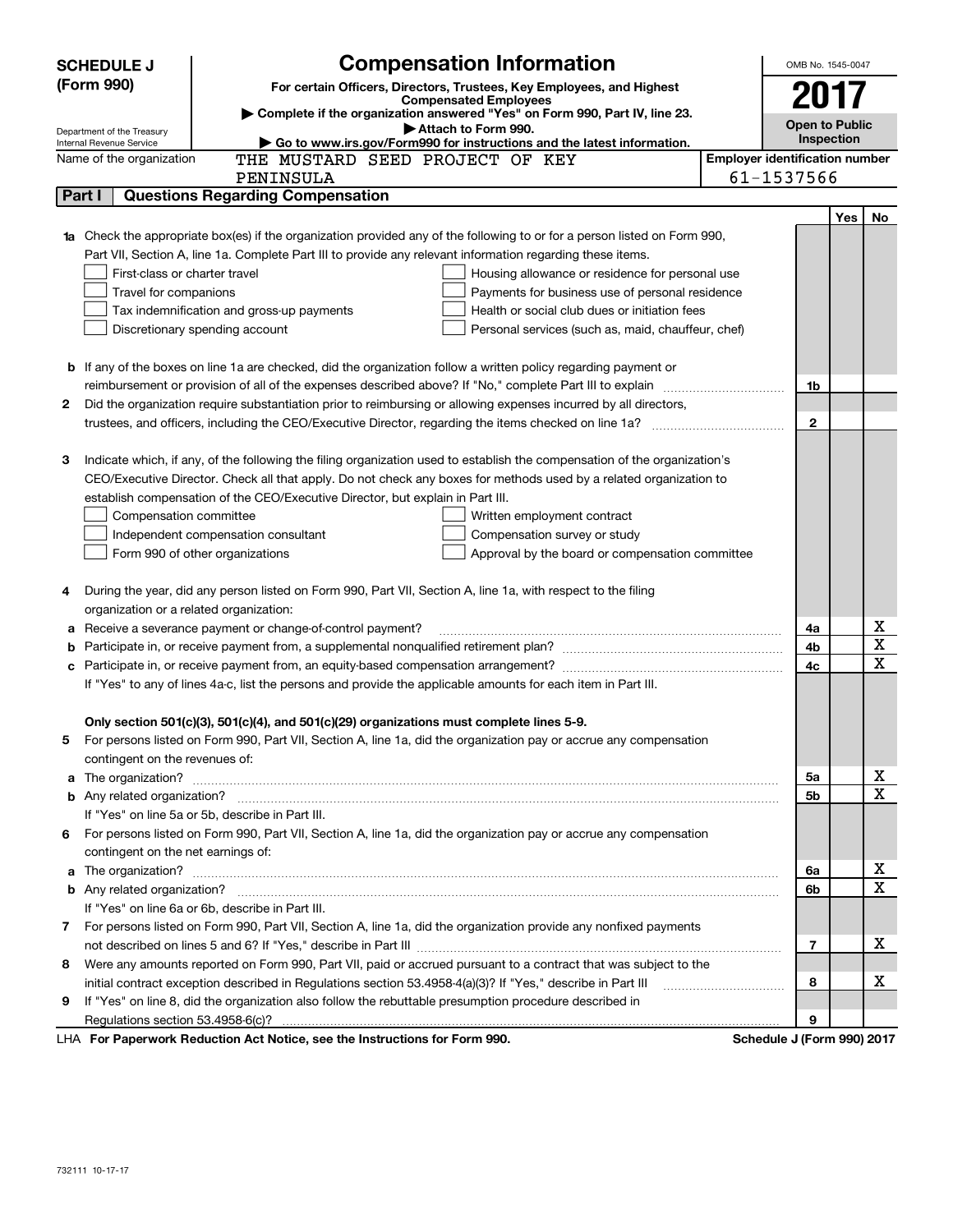PENINSULA

**Part II Officers, Directors, Trustees, Key Employees, and Highest Compensated Employees.**  Schedule J (Form 990) 2017 Page Use duplicate copies if additional space is needed.

For each individual whose compensation must be reported on Schedule J, report compensation from the organization on row (i) and from related organizations, described in the instructions, on row (ii). Do not list any individuals that aren't listed on Form 990, Part VII.

**Note:**  The sum of columns (B)(i)-(iii) for each listed individual must equal the total amount of Form 990, Part VII, Section A, line 1a, applicable column (D) and (E) amounts for that individual.

| (A) Name and Title        |                              |                          | (B) Breakdown of W-2 and/or 1099-MISC compensation |                                           | (C) Retirement and<br>other deferred | (D) Nontaxable<br>benefits | (E) Total of columns<br>$(B)(i)$ - $(D)$ | (F) Compensation<br>in column (B)         |
|---------------------------|------------------------------|--------------------------|----------------------------------------------------|-------------------------------------------|--------------------------------------|----------------------------|------------------------------------------|-------------------------------------------|
|                           |                              | (i) Base<br>compensation | (ii) Bonus &<br>incentive<br>compensation          | (iii) Other<br>reportable<br>compensation | compensation                         |                            |                                          | reported as deferred<br>on prior Form 990 |
| $(1)$ EDIE MORGAN         | (i)                          | 55,575.                  | $\overline{0}$ .                                   | $\overline{0}$ .                          | $\overline{0}$ .                     | $\overline{0}$ .           | 55,575.                                  | 0.                                        |
| FORMER EXECUTIVE DIRECTOR | (ii)                         | $\overline{0}$ .         | $\overline{0}$ .                                   | $\overline{0}$ .                          | $\overline{0}$ .                     | $\overline{0}$ .           | $\overline{0}$ .                         | $\overline{0}$ .                          |
|                           | $\qquad \qquad \textbf{(i)}$ |                          |                                                    |                                           |                                      |                            |                                          |                                           |
|                           | (ii)                         |                          |                                                    |                                           |                                      |                            |                                          |                                           |
|                           | $\qquad \qquad \textbf{(i)}$ |                          |                                                    |                                           |                                      |                            |                                          |                                           |
|                           | (ii)                         |                          |                                                    |                                           |                                      |                            |                                          |                                           |
|                           | (i)                          |                          |                                                    |                                           |                                      |                            |                                          |                                           |
|                           | (ii)                         |                          |                                                    |                                           |                                      |                            |                                          |                                           |
|                           | (i)                          |                          |                                                    |                                           |                                      |                            |                                          |                                           |
|                           | (ii)                         |                          |                                                    |                                           |                                      |                            |                                          |                                           |
|                           | $(\sf{i})$                   |                          |                                                    |                                           |                                      |                            |                                          |                                           |
|                           | (ii)                         |                          |                                                    |                                           |                                      |                            |                                          |                                           |
|                           | $(\sf{i})$                   |                          |                                                    |                                           |                                      |                            |                                          |                                           |
|                           | (ii)                         |                          |                                                    |                                           |                                      |                            |                                          |                                           |
|                           | $(\sf{i})$<br>(ii)           |                          |                                                    |                                           |                                      |                            |                                          |                                           |
|                           | $(\sf{i})$                   |                          |                                                    |                                           |                                      |                            |                                          |                                           |
|                           | (ii)                         |                          |                                                    |                                           |                                      |                            |                                          |                                           |
|                           | (i)                          |                          |                                                    |                                           |                                      |                            |                                          |                                           |
|                           | (ii)                         |                          |                                                    |                                           |                                      |                            |                                          |                                           |
|                           | (i)                          |                          |                                                    |                                           |                                      |                            |                                          |                                           |
|                           | (ii)                         |                          |                                                    |                                           |                                      |                            |                                          |                                           |
|                           | (i)                          |                          |                                                    |                                           |                                      |                            |                                          |                                           |
|                           | (ii)                         |                          |                                                    |                                           |                                      |                            |                                          |                                           |
|                           | (i)                          |                          |                                                    |                                           |                                      |                            |                                          |                                           |
|                           | (ii)                         |                          |                                                    |                                           |                                      |                            |                                          |                                           |
|                           | (i)                          |                          |                                                    |                                           |                                      |                            |                                          |                                           |
|                           | (ii)                         |                          |                                                    |                                           |                                      |                            |                                          |                                           |
|                           | (i)                          |                          |                                                    |                                           |                                      |                            |                                          |                                           |
|                           | (ii)                         |                          |                                                    |                                           |                                      |                            |                                          |                                           |
|                           | (i)                          |                          |                                                    |                                           |                                      |                            |                                          |                                           |
|                           | (ii)                         |                          |                                                    |                                           |                                      |                            |                                          |                                           |

**2**

61-1537566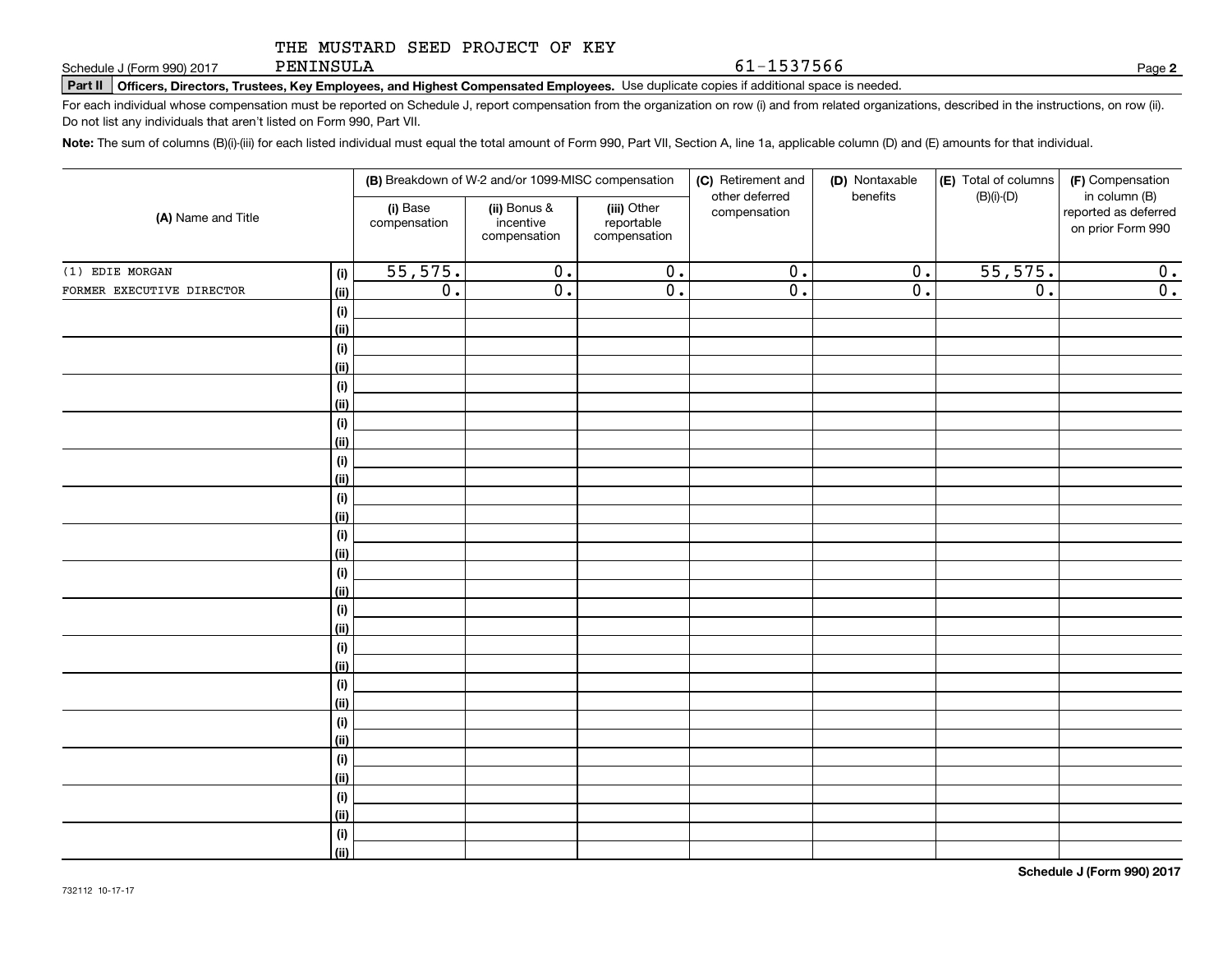| THE MUSTARD SEED PROJECT OF KEY |  |
|---------------------------------|--|
|---------------------------------|--|

**Part III Supplemental Information**

Schedule J (Form 990) 2017 PENINSULA 61-1537566<br>Part III Supplemental Information<br>Provide the information, explanation, or descriptions required for Part I, lines 1a, 1b, 3, 4a, 4b, 4c, 5a, 5b, 6a, 6b, 7, and 8, and for P

**Schedule J (Form 990) 2017**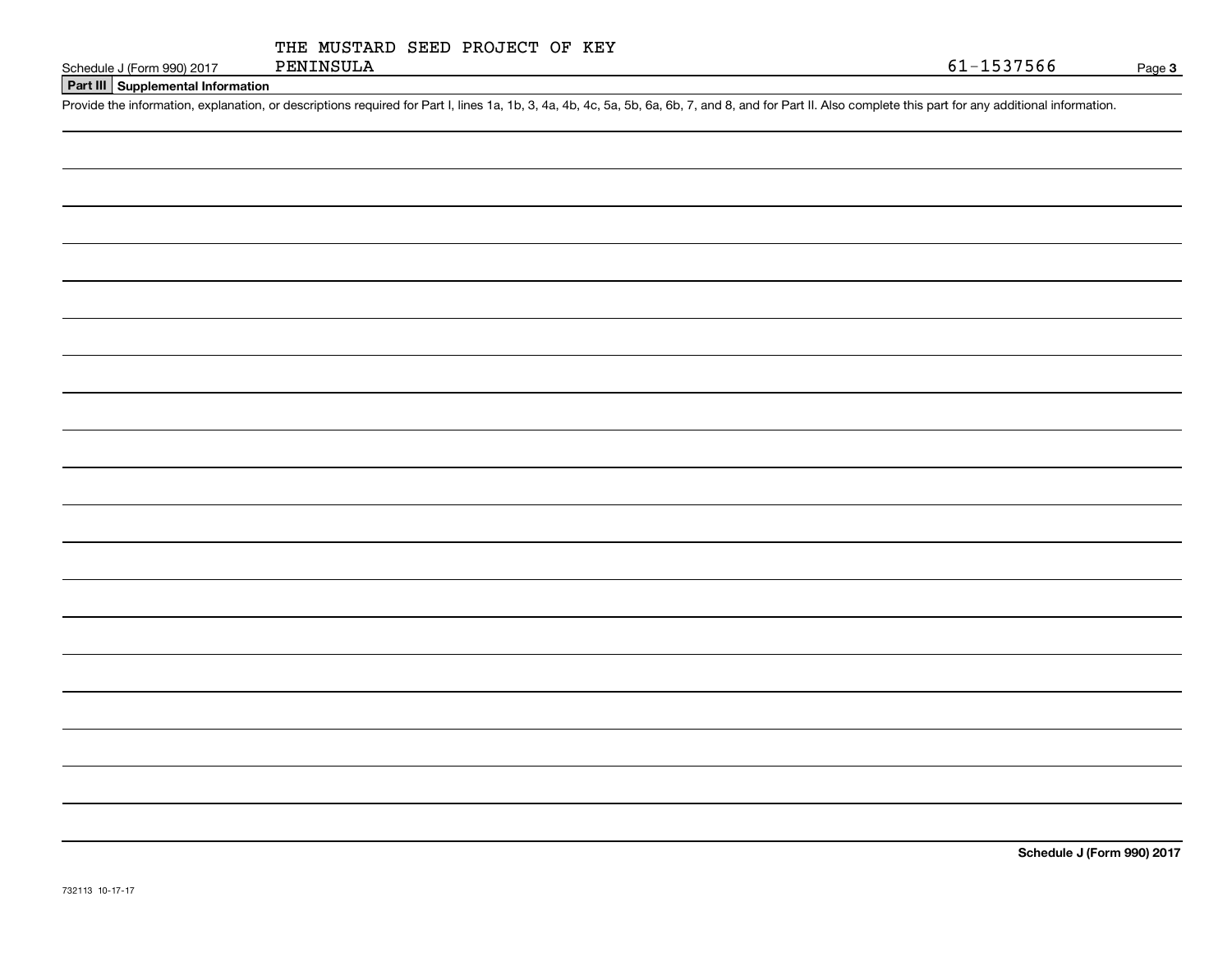| <b>SCHEDULE M</b><br>(Form 990)                        |                                                                                                                   | <b>Noncash Contributions</b>                                                                                                                                         |                                 |                                      |                                                    |  |                                                              |            | OMB No. 1545-0047 |                       |  |  |
|--------------------------------------------------------|-------------------------------------------------------------------------------------------------------------------|----------------------------------------------------------------------------------------------------------------------------------------------------------------------|---------------------------------|--------------------------------------|----------------------------------------------------|--|--------------------------------------------------------------|------------|-------------------|-----------------------|--|--|
|                                                        |                                                                                                                   |                                                                                                                                                                      |                                 |                                      |                                                    |  |                                                              |            | 2017              |                       |  |  |
| Department of the Treasury<br>Internal Revenue Service |                                                                                                                   | ▶ Complete if the organizations answered "Yes" on Form 990, Part IV, lines 29 or 30.<br>Attach to Form 990.<br>Go to www.irs.gov/Form990 for the latest information. |                                 |                                      |                                                    |  |                                                              |            |                   | <b>Open To Public</b> |  |  |
| Name of the organization                               |                                                                                                                   |                                                                                                                                                                      | THE MUSTARD SEED PROJECT OF KEY |                                      |                                                    |  | Inspection<br><b>Employer identification number</b>          |            |                   |                       |  |  |
| PENINSULA                                              |                                                                                                                   |                                                                                                                                                                      |                                 |                                      |                                                    |  | 61-1537566                                                   |            |                   |                       |  |  |
|                                                        | <b>Types of Property</b><br>Part I                                                                                |                                                                                                                                                                      |                                 |                                      |                                                    |  |                                                              |            |                   |                       |  |  |
|                                                        |                                                                                                                   |                                                                                                                                                                      | (a)<br>Check if<br>applicable   | (b)<br>Number of<br>contributions or | (c)<br>Noncash contribution<br>amounts reported on |  | (d)<br>Method of determining<br>noncash contribution amounts |            |                   |                       |  |  |
|                                                        |                                                                                                                   |                                                                                                                                                                      |                                 |                                      | items contributed Form 990, Part VIII, line 1g     |  |                                                              |            |                   |                       |  |  |
| 1                                                      |                                                                                                                   |                                                                                                                                                                      |                                 |                                      |                                                    |  |                                                              |            |                   |                       |  |  |
| 2                                                      |                                                                                                                   |                                                                                                                                                                      |                                 |                                      |                                                    |  |                                                              |            |                   |                       |  |  |
| 3                                                      |                                                                                                                   |                                                                                                                                                                      |                                 |                                      |                                                    |  |                                                              |            |                   |                       |  |  |
| 4                                                      |                                                                                                                   |                                                                                                                                                                      |                                 |                                      |                                                    |  |                                                              |            |                   |                       |  |  |
| 5                                                      | Clothing and household goods                                                                                      |                                                                                                                                                                      |                                 |                                      |                                                    |  |                                                              |            |                   |                       |  |  |
| 6                                                      |                                                                                                                   |                                                                                                                                                                      |                                 |                                      |                                                    |  |                                                              |            |                   |                       |  |  |
| 7                                                      |                                                                                                                   |                                                                                                                                                                      |                                 |                                      |                                                    |  |                                                              |            |                   |                       |  |  |
| 8                                                      |                                                                                                                   |                                                                                                                                                                      |                                 |                                      |                                                    |  |                                                              |            |                   |                       |  |  |
| 9                                                      |                                                                                                                   |                                                                                                                                                                      |                                 |                                      |                                                    |  |                                                              |            |                   |                       |  |  |
| 10                                                     |                                                                                                                   | Securities - Closely held stock                                                                                                                                      |                                 |                                      |                                                    |  |                                                              |            |                   |                       |  |  |
| 11                                                     | Securities - Partnership, LLC, or<br>trust interests                                                              |                                                                                                                                                                      |                                 |                                      |                                                    |  |                                                              |            |                   |                       |  |  |
| 12                                                     | Securities - Miscellaneous                                                                                        |                                                                                                                                                                      |                                 |                                      |                                                    |  |                                                              |            |                   |                       |  |  |
| 13                                                     | Qualified conservation contribution -                                                                             |                                                                                                                                                                      |                                 |                                      |                                                    |  |                                                              |            |                   |                       |  |  |
|                                                        | Historic structures                                                                                               |                                                                                                                                                                      |                                 |                                      |                                                    |  |                                                              |            |                   |                       |  |  |
| 14                                                     |                                                                                                                   | Qualified conservation contribution - Other                                                                                                                          |                                 |                                      |                                                    |  |                                                              |            |                   |                       |  |  |
| 15                                                     | Real estate - Residential                                                                                         |                                                                                                                                                                      |                                 |                                      |                                                    |  |                                                              |            |                   |                       |  |  |
| 16                                                     |                                                                                                                   | Real estate - Commercial                                                                                                                                             |                                 |                                      |                                                    |  |                                                              |            |                   |                       |  |  |
| 17                                                     |                                                                                                                   |                                                                                                                                                                      |                                 |                                      |                                                    |  |                                                              |            |                   |                       |  |  |
| 18                                                     |                                                                                                                   |                                                                                                                                                                      |                                 |                                      |                                                    |  |                                                              |            |                   |                       |  |  |
| 19                                                     |                                                                                                                   |                                                                                                                                                                      |                                 |                                      |                                                    |  |                                                              |            |                   |                       |  |  |
| 20                                                     | Drugs and medical supplies                                                                                        |                                                                                                                                                                      |                                 |                                      |                                                    |  |                                                              |            |                   |                       |  |  |
| 21                                                     |                                                                                                                   |                                                                                                                                                                      |                                 |                                      |                                                    |  |                                                              |            |                   |                       |  |  |
| 22                                                     |                                                                                                                   |                                                                                                                                                                      |                                 |                                      |                                                    |  |                                                              |            |                   |                       |  |  |
| 23                                                     |                                                                                                                   |                                                                                                                                                                      |                                 |                                      |                                                    |  |                                                              |            |                   |                       |  |  |
| 24                                                     | Archeological artifacts                                                                                           |                                                                                                                                                                      |                                 |                                      |                                                    |  |                                                              |            |                   |                       |  |  |
| 25                                                     | Other                                                                                                             | <b>AUCTION ITEMS</b>                                                                                                                                                 | х                               | 87                                   |                                                    |  | 26,143. FAIR VALUE                                           |            |                   |                       |  |  |
| 26                                                     | Other                                                                                                             | <b>SUPPLIES</b>                                                                                                                                                      | X                               | 20                                   |                                                    |  | 5,494.FAIR VALUE                                             |            |                   |                       |  |  |
| 27                                                     | Other                                                                                                             | CAPTIAL IMPRO                                                                                                                                                        | X                               | 7                                    |                                                    |  | 3,859. FAIR VALUE                                            |            |                   |                       |  |  |
| 28                                                     | Other                                                                                                             |                                                                                                                                                                      |                                 |                                      |                                                    |  |                                                              |            |                   |                       |  |  |
| 29                                                     |                                                                                                                   | Number of Forms 8283 received by the organization during the tax year for contributions                                                                              |                                 |                                      |                                                    |  |                                                              |            |                   |                       |  |  |
|                                                        |                                                                                                                   | for which the organization completed Form 8283, Part IV, Donee Acknowledgement                                                                                       |                                 |                                      | 29                                                 |  |                                                              |            |                   |                       |  |  |
|                                                        |                                                                                                                   |                                                                                                                                                                      |                                 |                                      |                                                    |  |                                                              |            | Yes               | No                    |  |  |
|                                                        |                                                                                                                   | 30a During the year, did the organization receive by contribution any property reported in Part I, lines 1 through 28, that it                                       |                                 |                                      |                                                    |  |                                                              |            |                   |                       |  |  |
|                                                        |                                                                                                                   | must hold for at least three years from the date of the initial contribution, and which isn't required to be used for                                                |                                 |                                      |                                                    |  |                                                              |            |                   |                       |  |  |
|                                                        |                                                                                                                   |                                                                                                                                                                      |                                 |                                      |                                                    |  |                                                              | <b>30a</b> |                   | х                     |  |  |
|                                                        | exempt purposes for the entire holding period?<br><b>b</b> If "Yes," describe the arrangement in Part II.         |                                                                                                                                                                      |                                 |                                      |                                                    |  |                                                              |            |                   |                       |  |  |
| 31                                                     | Does the organization have a gift acceptance policy that requires the review of any nonstandard contributions?    |                                                                                                                                                                      |                                 |                                      |                                                    |  |                                                              |            | х                 |                       |  |  |
|                                                        | 32a Does the organization hire or use third parties or related organizations to solicit, process, or sell noncash |                                                                                                                                                                      |                                 |                                      |                                                    |  |                                                              |            |                   |                       |  |  |
|                                                        | contributions?                                                                                                    |                                                                                                                                                                      |                                 |                                      |                                                    |  |                                                              | <b>32a</b> |                   | х                     |  |  |
|                                                        | <b>b</b> If "Yes," describe in Part II.                                                                           |                                                                                                                                                                      |                                 |                                      |                                                    |  |                                                              |            |                   |                       |  |  |
| 33                                                     |                                                                                                                   | If the organization didn't report an amount in column (c) for a type of property for which column (a) is checked,                                                    |                                 |                                      |                                                    |  |                                                              |            |                   |                       |  |  |
|                                                        | describe in Part II.                                                                                              |                                                                                                                                                                      |                                 |                                      |                                                    |  |                                                              |            |                   |                       |  |  |
| LHA                                                    | For Paperwork Reduction Act Notice, see the Instructions for Form 990.<br>Schedule M (Form 990) 2017              |                                                                                                                                                                      |                                 |                                      |                                                    |  |                                                              |            |                   |                       |  |  |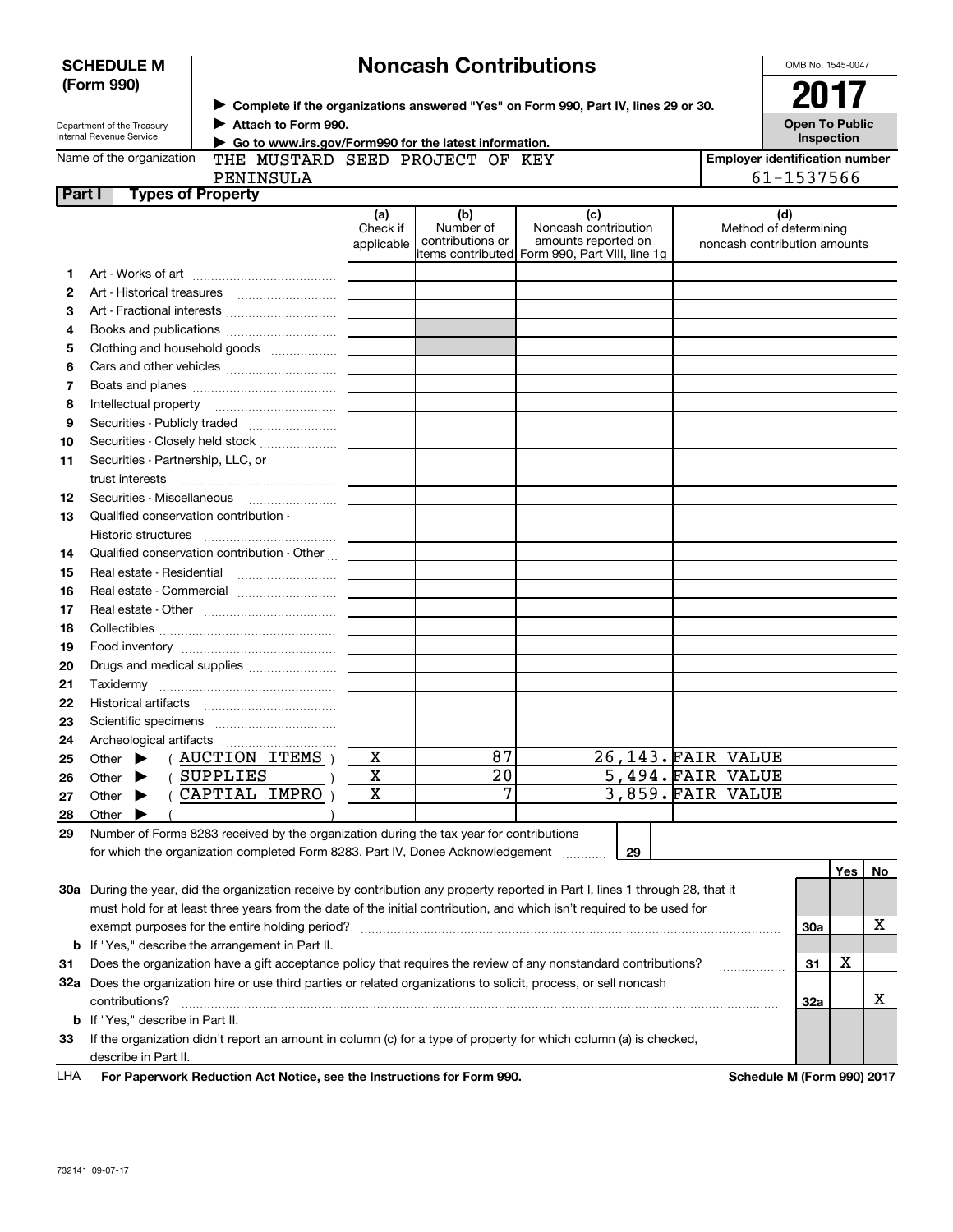|         | THE MUSTARD SEED PROJECT OF KEY                                                                                                                                                                                                                                                                                   |                      |
|---------|-------------------------------------------------------------------------------------------------------------------------------------------------------------------------------------------------------------------------------------------------------------------------------------------------------------------|----------------------|
|         | PENINSULA<br>Schedule M (Form 990) 2017                                                                                                                                                                                                                                                                           | 61-1537566<br>Page 2 |
| Part II | Supplemental Information. Provide the information required by Part I, lines 30b, 32b, and 33, and whether the organization<br>is reporting in Part I, column (b), the number of contributions, the number of items received, or a combination of both. Also complete<br>this part for any additional information. |                      |
|         |                                                                                                                                                                                                                                                                                                                   |                      |
|         |                                                                                                                                                                                                                                                                                                                   |                      |
|         |                                                                                                                                                                                                                                                                                                                   |                      |
|         |                                                                                                                                                                                                                                                                                                                   |                      |
|         |                                                                                                                                                                                                                                                                                                                   |                      |
|         |                                                                                                                                                                                                                                                                                                                   |                      |
|         |                                                                                                                                                                                                                                                                                                                   |                      |
|         |                                                                                                                                                                                                                                                                                                                   |                      |
|         |                                                                                                                                                                                                                                                                                                                   |                      |
|         |                                                                                                                                                                                                                                                                                                                   |                      |
|         |                                                                                                                                                                                                                                                                                                                   |                      |
|         |                                                                                                                                                                                                                                                                                                                   |                      |
|         |                                                                                                                                                                                                                                                                                                                   |                      |
|         |                                                                                                                                                                                                                                                                                                                   |                      |
|         |                                                                                                                                                                                                                                                                                                                   |                      |
|         |                                                                                                                                                                                                                                                                                                                   |                      |
|         |                                                                                                                                                                                                                                                                                                                   |                      |
|         |                                                                                                                                                                                                                                                                                                                   |                      |
|         |                                                                                                                                                                                                                                                                                                                   |                      |
|         |                                                                                                                                                                                                                                                                                                                   |                      |
|         |                                                                                                                                                                                                                                                                                                                   |                      |
|         |                                                                                                                                                                                                                                                                                                                   |                      |
|         |                                                                                                                                                                                                                                                                                                                   |                      |
|         |                                                                                                                                                                                                                                                                                                                   |                      |
|         |                                                                                                                                                                                                                                                                                                                   |                      |
|         |                                                                                                                                                                                                                                                                                                                   |                      |
|         |                                                                                                                                                                                                                                                                                                                   |                      |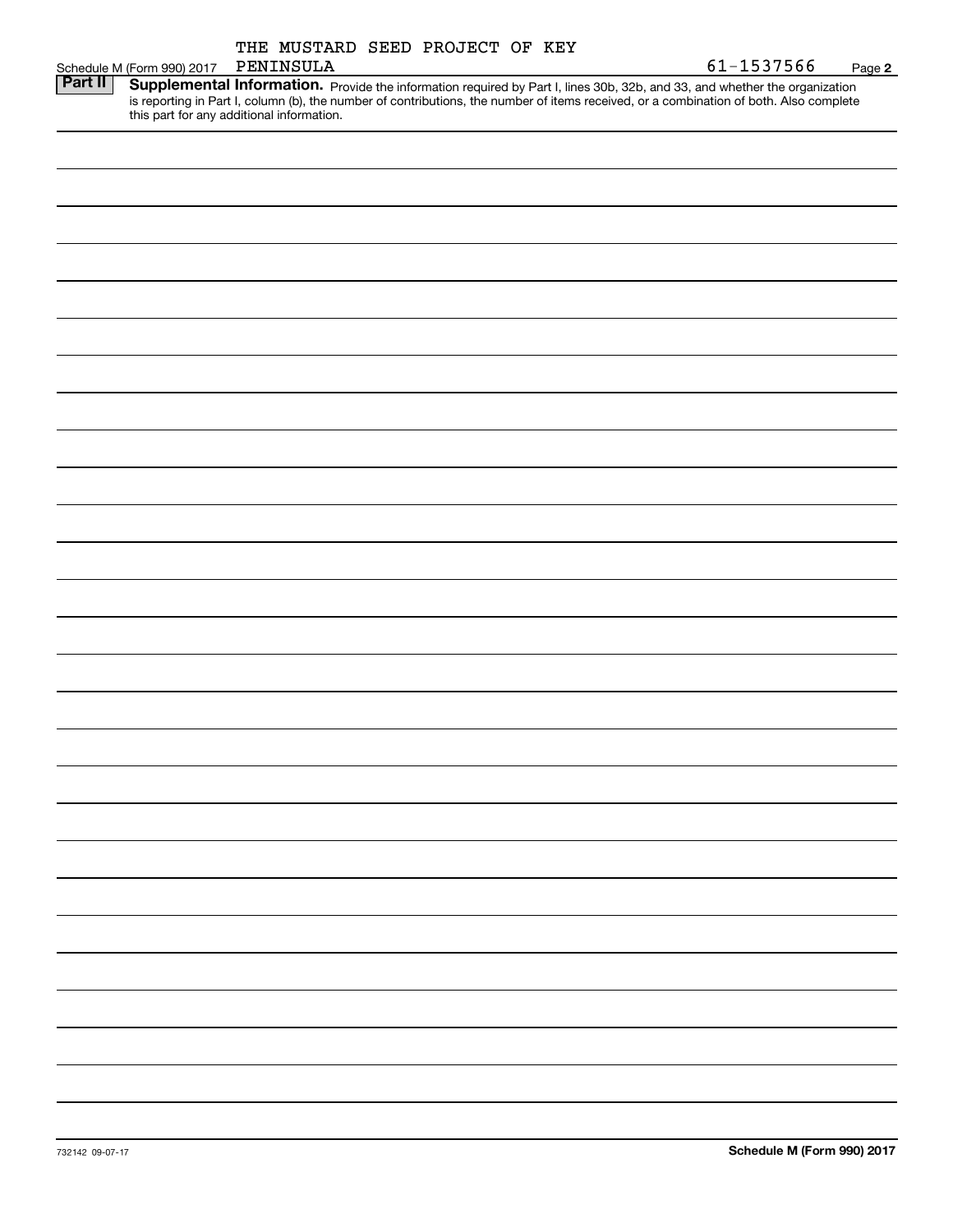**(Form 990 or 990-EZ)**

Department of the Treasury Internal Revenue Service Name of the organization

# **SCHEDULE O Supplemental Information to Form 990 or 990-EZ**

**Complete to provide information for responses to specific questions on Form 990 or 990-EZ or to provide any additional information. | Attach to Form 990 or 990-EZ. | Go to www.irs.gov/Form990 for the latest information.**



PENINSULA 61-1537566

FORM 990, PART I, LINE 1, DESCRIPTION OF ORGANIZATION MISSION:

THE MUSTARD SEED PROJECT OF KEY

CAN AGE IN PLACE WITH THE SERVICES AND PROGRAMS THEY NEED TO REMAIN IN

THEIR COMMUNITY OF CHOICE. WE UTILIZE CREATIVE PARTNERSHIPS AND LOCAL

VOLUNTEERS TO PROVIDE TRANSPORTATION, INFORMATION AND REFERRAL,

COMMUNITY EDUCATION, IN-HOME CHORE SERVICES AND MUCH MORE. WE ARE NOW

WORKING TO DEVELOP AFFORDABLE SENIOR HOUSING ON THE KEY PENINSULA. WE

SERVE OUR COMMUNITY'S ELDERS, THEIR FAMILIES AND SUPPORT NETWORKS, AND

OTHER SENIOR SERVICE PROFESSIONALS. WE CURRENTLY SERVE AN AVERAGE OF

800 INDIVIDUALS ANNUALLY, PROVIDING APPROXIMATELY 4,000 INSTANCES OF

SERVICE EACH YEAR.

FORM 990, PART VI, SECTION B, LINE 11B:

A COPY OF FORM 990 WAS PROVIDED TO THE ORGANIZATION'S EXECUTIVE DIRECTOR

AND THE FINANCE COMMITTEE FOR REVIEW, PRIOR TO FILING.

FORM 990, PART VI, SECTION B, LINE 12C:

THE BOARD OF DIRECTORS IS REQUIRED TO REVIEW THE CONFLICT OF INTEREST

POLICY ANNUALLY.

FORM 990, PART VI, SECTION B, LINE 15A:

THE EXECUTIVE DIRECTOR'S COMPENSATION IS REVIEWED BY THE EXECUTIVE

COMMITTEE WHO MAKES RECOMMENDATIONS TO THE BOARD OF DIRECTORS FOR APPROVAL.

FORM 990, PART VI, SECTION C, LINE 19:

DOCUMENTS ARE AVAILABLE UPON REQUEST.